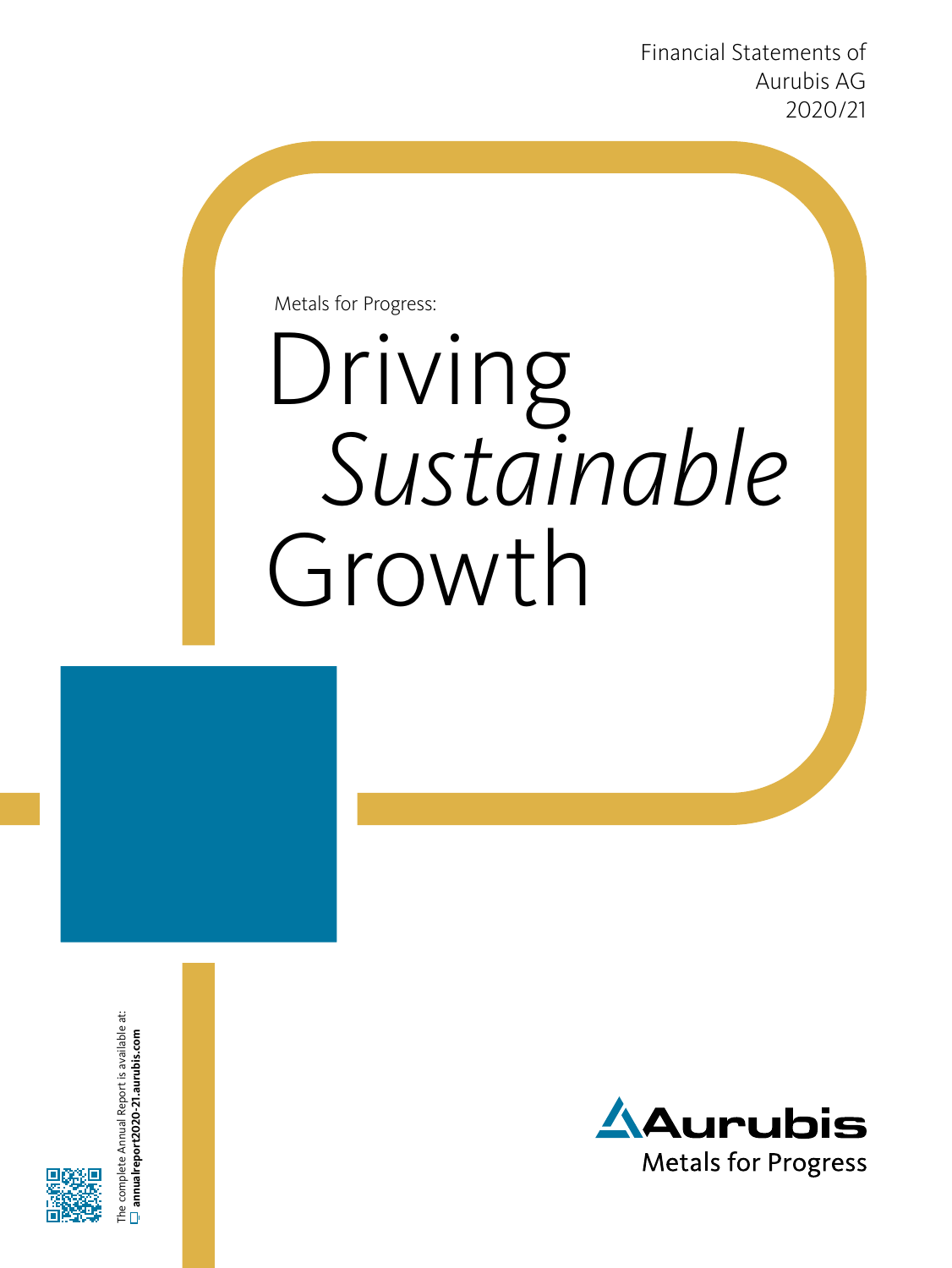The Management Report of Aurubis AG is combined with the Management Report of the Aurubis Group in accordance with Section 315 (3) of the German Commercial Code (HGB) and is presented in the Aurubis Group's Annual Report.

The annual financial statements and the Combined Management Report of Aurubis AG for fiscal year 2020/21 are published in the electronic Federal Gazette (Bundesanzeiger).

# Table of Contents

- 3 [Balance Sheet](#page-2-0)
- 5 [Income Statement](#page-4-0)
- 6 [Notes to the Financial Statements](#page-5-0)
	- 6 [General Disclosures](#page-5-0)
	- 6 [Accounting Policies](#page-5-0)
	- 9 [Notes to the Balance Sheet](#page-8-0)
	- 16 [Notes to the Income Statement](#page-15-0)
	- 18 [Other Disclosures](#page-17-0)
	- 24 [Changes in Fixed Assets](#page-23-0)
	- 26 [Investments](#page-25-0)
- 28 [Auditors' Report](#page-27-0)
- 34 [Responsibility Statement](#page-33-0)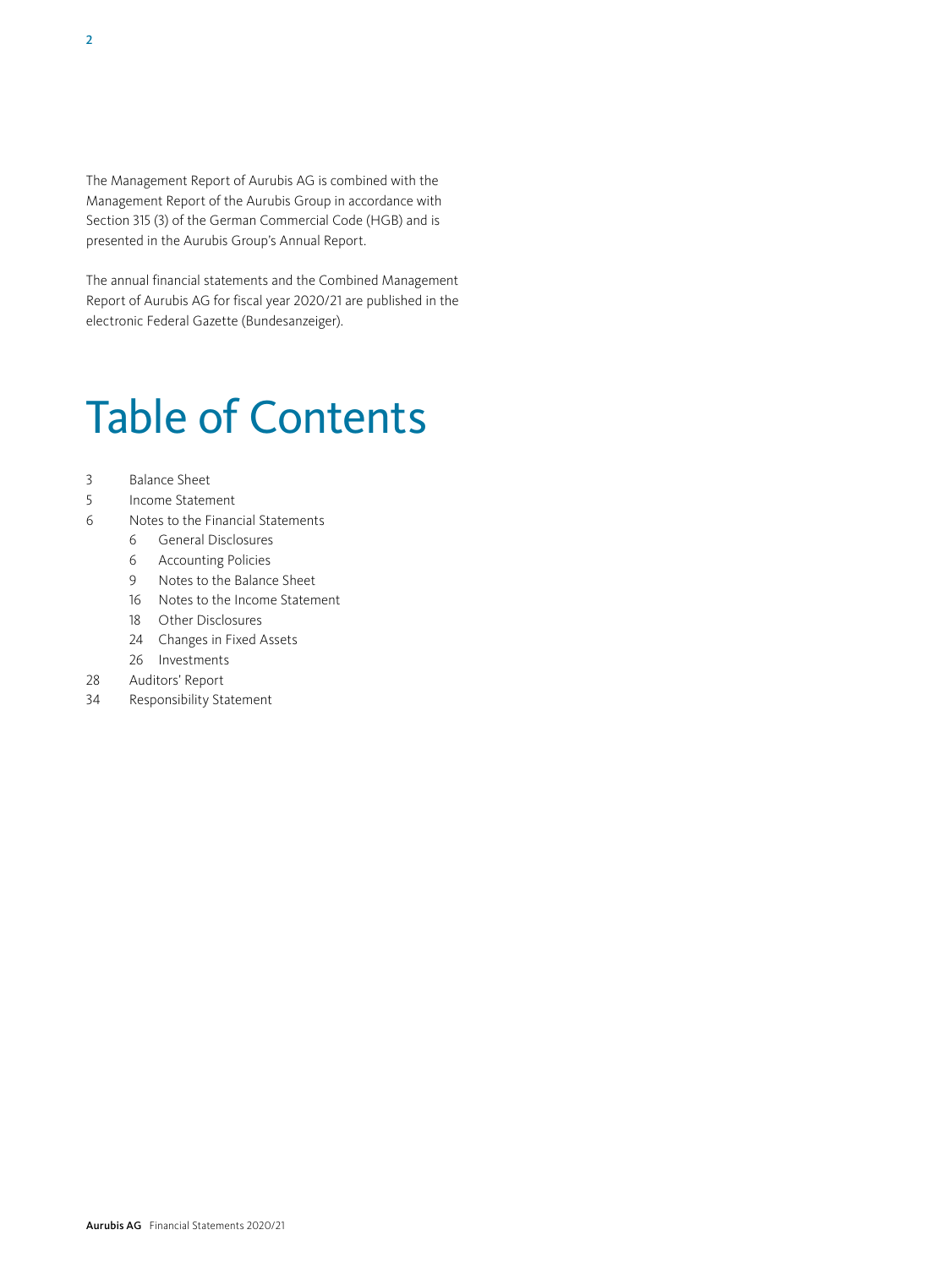# <span id="page-2-0"></span>Balance Sheet

as at September 30

#### Assets

| in € thousand<br>Note                                                                                                        | 9/30/2021      | 9/30/2020    |
|------------------------------------------------------------------------------------------------------------------------------|----------------|--------------|
| <b>Fixed assets</b>                                                                                                          |                |              |
| Purchased concessions, industrial property rights, and<br>similar rights and assets, and licenses for such rights and assets | 91,490         | 97,557       |
| Goodwill                                                                                                                     | $\overline{0}$ | $\mathbf{0}$ |
| Payments on account                                                                                                          | 1,808          | 4,212        |
| Intangible assets                                                                                                            | 93,298         | 101,769      |
| Land and buildings                                                                                                           | 213,929        | 193,986      |
| Technical equipment and machinery                                                                                            | 262,541        | 260,916      |
| Other equipment, factory and office equipment                                                                                | 28,495         | 31,170       |
| Payments on account and assets under construction                                                                            | 103,298        | 83.182       |
| Property, plant, and equipment                                                                                               | 608,263        | 569,254      |
| Share interests in affiliated companies                                                                                      | 1,746,795      | 1,738,894    |
| Investments                                                                                                                  | 3,212          | 2            |
| Securities classified as fixed assets                                                                                        | 37,740         | 25,457       |
| Other loans                                                                                                                  | $\mathbf{1}$   | 5            |
| <b>Financial fixed assets</b>                                                                                                | 1,787,748      | 1,764,358    |
|                                                                                                                              |                |              |
| $\mathbf 1$                                                                                                                  | 2,489,309      | 2,435,381    |
| <b>Current assets</b>                                                                                                        |                |              |
| Raw materials and supplies                                                                                                   | 312,797        | 257,198      |
| Work in process                                                                                                              | 470,154        | 451,171      |
| Finished goods, merchandise                                                                                                  | 167,381        | 157,345      |
| Payments on account                                                                                                          | 29             | $\Omega$     |
| $\overline{2}$<br><b>Inventories</b>                                                                                         | 950,361        | 865,714      |
| Trade accounts receivable                                                                                                    | 305,411        | 310,514      |
| Receivables from affiliated companies                                                                                        | 399,432        | 342,133      |
| Receivables from companies in which investments are held                                                                     | 14,462         | 133          |
| Other assets                                                                                                                 | 36,837         | 18,767       |
| <b>Receivables and other assets</b><br>3                                                                                     | 756,142        | 671,547      |
|                                                                                                                              |                |              |
| <b>Cash and bank balances</b><br>4                                                                                           | 920,915        | 453,398      |
|                                                                                                                              | 2,627,418      | 1,990,659    |
| Prepaid expenses and deferred charges                                                                                        | 563            | 833          |
|                                                                                                                              |                |              |
| <b>Total assets</b>                                                                                                          | 5,117,290      | 4,426,873    |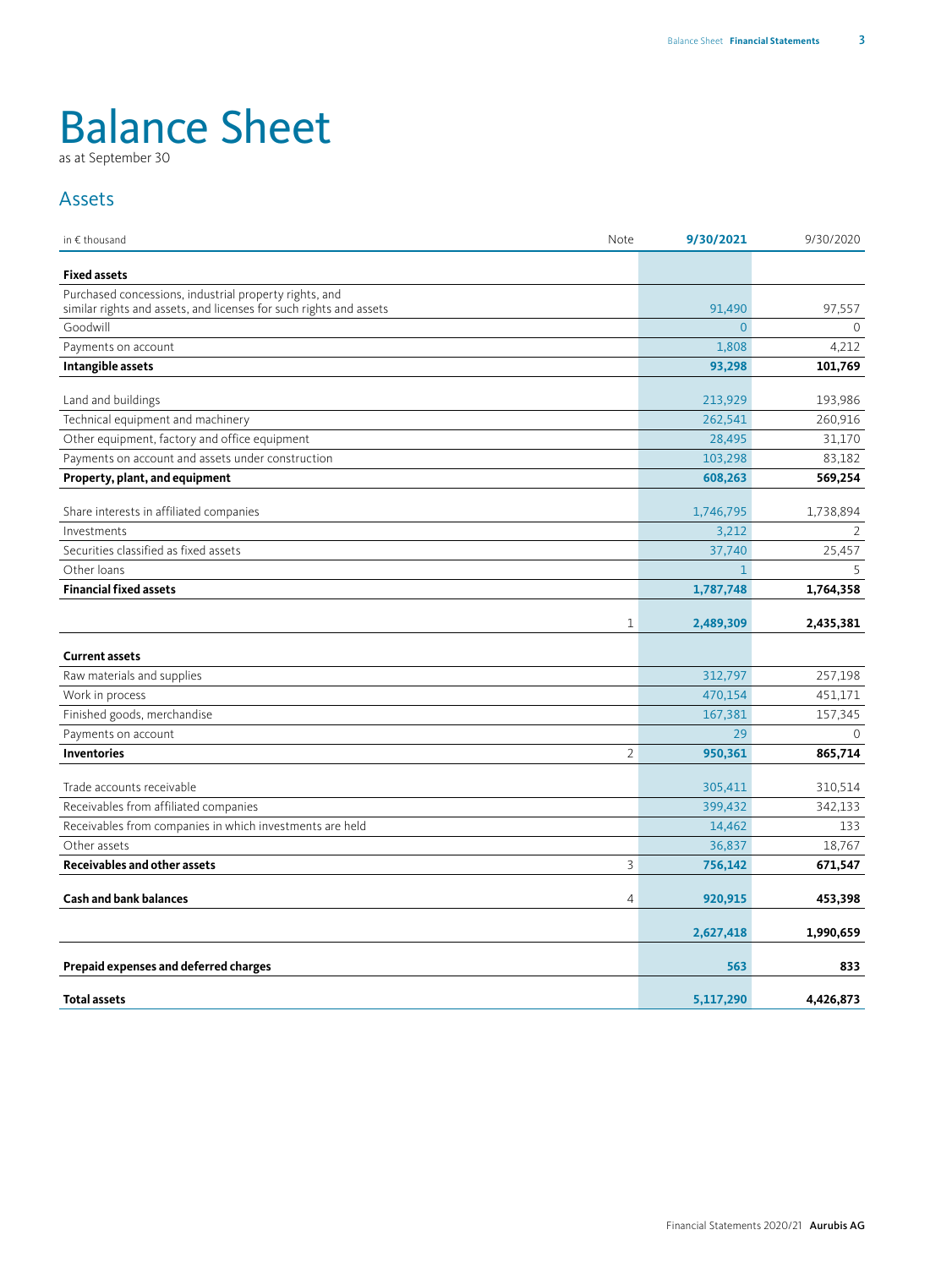### Equity and liabilities

| in $\epsilon$ thousand                                                                                                                                                                                                                                                                                              | Note | 9/30/2021 | 9/30/2020 |
|---------------------------------------------------------------------------------------------------------------------------------------------------------------------------------------------------------------------------------------------------------------------------------------------------------------------|------|-----------|-----------|
| <b>Equity</b><br><b>Issued capital</b>                                                                                                                                                                                                                                                                              |      |           |           |
| Subscribed capital<br>- Conditional capital € 57,545 thousand (previous year: € 57,545 thousand)                                                                                                                                                                                                                    |      | 115,089   | 115,089   |
| Less nominal value of treasury shares                                                                                                                                                                                                                                                                               |      | $-3,322$  | $-2,501$  |
|                                                                                                                                                                                                                                                                                                                     |      | 111,767   | 112,588   |
| Additional paid-in capital                                                                                                                                                                                                                                                                                          |      | 349,086   | 349,086   |
| <b>Revenue reserves</b>                                                                                                                                                                                                                                                                                             |      |           |           |
| Legal reserve                                                                                                                                                                                                                                                                                                       |      | 6,391     | 6,391     |
| Other revenue reserves                                                                                                                                                                                                                                                                                              |      | 1,114,412 | 1,016,818 |
| Unappropriated earnings                                                                                                                                                                                                                                                                                             |      | 218,677   | 159,701   |
|                                                                                                                                                                                                                                                                                                                     | 5    | 1,800,333 | 1,644,584 |
| <b>Provisions and accrued liabilities</b>                                                                                                                                                                                                                                                                           |      |           |           |
| Pension provisions and similar obligations                                                                                                                                                                                                                                                                          |      | 168,759   | 152,774   |
| Provisions for taxes                                                                                                                                                                                                                                                                                                |      | 3,694     | 8,593     |
| Other provisions and accruals                                                                                                                                                                                                                                                                                       |      | 237,677   | 174,706   |
|                                                                                                                                                                                                                                                                                                                     | 6    | 410,130   | 336,073   |
| <b>Liabilities</b>                                                                                                                                                                                                                                                                                                  |      |           |           |
| <b>Bank borrowings</b><br>- of which with a residual term up to one year: € 126,866 thousand<br>(previous year: $\in$ 13,859 thousand)                                                                                                                                                                              |      | 527,395   | 517,613   |
| Advance payments received on orders<br>- of which with a residual term up to one year: € 1,947 thousand<br>(previous year: € 2,535 thousand)                                                                                                                                                                        |      | 1,947     | 2,535     |
| Trade accounts payable<br>- of which with a residual term up to one year: € 888,278 thousand<br>(previous year: € 596,974 thousand)                                                                                                                                                                                 |      | 888,278   | 596,974   |
| Payables to affiliated companies<br>- of which with a residual term up to one year: € 529,455 thousand<br>(previous year: €455,207 thousand)                                                                                                                                                                        |      | 1,468,455 | 1,309,157 |
| Other liabilities<br>- of which for taxes: € 7,940 thousand (previous year: € 4,566 thousand)<br>– of which for social security obligations: € 3,715 thousand (previous year: € 7,036 thousand)<br>- of which with a residual term up to one year: € 17,481 thousand<br>(previous year: $\epsilon$ 18,000 thousand) |      | 17,481    | 18,000    |
|                                                                                                                                                                                                                                                                                                                     | 7    | 2,903,556 | 2,444,279 |
| <b>Deferred income</b>                                                                                                                                                                                                                                                                                              |      | 3,271     | 1,937     |
| <b>Total equity and liabilities</b>                                                                                                                                                                                                                                                                                 |      | 5,117,290 | 4,426,873 |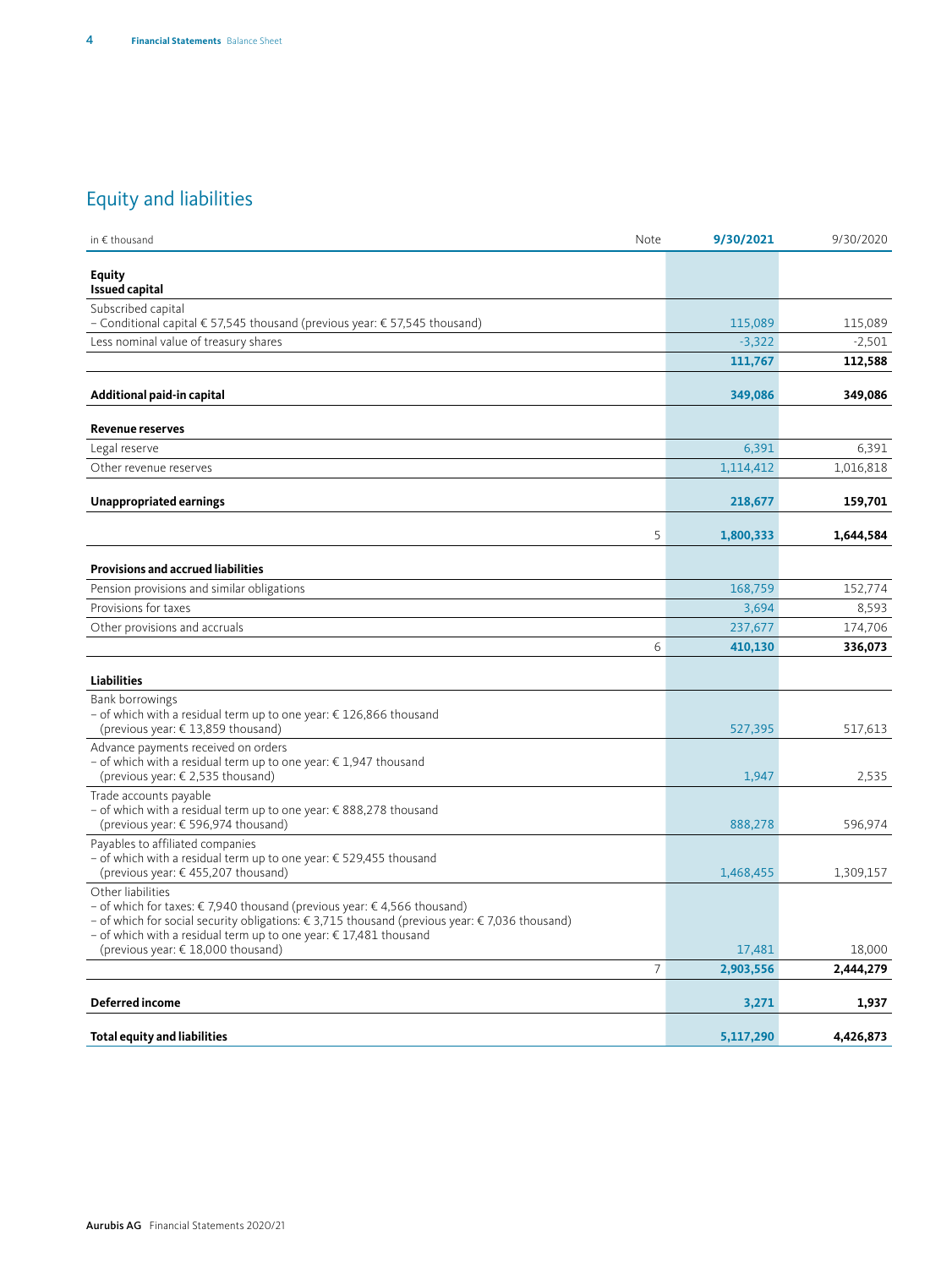### <span id="page-4-0"></span>Income Statement

for the period from October 1 to September 30

| in € thousand                                                                                                                                                         | Note | 2020/21    | 2019/20      |
|-----------------------------------------------------------------------------------------------------------------------------------------------------------------------|------|------------|--------------|
| <b>Revenues</b>                                                                                                                                                       | 10   | 11,611,843 | 9,005,024    |
| Increase in inventories of finished goods and work in process                                                                                                         |      | 31,285     | 16,790       |
| Own work capitalized                                                                                                                                                  | 11   | 9,037      | 6.750        |
| Other operating income                                                                                                                                                | 12   | 124,393    | 50,163       |
| Cost of materials:                                                                                                                                                    | 13   |            |              |
| a) Cost of raw materials, supplies, and merchandise                                                                                                                   |      | 10,846,501 | 8,198,677    |
| b) Cost of purchased services                                                                                                                                         |      | 282,048    | 281,885      |
|                                                                                                                                                                       |      | 11,128,549 | 8,480,562    |
| Personnel expenses:                                                                                                                                                   | 14   |            |              |
| a) Wages and salaries                                                                                                                                                 |      | 239,552    | 264,938      |
| b) Social security contributions, pension and other benefit expenses<br>- of which for pensions: € 18,495 thousand (previous year: € -22,687 thousand)                |      | 57,754     | 17,392       |
|                                                                                                                                                                       |      | 297,306    | 282,330      |
| Depreciation of property, plant, and equipment and amortization<br>of intangible assets                                                                               | 15   | 65,578     | 59.745       |
| Other operating expenses                                                                                                                                              | 16   | 155,012    | 148,535      |
| Income from investments and write-ups of share interests in affiliated companies<br>- of which from affiliated companies€ 145,404 thousand (previous year: € 130,244) | 17   | 145,404    | 130,244      |
| Income/write-ups from other securities and loans classified as financial fixed assets                                                                                 | 18   | 12,283     | $\mathbf{1}$ |
| Other interest and similar income<br>- of which from affiliated companies: € 6,741 thousand (previous year: € 6,107 thousand)                                         | 19   | 8,924      | 11,351       |
| Write-downs of financial assets and securities classified as current assets                                                                                           | 20   | 8,439      | 15,122       |
| Interest and similar expenses<br>- of which to affiliated companies: €4,050 thousand (previous year: €2,938 thousand)                                                 | 21   | 23,071     | 21,729       |
| Income taxes                                                                                                                                                          | 22   | 32,645     | 34,592       |
| <b>Earnings after income taxes</b>                                                                                                                                    |      | 232,569    | 177,708      |
| Other taxes                                                                                                                                                           |      | 1,135      | 1,202        |
| Net income for the year                                                                                                                                               |      | 231,434    | 176,506      |
| Retained profit brought forward from the prior year                                                                                                                   |      | 102,943    | 71,395       |
| Allocations to other revenue reserves                                                                                                                                 |      | 115,700    | 88,200       |
| Unappropriated earnings                                                                                                                                               |      | 218,677    | 159,701      |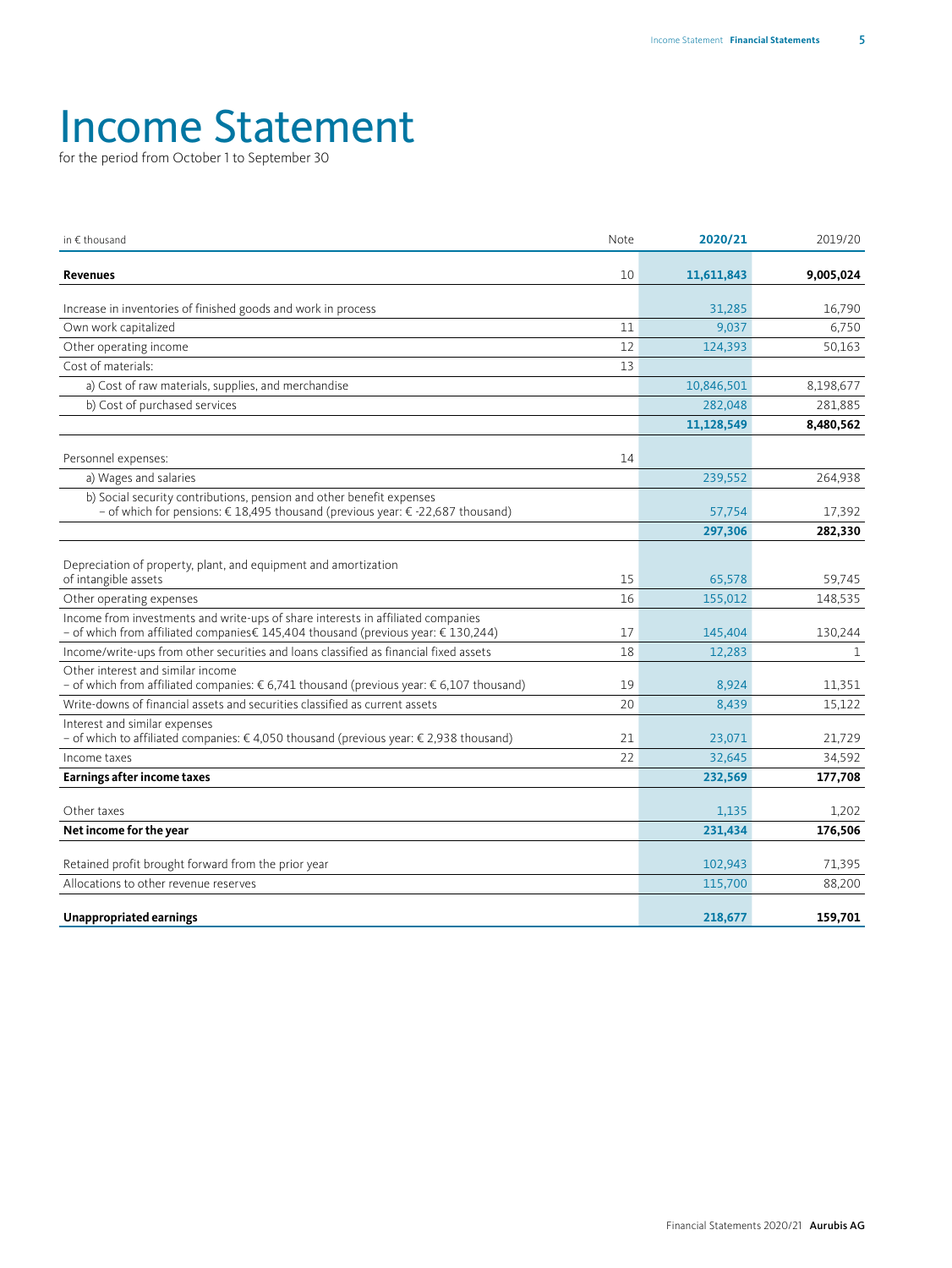## <span id="page-5-0"></span>Notes to the Financial Statements

#### General Disclosures

The financial statements of Aurubis AG, Hamburg, for the fiscal year from October 1, 2020 to September 30, 2021 have been prepared in accordance with the requirements of the German Commercial Code (Handelsgesetzbuch, HGB) for large corporations and the relevant provisions of the German Stock Corporation Act (Aktiengesetz, AktG) and prepared in thousands of euros. The income statement has been prepared using the nature of expense format.

The annual financial statements of Aurubis AG, the Aurubis consolidated financial statements, and the Combined Management Report for Aurubis AG and the Aurubis Group for fiscal year 2020/21 have been published together with the report of the Supervisory Board and the suggested appropriation of earnings in the Federal Gazette (Bundesanzeiger) at  $\Box$  www.bundesanzeiger.de The declaration required under Section 161 of the German Stock Corporation Act (AktG) has been issued by the Executive Board and the Supervisory Board and has been made permanently accessible to the shareholders on the company's website.

Aurubis AG, headquartered in Hamburg, Germany, is registered with the District Court of Hamburg under Commercial Register number HR B No. 1775.

#### Accounting Policies

#### **FIXED ASSETS**

Intangible assets are recognized at their costs of acquisition or generation and are amortized on a scheduled pro rata temporis basis. The costs of generation include directly allocable costs and a proportionate share of overheads. Scheduled amorization is charged on a straight-line basis over their expected useful lives of between three and eight years.

Property, plant, and equipment are measured at acquisition or construction cost. The construction cost of self-constructed assets includes directly allocable costs and a proportionate share of attributable overheads. Movable fixed assets are generally depreciated on a straight-line basis over their normal operational useful lives.

The following useful lives were mainly applied:

| <b>Buildings</b>                  | 25 to 40 years |
|-----------------------------------|----------------|
| Site installations                | 10 to 25 years |
| Technical equipment and machinery | 5 to 20 years  |
| Factory and office equipment      | 3 to 20 years  |

Based on tax regulations, assets costing individually up to  $\epsilon$  250 are fully depreciated in the year of acquisition. A collective item has been set up for low-value assets with individual acquisition or construction costs of between € 250 and € 1,000. This collective item is depreciated on a straight-line basis over a period of five years. Impairment losses are recorded if assets need to be recognized at a lower value. Spare parts and maintenance equipment assets that are used for longer than one period are recorded as items of property, plant, and equipment.

Financial fixed assets are stated at acquisition cost or their lower fair value. Rights under pension liability insurance policies for Executive Board members are netted with the provisions for pension entitlement.

#### **CURRENT ASSETS**

Inventories are measured at acquisition/production cost or at current market values as at the balance sheet date, if lower. Production cost includes all direct costs attributable to the production process, as well as a systematically allocated share of the production-related overheads.

The acquisition costs of copper concentrates and raw materials for recycling are calculated by deducting the treatment and refining charges negotiated with the supplier from the purchase price of the metal. Treatment and refining charges are fees typical for the industry that are charged for processing ore concentrates and raw materials for recycling into copper and precious metals.

Work in process is measured by initially measuring the metal content. The equivalent cost of the processing that is still required for production of the fine metal is deducted from this figure. In this manner, the costs incurred during the production process are successively recognized as a component of the total production cost. This procedure applies to metal production.

In the case of copper products, both the metal components and the costs incurred for further processing the copper into special formats – such as wire rod, shapes, and rolled products – are taken into consideration for the measurement of finished goods by applying a calculated surcharge.

Metal inventories are accounted for using the LIFO method.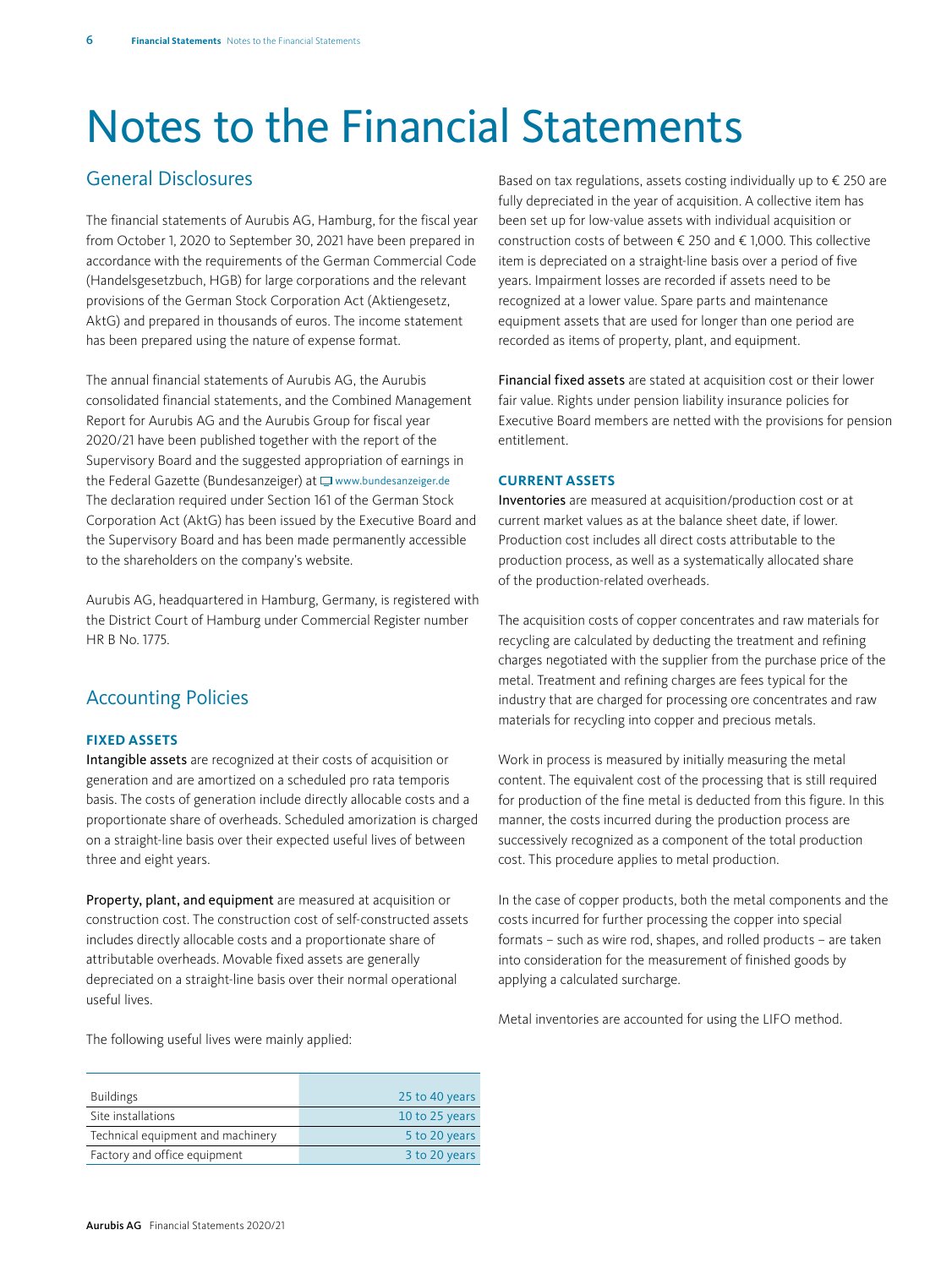Receivables and other assets are generally recognized at their nominal value. Aurubis monitors all risks associated with receivables. If circumstances become known which lead to a conclusion that any particular receivables are subject to risks that exceed the normal credit risk, then such risks are taken into account by Aurubis by setting up specific and general allowances.

Emission rights that have been allocated without payment are recognized at a pro memoria value.

Cash and bank balances are accounted for at their nominal values.

Expenditures incurred before the balance sheet date that represent expenses for a definite period after this date are recognized as prepaid expenses and deferred charges.

#### **SUBSCRIBED CAPITAL**

The subscribed capital is accounted for at nominal value.

The nominal value of acquired treasury shares is openly deducted from the subscribed capital in the balance sheet. The difference between the nominal value and the acquisition costs of the treasury shares has been offset against the other revenue reserves. Expenses that represent incidental acquisition costs are included in the expenses for the fiscal year.

#### **PROVISIONS AND LIABILITIES**

Aurubis AG's pension obligations deriving from entitlements and current pensions are calculated at the present value of their settlement amounts by applying the projected unit credit method, using an interest rate of 1.97% and the "Heubeck-Richttafeln 2018 G" mortality tables from Heubeck AG. The interest rate is based on the average market interest rate for the past 10 years, assuming a residual term of 15 years, as published by the German Federal Bank. Expected future increases in pensions and remuneration of 1.6% p. a. and 2.75% p. a., respectively, were also taken into account, as well as a fluctuation probability of 0% to 10%, depending on the age structure.

Pensions are provided to a great extent through pension and support funds whose assets may solely be utilized to satisfy Aurubis AG's pension obligations. Both the pension and support funds receive allocations, as permitted by German tax regulations. Provisions have been set up to cover the unfunded portion of these fund obligations. The same calculation parameters were used for this purpose as were used for the other pension provisions. In determining the provision, the securities held as fund assets are recognized at current market value and leased property is valued by applying a capitalized earnings procedure.

Reinsurance arrangements with life insurance companies exist for the defined contribution plans of the Executive Board members. These are considered to be asset coverage for the related obligations and are measured at fair value. The fair value of the life insurance policies corresponds to the value of the assets for tax purposes.

The company pension plan was converted to the form of a defined contribution plan for employees hired after September 29, 2003. Since then, processing has been carried out by an external pension fund and an insurance company.

The other provisions and accruals cover all identifiable risks and uncertain obligations, including potentially onerous transactions; they are recognized in the balance sheet with their settlement amount pursuant to Section 253 (1) sentence 2 clause 2 of the German Commercial Code (HGB). Provisions with a residual term of more than one year were discounted pursuant to Section 253 (2) sentence 1 of the German Commercial Code (HGB) in conjunction with Section 253 (2) sentences 4 and 5 of the German Commercial Code (HGB), applying an average interest rate for the past seven fiscal years, as published by the German Federal Bank. For further information concerning the measurement of anniversary provisions and provisions for transitional allowances, with the exception of the applied interest rate, please refer to the accounting and measurement assumptions that are disclosed in respect of pension provisions.

The top-up amounts for the provisions for partial retirement are calculated using the FIFO method. The underlying assumptions are identical to those of the provisions previously described.

All liabilities are stated at their settlement amounts.

Receipts before the balance sheet date that represent income for a definite period after this date are recognized as deferred income.

#### **CURRENCY CONVERSION**

Bank balances designated in foreign currencies are measured at the mean rate of exchange as at the balance sheet date.

Current foreign currency receivables and payables (with a term of up to one year) are accounted for at the exchange rate at the time they occur, taking into consideration any gains and losses deriving from rate changes as at the balance sheet date. Non-current foreign currency receivables and payables (with a term of over one year) are recognized at the exchange rate at the time they occur, taking into consideration any losses deriving from rate changes as at the balance sheet date.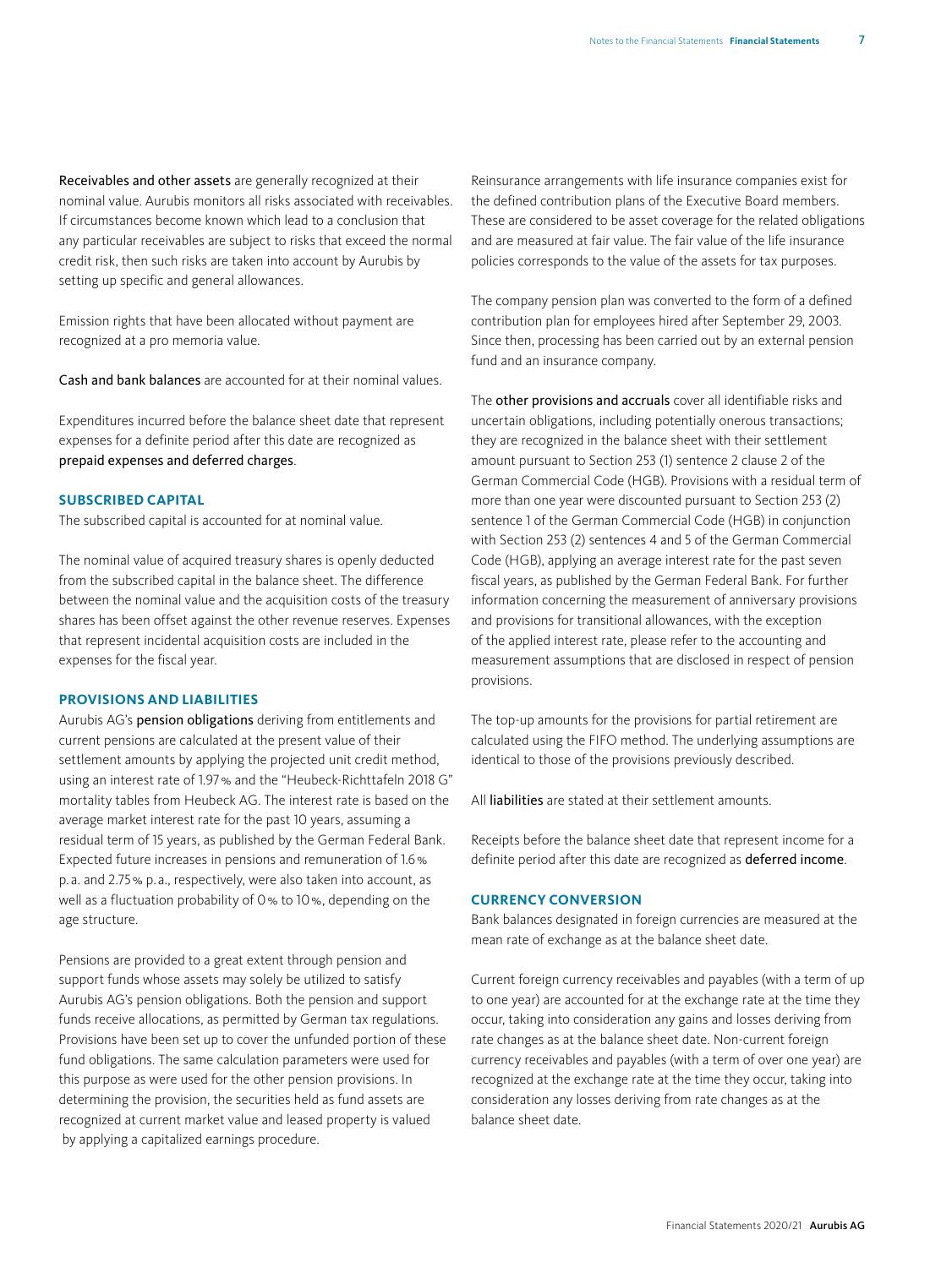Income and expenses deriving from the realization of foreign currency receivables and payables are recognized in other operating income and expenses.

#### **DEFERRED TAXES**

Deferred tax assets and liabilities derive from temporary differences between the carrying amounts of assets, liabilities, prepaid expenses, deferred charges, and deferred income as recognized for statutory accounting purposes and those recognized for tax-based accounting purposes, as well as from tax loss carryforwards.

Any overall tax burden is recognized in the balance sheet as a deferred tax liability. Any overall tax relief may be recognized in the balance sheet as a deferred tax asset. Deferred tax assets and liabilities are offset against one another for balance sheet disclosure purposes.

Deferred taxes are computed based on a rate of 32.41%, which is the expected income tax rate at the time the temporary differences reverse (15.83% for corporate income tax including the solidarity surcharge and 16.58% for trade tax).

In fiscal year 2020/21, Aurubis AG had a net surplus of deferred tax assets over deferred tax liabilities. The option to recognize the net surplus of deferred tax assets pursuant to Section 274 (1) sentence 2 of the German Commercial Code (HGB) has not been invoked. The net surplus of deferred tax assets was mainly due to temporary differences between the carrying amounts of inventories, pension provisions, and other provisions and accruals as recognized for statutory accounting purposes and those recognized for tax-based accounting purposes.

As at the balance sheet date on September 30, 2021, the following amounts were determined:

| in $\epsilon$ thousand   | Opening<br>balance<br>10/1/2020 | Change in<br>2020/21 | <b>Closing</b><br>balance<br>9/30/2021 |
|--------------------------|---------------------------------|----------------------|----------------------------------------|
| Deferred tax assets      | 54.030                          | 24.224               | 78,254                                 |
| Deferred tax liabilities | (20, 523)                       | (13,855)             | (34, 378)                              |
| Total                    | 33,507                          | 10,369               | 43,876                                 |

#### **DERIVATIVES AND MEASUREMENT UNITS**

Aurubis AG and the Aurubis Group companies are exposed to currency and commodity price risks in the course of their business activities. The company deploys derivative financial instruments to hedge these risks. The use of derivative financial instruments is limited to the hedging of the Group's operating business and associated monetary investments and financing transactions.

Currency risks are primarily hedged through the deployment of forward foreign exchange contracts and foreign currency options. Aurubis AG contracts derivative financial instruments with external contractual partners in the context of the hedging of commodity price risks in order to hedge the market prices of raw materials and the energy required for operational business purposes.

The deployment of derivative financial instruments has the objective of reducing, to a large extent, the impacts on earnings and cash flows that can result from changes in exchange rates and commodity prices.

Derivative financial instruments are subject to a price change risk due to the possibility of fluctuations in the underlying parameters such as currencies and commodity prices. For this reason, use is made of the possibility to compensate losses in value by means of the contrary effects deriving from the hedged items.

The nominal volume of the derivative financial instruments is determined as the sum of all purchase and sales contracts. The market values of forward foreign currency contracts are determined on the basis of current European Central Bank reference rates, taking into account the forward premiums or discounts, and those for metal future contracts on the basis of LME price quotations. Foreign exchange options are valued using price quotations or option price models.

The non-ferrous metal transactions used to hedge the metal prices, as well as the forward exchange contracts connected with these, are included in the accounting-related measurement of the respective measurement units for each type of metal. These financial instruments therefore also influence the measurement of trade accounts receivable and payable, as well as inventories.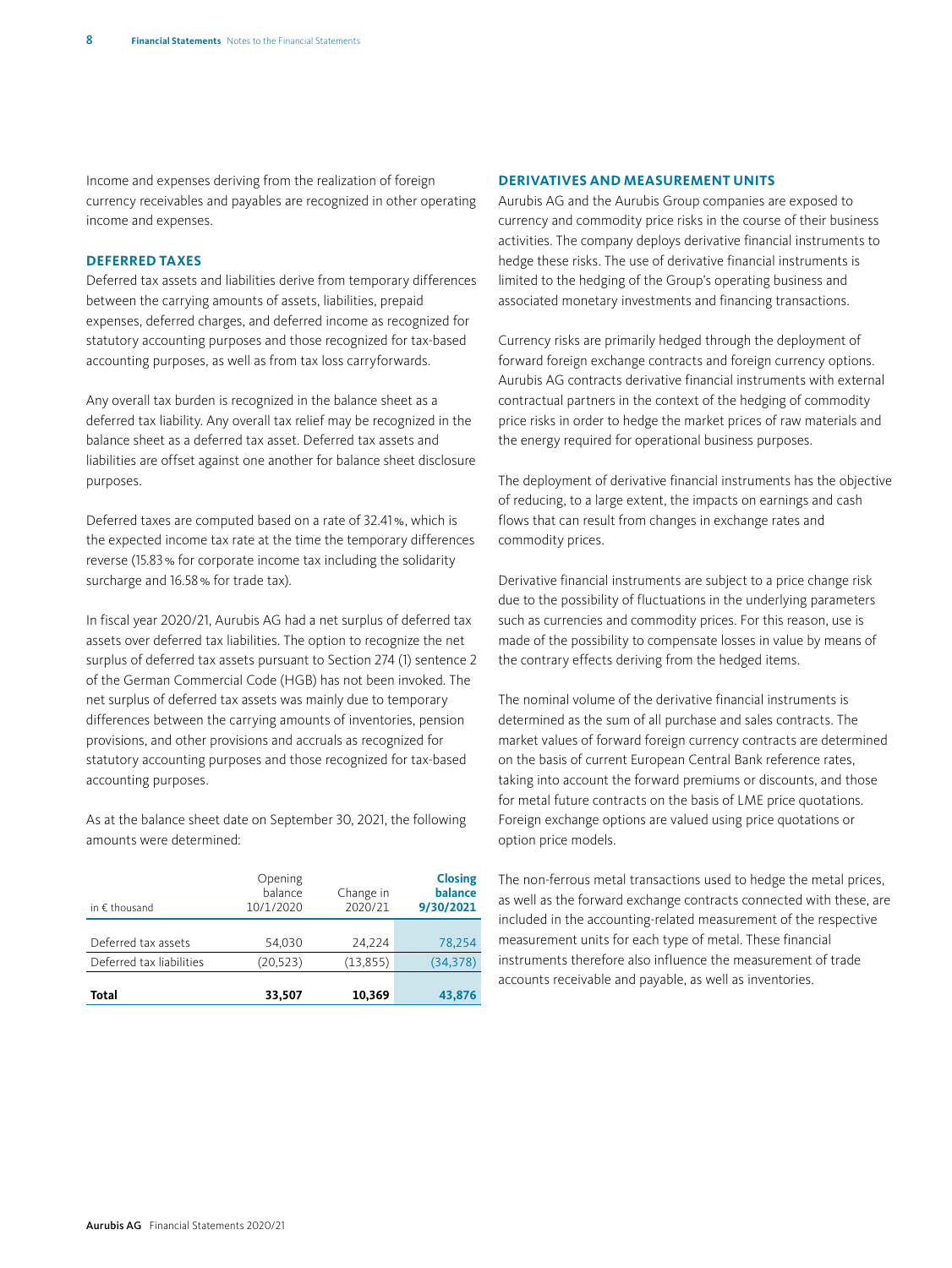#### <span id="page-8-0"></span>Notes to the Balance Sheet

#### **(1) FIXED ASSETS**

Intangible assets include usage rights acquired for consideration, primarily in connection with a long-term electricity supply contract. Intangible assets are amortized on a scheduled basis over their remaining useful lives.

Additions of € 112.9 million were recorded under intangible assets and property, plant, and equipment. The additions in property, plant, and equipment primarily included investments in the renovation of the Lünen tankhouse, the ridge turret suctioning equipment for the primary smelter in Hamburg, and investments in connection with the shutdown of primary copper production in Hamburg.

The schedule showing the share interests disclosed as financial assets is shown in the section **Q** [Investments, page 26](#page-25-0) of these notes to the financial statements.

In fiscal year 2020/21, Aurubis AG, together with TSR Recycling GmbH & Co. KG, Lünen, and Cablo Metall-Recycling & Handel GmbH, Fehrbellin, formed Cablo GmbH, Gelsenkirchen, under the terms of a joint venture agreement, dated November 12-13, 2020. The objective is to leverage synergy potential in the value chain for used cable recycling. Aurubis holds a 40% share interest in Cablo GmbH. In this context, the assets of CABLO Metall-Recycling & Handel GmbH were transferred to Cablo GmbH with effect from June 1, 2021 as part of an asset deal. An investment of € 3.2 million was made to provide capital for the company.

Furthermore, Aurubis increased the capital of azeti GmbH (€ 9.0 million) and Aurubis America Holding Inc. (€ 2.4 million).

As the ultimate Group holding company, Aurubis AG monitors any signs of impairment in its financial fixed assets. On the basis of current multi-year plans, Aurubis undertook a review of the investment carrying amounts. On the one hand, this resulted in the recognition of write-ups of the carrying amounts for the investments in Deutsche Giessdraht GmbH (€ 3.0 million), Aurubis Italia Srl (€ 4.0 million), and Peute Baustoff GmbH (€ 1.1 million). On the other hand, Aurubis recognized an impairment loss against the carrying amounts of the investments in azeti GmbH (€ 6.0 million) and Aurubis America Holding Inc. (€ 2.4 million).

The carrying amount of securities classified as fixed assets as at September 30, 2021 was € 25.5 million, compared to a fair value of € 37.8 million at the balance sheet date. An write-up of € 12.3 million was accordingly recognized on this basis.

[The changes in fixed assets are shown in the section](#page-23-0)  $Q$  Changes in Fixed Assets, pages 24–25 of the notes to the financial statements.

#### **(2) INVENTORIES**

| in $\epsilon$ thousand      | 9/30/2021 | 9/30/2020 |
|-----------------------------|-----------|-----------|
|                             | 312,797   |           |
| Raw materials and supplies  |           | 257,198   |
| Work in process             | 470,154   | 451,171   |
| Finished goods, merchandise | 167,381   | 157,345   |
| Payments on account         | 29        |           |
|                             |           |           |
| Total                       | 950,361   | 865,714   |

The € 84.6 million increase in inventories primarily results from the build-up of raw materials (€ 55.6 million) and the build-up of work in process (€ 19.0 million). The increased inventory of raw materials is mainly due to the build-up of concentrates containing copper and precious metals to secure the supply for the production processes. The increased inventory of work in process is due to the build-up of anode inventories in connection with the planned shutdown of the anode furnace in Lünen in Q1 of fiscal year 2021/22.

Write-downs to lower market value as at the balance sheet date, amounting to  $\epsilon$  9.1 million, relate only to minor metals.

The difference between the current market value as at the reporting date and our measurement, using the LIFO method, amounted to  $£ 13933$  million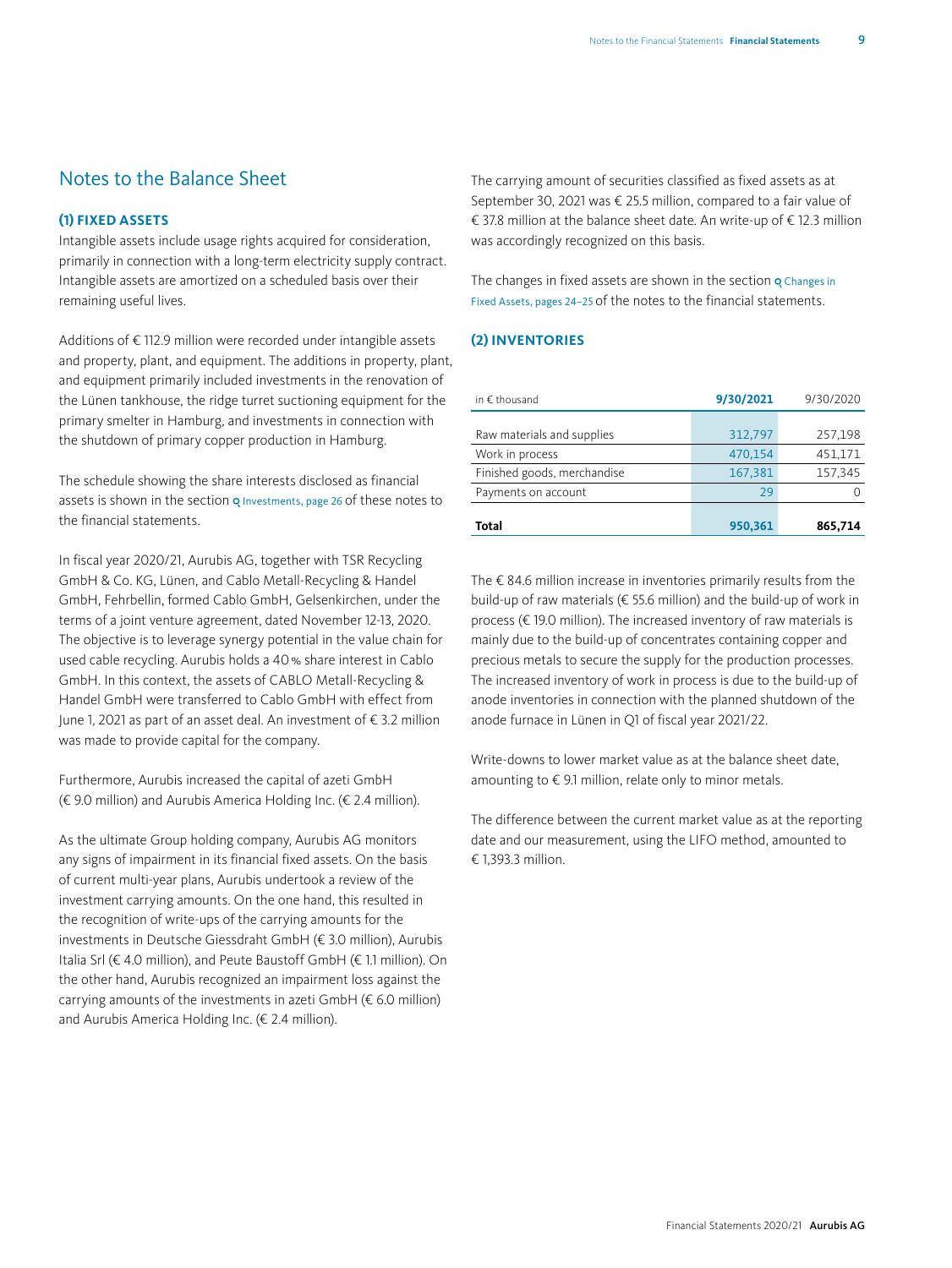#### **(3) RECEIVABLES AND OTHER ASSETS**

|                                                          |                     | Residual term<br><b>Total</b> |           |
|----------------------------------------------------------|---------------------|-------------------------------|-----------|
| in $\epsilon$ thousand                                   | less than<br>1 year | more than<br>1 year           | 9/30/2021 |
|                                                          |                     |                               |           |
| Trade accounts receivable                                | 305,411             |                               | 305,411   |
| Receivables from affiliated companies                    | 280,862             | 118,570                       | 399,432   |
| Receivables from companies in which investments are held | 14,462              |                               | 14,462    |
| Other assets                                             | 36,837              |                               | 36,837    |
|                                                          |                     |                               |           |
|                                                          | 637,572             | 118,570                       | 756,142   |

|                                                          |                     | Residual term       |           |
|----------------------------------------------------------|---------------------|---------------------|-----------|
| in $\notin$ thousand                                     | less than<br>1 year | more than<br>1 year | 9/30/2020 |
|                                                          |                     |                     |           |
| Trade accounts receivable                                | 310,514             | $\Omega$            | 310,514   |
| Receivables from affiliated companies                    | 273,790             | 68,343              | 342,133   |
| Receivables from companies in which investments are held | 133                 | $\Omega$            | 133       |
| Other assets                                             | 18,767              | $\Omega$            | 18,767    |
|                                                          | 603,204             | 68,343              | 671,547   |

Trade accounts receivable decreased slightly by  $\epsilon$  5.1 million compared to the previous year, from € 310.5 million to € 305.4 million. Receivables in the precious metals area decreased, while receivables in the copper products area increased due to the metal prices. The volume of receivables sold within the scope of factoring agreements increased by € 18.2 million and amounted to € 214.0 million as at the balance sheet date (previous year: € 195.8 million). The factoring arrangements are used to finance the receivables.

Receivables from affiliated companies and from companies in which investments are held, amounting to € 413.9 million in total (previous year: € 342.3 million), are made up of trade accounts receivable of € 27.2 million (previous year: € 14.3 million) and receivables deriving from financial transactions of € 386.7 million (previous year: € 328.0 million). As part of the Cablo GmbH's acquisition of the assets of Cablo Metall-Recycling & Handel GmbH, a loan of € 8.0 million was granted, corresponding to the proportion of the share interest held.

Almost all of the outstanding trade accounts receivable had been settled by the time of preparation of the financial statements.

Other assets primarily include tax receivables, claims for damages, and security deposits for brokers in the amount of  $\epsilon$  13.4 million.

#### **(4) CASH AND BANK BALANCES**

This item includes cash on hand, balances at banks, and commercial paper with a term of up to one month.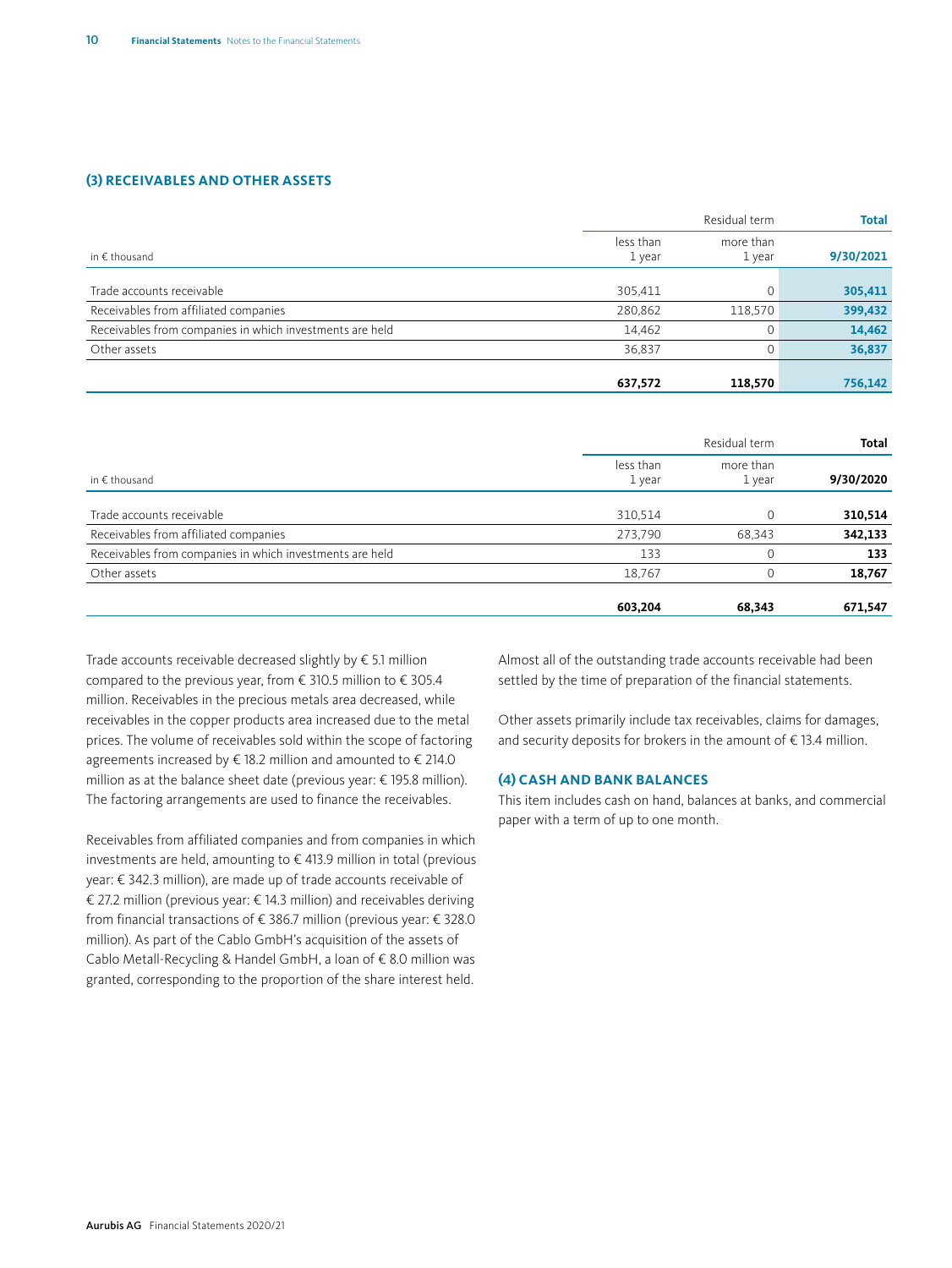#### **(5) EQUITY**

The subscribed capital (share capital) of Aurubis AG amounts to  $£ 115,089,210,88$  and was divided into 44,956,723 no-par-value bearer shares, each with a notional value of € 2.56 of the subscribed capital.

The share capital has been conditionally increased by up to € 57,544,604.16 by issuing up to 22,478,361 new no-par-value shares with a proportionate notional amount per share of  $\epsilon$  2.56 of the share capital (conditional capital). It will be used to grant shares to the holders or creditors of conversion and/or option rights from convertible bonds, bonds with warrants, profit participation rights, or participating bonds (or combinations of these instruments) that can be issued by March 1, 2022.

On March 18, 2020, the Executive Board passed a resolution enabling a share buyback program. The basis for the acquisition of treasury shares is provided by the authorization issued on March 3, 2018 and covers a planned volume of up to 10% of the existing share capital (i.e., 4,495,672 shares), up to a volume of € 200 million, in multiple tranches. The buyback program started on March 19, 2020 and ended on September 17, 2021. The company's purchase of its own shares serves to create treasury stock for possible acquisitions. A total of 1,297,693 shares had been purchased as at September 30, 2021 for a total value of  $\epsilon$  60,204,151.91. In the process, € 3,322,094.08 was openly deducted from the subscribed capital and € 56,821,853.72 was offset against other revenue reserves. In total, incidental costs of € 60,204.11 were recognized in profit or loss.

| Month of buyback<br>in calendar year 2020 | <b>Number of</b><br>shares bought<br>back | <b>Proportion of</b><br>total number<br>of shares |
|-------------------------------------------|-------------------------------------------|---------------------------------------------------|
|                                           |                                           |                                                   |
| March                                     | 494,878                                   | 1.10%                                             |
| April                                     | 219.093                                   | 0.49%                                             |
| September                                 | 262,793                                   | 0.58%                                             |
| October                                   | 298,128                                   | 0.66%                                             |
| November                                  | 22,801                                    | 0.05%                                             |
|                                           |                                           |                                                   |
| <b>Total</b>                              | 1,297,693                                 | 2.89%                                             |

An amount of € 115,700,000 has been allocated from the net income for the year to other revenue reserves. Furthermore, other revenue reserves changed in the amount of the difference between the nominal value of the treasury shares and their acquisition costs, by € 18,046,033.27. The required legal reserve of € 6,391,148.51, amounting to 10% of the subscribed capital, is included in the revenue reserves, with the residual amount included in the additional paid-in capital. The remaining amount of the equity is made up by the share premium that is disclosed as additional paidin capital.

The amendment of the discount rate for the pension provision pursuant to Section 253 (6) sentence 1 of the German Commercial Code (HGB) has resulted in a difference of € 30.9 million. This amount is subject to a dividend distribution restriction pursuant to Section 253 (6) sentence 2 of the German Commercial Code (HGB) if no other free reserves are available.

The unappropriated earnings as at September 30, 2021 include the retained profit of € 102,943,474.79 brought forward from the prior year.

#### **(6) PROVISIONS AND ACCRUED LIABILITIES**

| in $\epsilon$ thousand                        | 9/30/2021 | 9/30/2020 |
|-----------------------------------------------|-----------|-----------|
| Pension provisions and similar<br>obligations | 168,759   | 152,774   |
| <b>Provisions for taxes</b>                   | 3,694     | 8,593     |
| Personnel-related                             | 103,077   | 116,589   |
| Deferred maintenance                          | 1,545     | 834       |
| Environmental protection measures             | 13,847    | 8,064     |
| Sundry provisions and accruals                | 119,208   | 49,219    |
| Other provisions and accruals                 | 237,677   | 174,706   |
|                                               | 410.130   | 336.073   |

The pension provisions were measured at the present value of their settlement amount by applying the projected unit credit method, taking into account expected future increases in pensions and remuneration.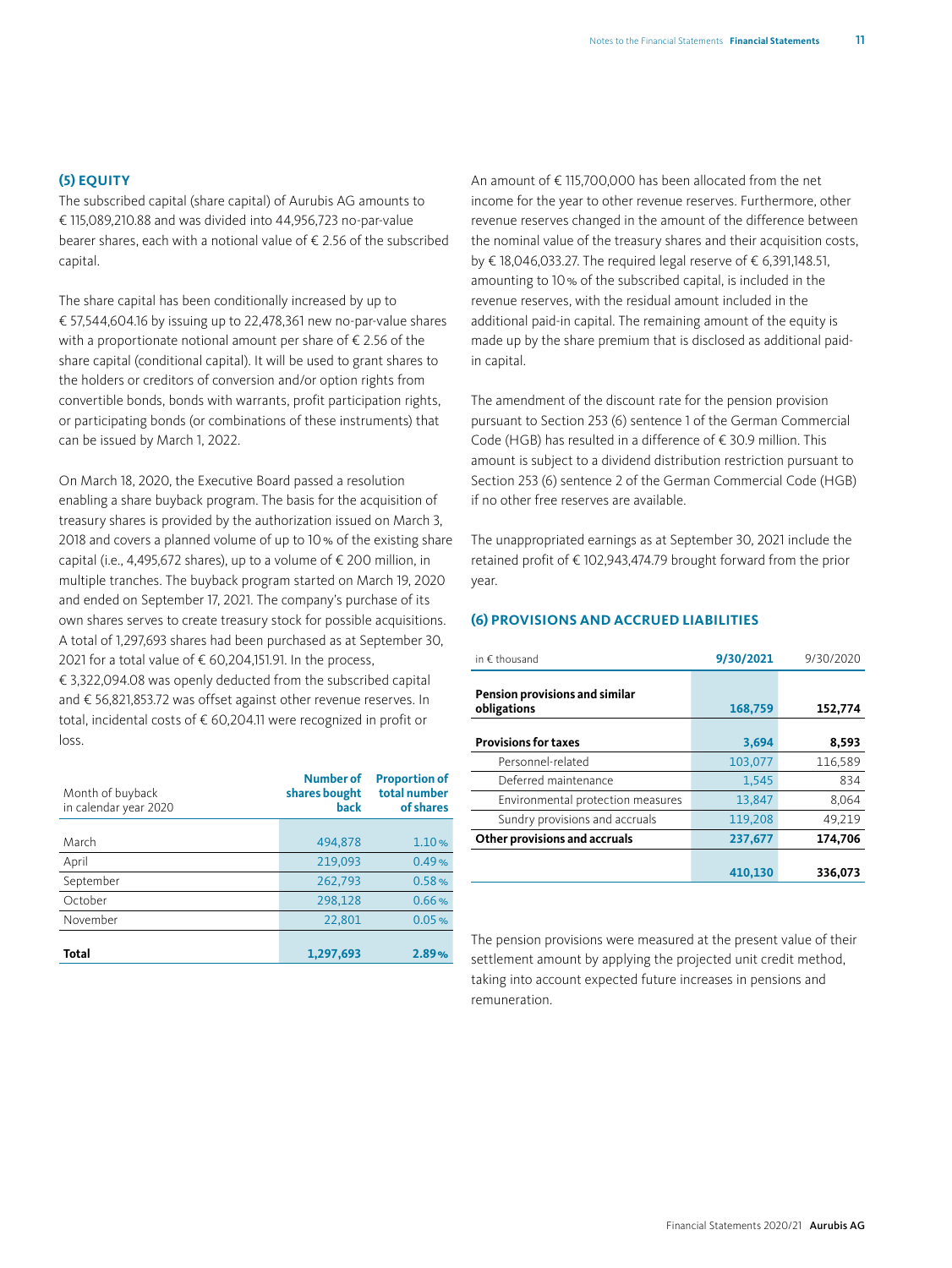The following parameters also served as the basis for calculating the pension obligations::

| Discount rate                                                     | 1.97%                 |
|-------------------------------------------------------------------|-----------------------|
| Expected income development                                       | 2.75%                 |
| Expected pension development                                      | 1.60%                 |
| Staff fluctuation rate (varies depending<br>on the age structure) | $0.00$ % to $10.00$ % |

The difference between the measurement of the pension provision applying the 10-year average interest rate and applying the 7-year average interest rate pursuant to Section 253 (6) sentence 1 of the German Commercial Code (HGB) amounts to € 30.9 million. (previous year: € 35.1 million). Profits may only be distributed if the freely available reserves plus any retained profit carried forward, or less any loss carryforward, which remains after the distribution, is at least equal to this difference.

Expenses deriving from the pension scheme are included in personnel expenses. The expense deriving from the change to the discount rate and any income arising from the change in the current market value of the fund assets are also accounted for in personnel expenses. In contrast, any interest expenses deriving from the obligation are included in the financial result.

Expenses of  $\epsilon$  27.6 million, deriving from the unwinding of discount on the pension obligations, include € 20.9 million in expenses due to the change in the discount rate.

To the extent that the pension obligations for Executive Board members and employees have been reinsured, the fair value of the reinsurance claims is offset against them. In this context, the fair value of the fund assets was € 131.1 million as at the reporting date (previous year: € 127.8 million) and their amortized cost was € 64.9 million (previous year: € 67.0 million). Thus, the amount required to settle the total pension obligations was € 299.8 million as at the balance sheet date (previous year: € 280.6 million). This leads to income of € 3.3 million (previous year: € 37.6 million) from fund assets and an expense of € 19.3 million (previous year: € 13.8 million) from the allocation to the pension provision.

Personnel-related provisions decreased by a total of € 13.5 million as at September 30, 2021. This mainly derives from the reversal of provisions for restucturing, amounting to € 13.6 million, which were credited to the income statement. This derived from the total provision for restructuring of € 33.5 million, which had been set up in the previous year in connection with the Performance Improvement Program. The reversal is recognized in other operating income. In addition, within the context of the restructuring program, agreements were concluded covering early retirement (€ 5.1 million) and severance payments (€11.9 million) during the fiscal year reported. The fund assets for the personnel-related provisions amounted to  $\epsilon$  8.7 million as at the reporting date (previous year: € 7.5 million) and corresponded to their amortized cost. These were netted with the related settlement amounts. The amount required to settle the pension obligations was € 10.6 million as at the balance sheet date (previous year: € 8.9 million).

The provision for deferred maintenance relates to scheduled repairs for the first three months after the balance sheet date.

The sundry provisions and accruals primarily contain provisions for impending losses from onerous contracts, amounting to  $\epsilon$  86.5 million (previous year: € 23.7 million), as well as accruals for outstanding invoices, amounting to € 25.5 million (previous year: € 20.0 million). The increase in provisions from onerous contracts relates to a long-term electricity supply agreement.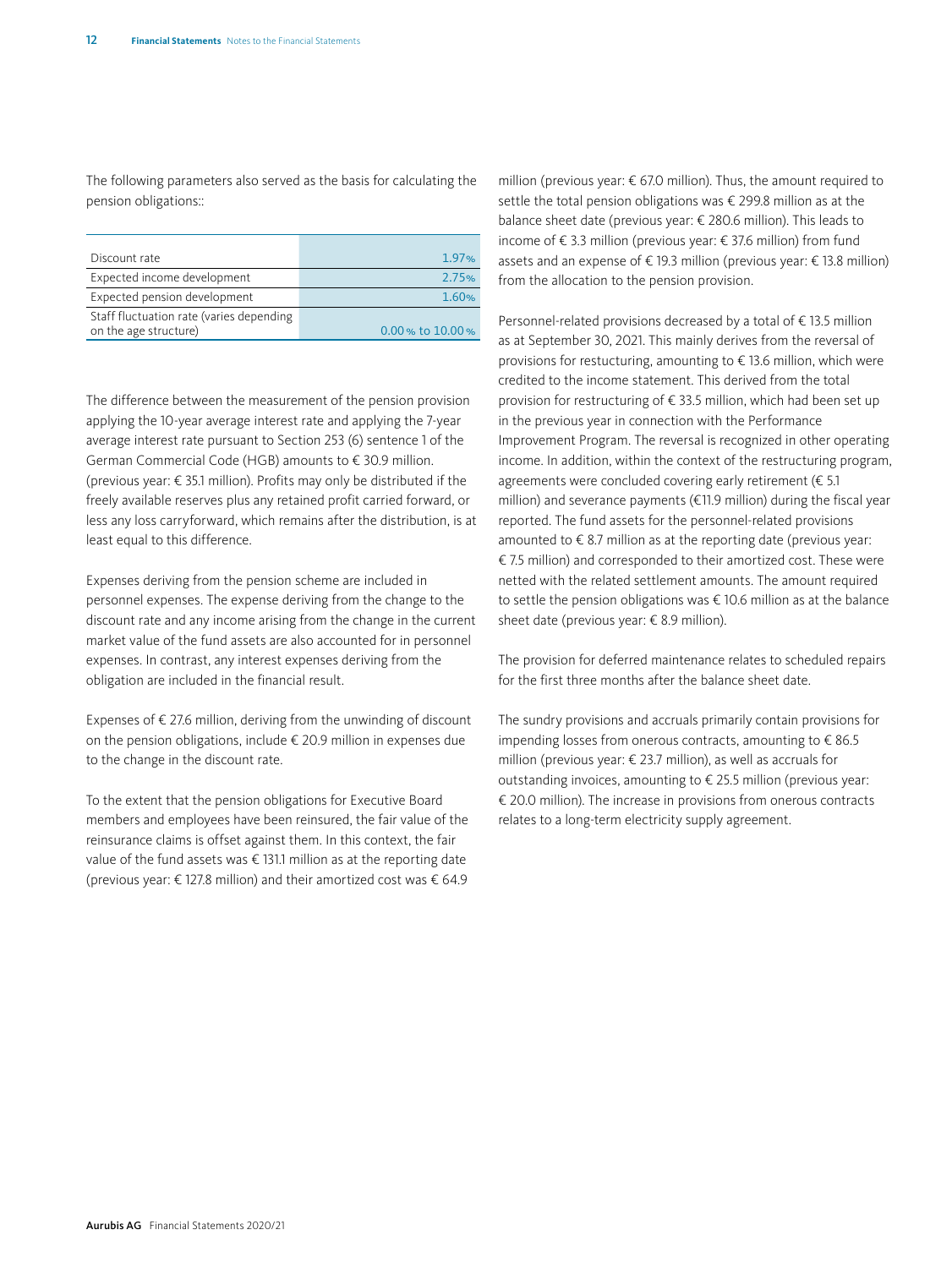#### **(7) LIABILITIES**

|                                              |                     |              | Residual term        | <b>Total</b> |
|----------------------------------------------|---------------------|--------------|----------------------|--------------|
| in $\epsilon$ thousand                       | less than<br>1 year | 1 to 5 years | more than<br>5 years | 9/30/2021    |
| Bank borrowings                              | 126,866             | 327.529      | 73,000               | 527,395      |
| Advance payments received on orders          | 1,947               | $\Omega$     | $\Omega$             | 1,947        |
| Trade accounts payable                       | 888.278             | $\Omega$     | $\Omega$             | 888,278      |
| Payables to affiliated companies             | 529,455             | 939,000      | 0                    | 1,468,455    |
| Other liabilities                            | 17,481              | $\mathbf 0$  | $\Omega$             | 17,481       |
| - of which for taxes                         | 7,940               | $\mathbf 0$  | $\Omega$             | 7,940        |
| - of which for social security contributions | 3,715               | $\Omega$     | $\Omega$             | 3,715        |
|                                              | 1,564,027           | 1,266,529    | 73,000               | 2,903,556    |

|                                              |                     | Residual term                        |             |           |  |
|----------------------------------------------|---------------------|--------------------------------------|-------------|-----------|--|
| in $\epsilon$ thousand                       | less than<br>1 year | more than<br>1 to 5 years<br>5 years |             | 9/30/2020 |  |
| Bank borrowings                              | 13,859              | 430.754                              | 73,000      | 517,613   |  |
| Advance payments received on orders          | 2,535               | 0                                    | $\mathbf 0$ | 2,535     |  |
| Trade accounts payable                       | 596,974             | $\Omega$                             | 0           | 596,974   |  |
| Payables to affiliated companies             | 455,207             | 853,950                              | 0           | 1,309,157 |  |
| Other liabilities                            | 18,000              | 0                                    | $\Omega$    | 18,000    |  |
| - of which for taxes                         | 4,566               | $\Omega$                             | $\Omega$    | 4,566     |  |
| - of which for social security contributions | 7.036               | 0                                    | $\Omega$    | 7,036     |  |
|                                              | 1,086,575           | 1,284,704                            | 73,000      | 2,444,279 |  |

Bank borrowings increased slightly by € 9.8 million in comparison to the previous year.

Trade accounts payable increased by € 291.3 million to € 888.3 million (previous year: € 597.0 million), due primarily to securing supplies for production.

In addition to trade accounts payable of € 140.7 million (previous year: € 137.2 million), payables to affiliated companies and participations totaling € 1,468.5 (previous year: € 1,309.2 million) include payables of  $\epsilon$  1,327.8 million deriving from financial transactions with subsidiaries (previous year: € 1,172.0 million).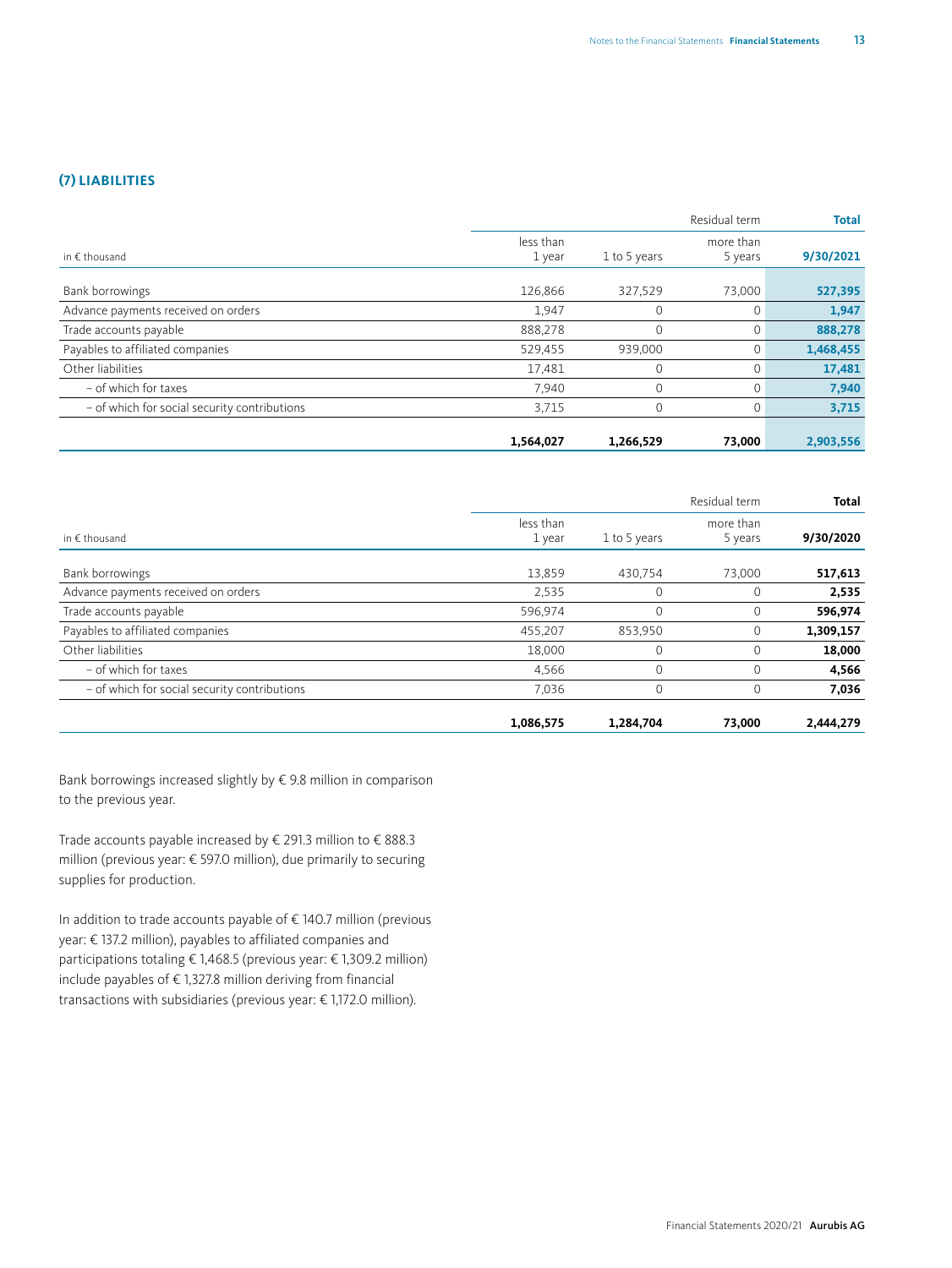#### **(8) DERIVATIVES AND MEASUREMENT UNITS**

#### DERIVATIVE FINANCIAL INSTRUMENTS USED TO HEDGE CURRENCY RISKS

Aurubis AG uses forward foreign exchange contracts and foreign currency options to hedge currency risks. A focus of the hedging measures is to hedge the risk of changes in value deriving from futures transactions (hedged transactions). This is achieved using macro-hedges. Aurubis AG concluded forward foreign exchange contracts with a nominal volume of € 1,210.7 million to hedge currency risks from LME exchange transactions designated in USD. They have a residual term of up to three months. Their positive fair market value as at the balance sheet date amounted to € 15.3 million (net). They are matched by changes in value of the hedged items included in the measurement unit in the same amount.

They are accounted for by applying the net hedge presentation method, and as a result were not recognized in the balance sheet. The effectiveness of the measurement unit is determined by comparing the net position of the hedged transactions included in the macro-hedge with the net position of the forward foreign exchange contracts included in the portfolio. Ineffectiveness is recorded if a net loss results from the cumulated changes in value of the hedged transactions and the cumulated changes in value of the hedges. In this case, a provision for onerous contracts is set up in the amount of the net loss. Net gains are not recognized.

Forward foreign exchange contracts and foreign currency options in the form of micro-hedges were concluded to hedge highly probable revenues from treatment and refining charges, copper premiums, and product surcharges designated in USD against the risk of changes in the cash flow. They have a residual term of up to 12 months, a nominal volume of € 138.2 million, and a net positive market value of € 3.6 million. They are matched by changes in value from the hedged items included in the measurement unit in the same amount. The expected volume of treatment charge revenues, copper premiums, and product surcharges in USD is based on an annual budget reflecting expected business trends, which is authorized by the company's management. Thus, a high probability that these transactions will occur can be presumed. A comparison of hedged and actual revenues designated in USD for earlier years has demonstrated that it is highly unlikely that the volumes hedged in advance will exceed the planned revenues as a result of the hedging strategy.

They are accounted for by applying the net hedge presentation method. As a result, the portion of the changes in value included in the measurement unit was not recognized in the balance sheet. The effectiveness of the measurement unit is determined by using the cumulative dollar-offset method.

Further measurement units were set up separately for each currency pair in the form of portfolio hedges to hedge currency risks at Group companies deriving from traded-on forward foreign exchange contracts and foreign currency options, as well as for forward foreign exchange contracts concluded to hedge the open currency risk position determined on each day of trading.

The latter items hedge the respective net risk position for a day of trading on the exchanges so that a 1:1 allocation to the respective hedged transactions (e.g., trade accounts receivable and trade accounts payable, advance payments made and received) is not possible.

For the EUR/USD currency pair, this portfolio held traded-on foreign currency options with a residual term of up to 12 months. They include the respective purchase and sale options for US\$ 57.3 million with an equivalent value of € 50.3 million.

They are accounted for by applying the net hedge presentation method. Since the foreign currency options included in this measurement unit are in each case 1:1 mirrored transactions, the portion of the changes in value included in the measurement unit was not recognized in the balance sheet. Furthermore, in this portfolio, forward foreign exchange contracts with a residual term of up to 12 months existed for this currency pair. Respective USD purchases and sales of US\$ 778.5 million are counterbalanced by contracted EUR purchases of € 663.3 million and EUR sales of € 665.5 million within this measurement unit. They are accounted for by applying the net hedge presentation method.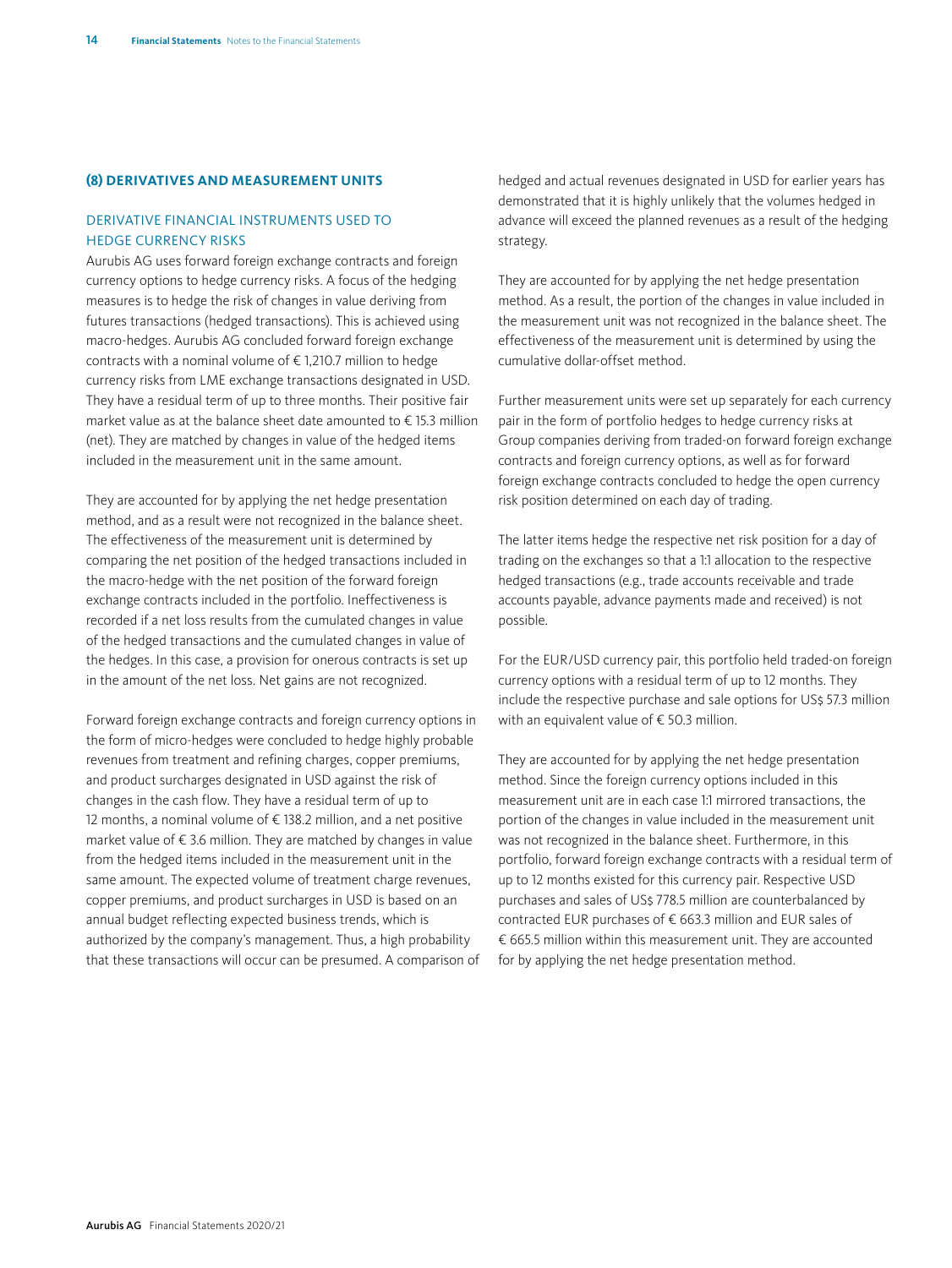The effectiveness of the measurement unit is determined for the positions concluded in foreign currency by matching these with the contracted EUR amounts that are to be later used to process the forward foreign exchange contracts. Additional measurement units existed for other currency pairs, which do not represent a significant risk position for the company, but their volume was immaterial.

Provisions of € 2.2 million have been set up to cover anticipated losses from forward exchange transactions.

#### DERIVATIVE FINANCIAL INSTRUMENTS USED TO HEDGE METAL AND OTHER PRICE RISKS

Aurubis AG used futures contracts to hedge metal price risks. These mainly relate to copper.

A main focus of the hedging measures is to hedge price-fixed, pending purchase and sales delivery transactions against the risk of changes in value due to a change in the metal price. This is achieved using a macro-hedge. Aurubis AG concluded LME futures contracts with a nominal volume of € 3.3 billion in order to hedge metal price risks deriving from pending delivery transactions. They have a residual term of up to 13 months. Their negative fair market value as at the balance sheet date amounted to € 31.9 million (net). To the extent that this is not offset by changes in the value of the hedged items included in the measurement unit in the same amount, this is taken into account in the measurement of the delivery purchases and sales also included in the measurement unit which have already been delivered but not price-fixed. The closed position is accounted for by applying the net hedge presentation method. The effectiveness of the measurement unit is determined by comparing the volumes and prices of the hedged items and hedging instruments included in the macro-hedge.

LME forward contracts in the form of micro-hedges were concluded to hedge highly probable revenues from the sale of non-ferrous metals against the risk of changes in the cash flow. They have a residual term of up to 13 months, a nominal volume of € 35.2 million, and a net negative market value of € 0.7 million. They are matched by changes in value from the hedged items included in the measurement unit in the same amount. They are accounted for by

applying the net hedge presentation method. As a result, they were not recognized in the balance sheet. The effectiveness of the measurement unit is determined by using the cumulative dollaroffset method.

Provisions of € 2.2 million have been set up to cover anticipated losses from metal delivery transactions.

Aurubis AG uses commodity futures and commodity swaps to hedge other price risks.

In the context of hedging other price risks, variable price components included in the procurement of electricity and gas were particularly hedged in the form of micro-hedges against the risk of changes in cash flows. Commodity futures and commodity swaps existed with a residual term of up to six years and a nominal volume of € 12.3 million and a net positive market value of € 13.6 million. They are matched by changes in value from the hedged items included in the measurement unit in the same amount. They are accounted for by applying the net hedge presentation method. As a result, they were not recognized in the balance sheet. Evidence of the effectiveness of the measurement unit is provided in that the critical contract terms for the hedged items and the hedging instruments are an exact match (critical terms match).

The measurement of part of a long-term electricity supply contract with a nominal volume of € 160.7 million led to a negative net fair value of € 81.6 million at the balance sheet date. The fair value is calculated using the discounted cash flow method. The derivative is not included in a measurement unit and is accounted for according to the imparity principle. If the derivative shows a negative fair value as at the balance sheet date, it is recorded under other provisions and accruals.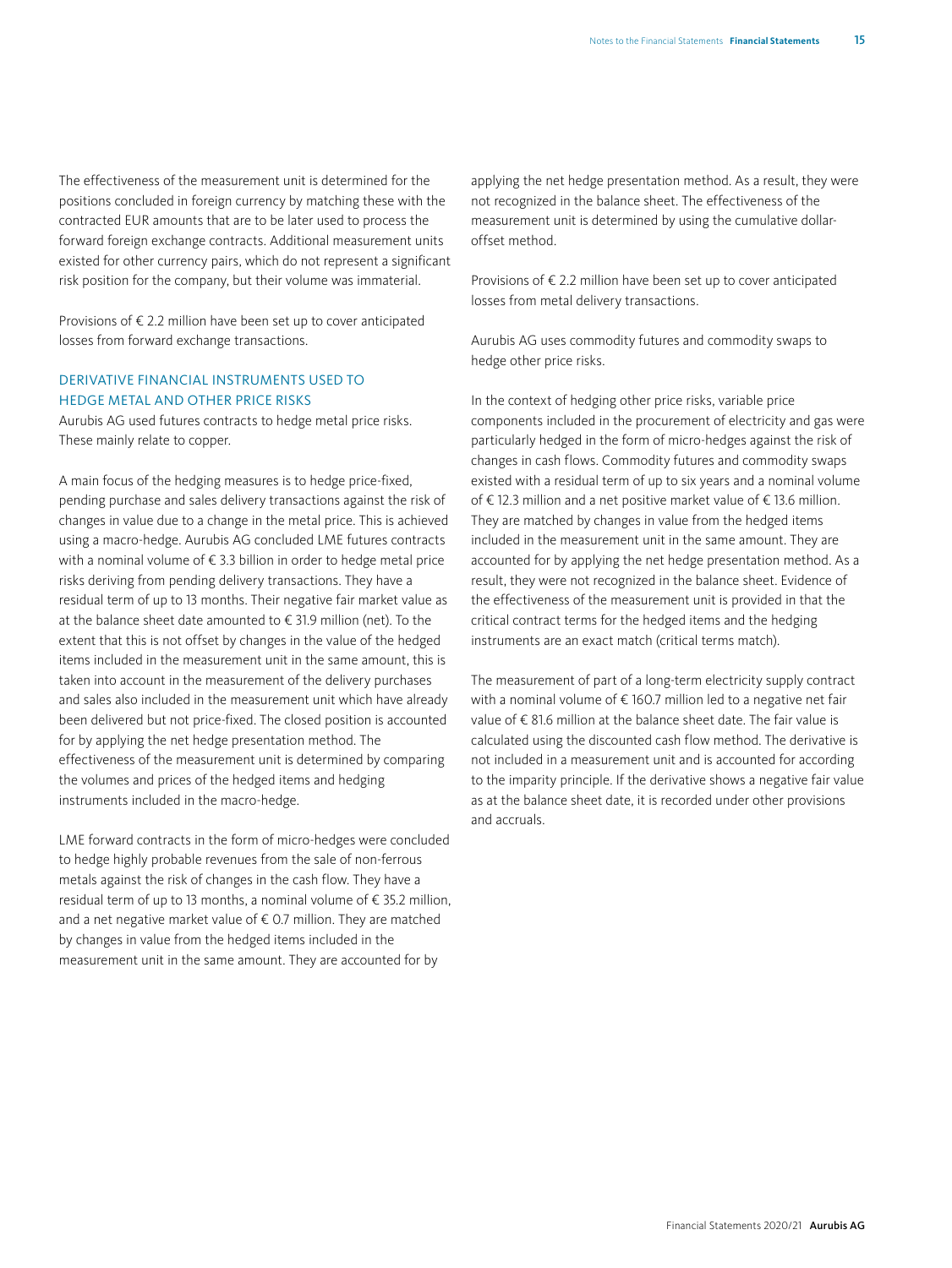#### <span id="page-15-0"></span>**(9) CONTINGENT LIABILITIES AND OTHER FINANCIAL COMMITMENTS**

| in $\epsilon$ million               | 9/30/2021 | 9/30/2020        |
|-------------------------------------|-----------|------------------|
| <b>Contingent liabilities</b>       |           |                  |
| Letters of comfort                  | 0.9       | 1.2 <sub>2</sub> |
| - of which for affiliated companies | 0.9       | 12               |
| <b>Other financial commitments</b>  |           |                  |
| Capital expenditure<br>commitments  | 79.7      | 39.1             |
| Sundry other financial commitments  | 82.1      | 103.1            |
|                                     | 162.7     | 143.4            |

#### Notes to the Income Statement

#### **(10) REVENUES**

| in $\notin$ thousand      | 2020/21    | 2019/20   |
|---------------------------|------------|-----------|
| Analysis by product group |            |           |
|                           |            |           |
| Copper cathodes           | 1,148,374  | 1,334,678 |
| Wire rod                  | 4,853,400  | 3,004,193 |
| Shapes                    | 1,280,458  | 778,374   |
| Precious metals           | 3,850,825  | 3,546,878 |
| Sulfuric acid             | 55,172     | 41,508    |
| Other                     | 423.614    | 299,393   |
|                           |            |           |
|                           | 11,611,843 | 9,005,024 |

The nominal values disclosed for contingent liabilities did not lead to recognition as liabilities, as a claim is not expected due to the contractual partners' economic development.

Other financial commitments of € 58.3 million relate to long-term transport and handling agreements with a residual term of six years (previous year: € 70.6 million). Other financial commitments of € 10.9 million relate to long-term tank storage handling agreements with a residual term of six years (previous year: € 11.1 million).

Furthermore, an agreement is in place with an energy utility for the cost-based procurement of one billion kilowatt hours of electricity per annum over a term of 30 years, commencing in 2010. Based on the last fiscal year, the expense will amount to € 73.6 million. In addition, there is a long-term agreement for the supply of oxygen.

#### **TRANSACTIONS NOT INCLUDED IN THE BALANCE SHEET**

Off-balance-sheet transactions exist for Aurubis AG in the form of factoring agreements to secure liquidity, amounting to  $\epsilon$  214.0 million, and in the form of a pension fund to finance employees' pension entitlements, for which the fair value of assets is higher than the settlement amounts and that is therefore not recognized in the balance sheet.

In the year reported, 44.9% of the revenues were generated in the German market, 44.6% in other European countries, 5.8% in Asia, 1.0% in North America, and 3.7% in other countries. The higher revenues are primarily attributable to higher metal prices for copper products.

The revenues for wire rod and shapes also include revenues for so-called "Wandelkathoden" (copper on account), which are delivered in the requested sizes following receipt of the customers' specifications.

#### **(11) OWN WORK CAPITALIZED**

Own work capitalized amounting to € 9.0 million (previous year: € 6.8 million) mainly includes personnel and material costs in connection with the construction of property, plant, and equipment and the generation of intangible assets. The increase is mainly due to the ridge turret suctioning project and the renovation of converter 3 in the primary smelter Rohhütte Werk Ost.

#### **(12) OTHER OPERATING INCOME**

| in $\epsilon$ thousand                             | 2020/21 | 2019/20 |
|----------------------------------------------------|---------|---------|
| Income deriving from the reversal<br>of provisions | 14,696  | 1,747   |
| Foreign exchange gains                             | 37,438  | 43,593  |
| Reversals of impairment losses on<br>receivables   | 62,699  |         |
| Cost reimbursements                                | 751     | 568     |
| Compensation and damages                           | 342     | 758     |
| Other income                                       | 8,467   | 3,497   |
|                                                    | 124,393 | 50.163  |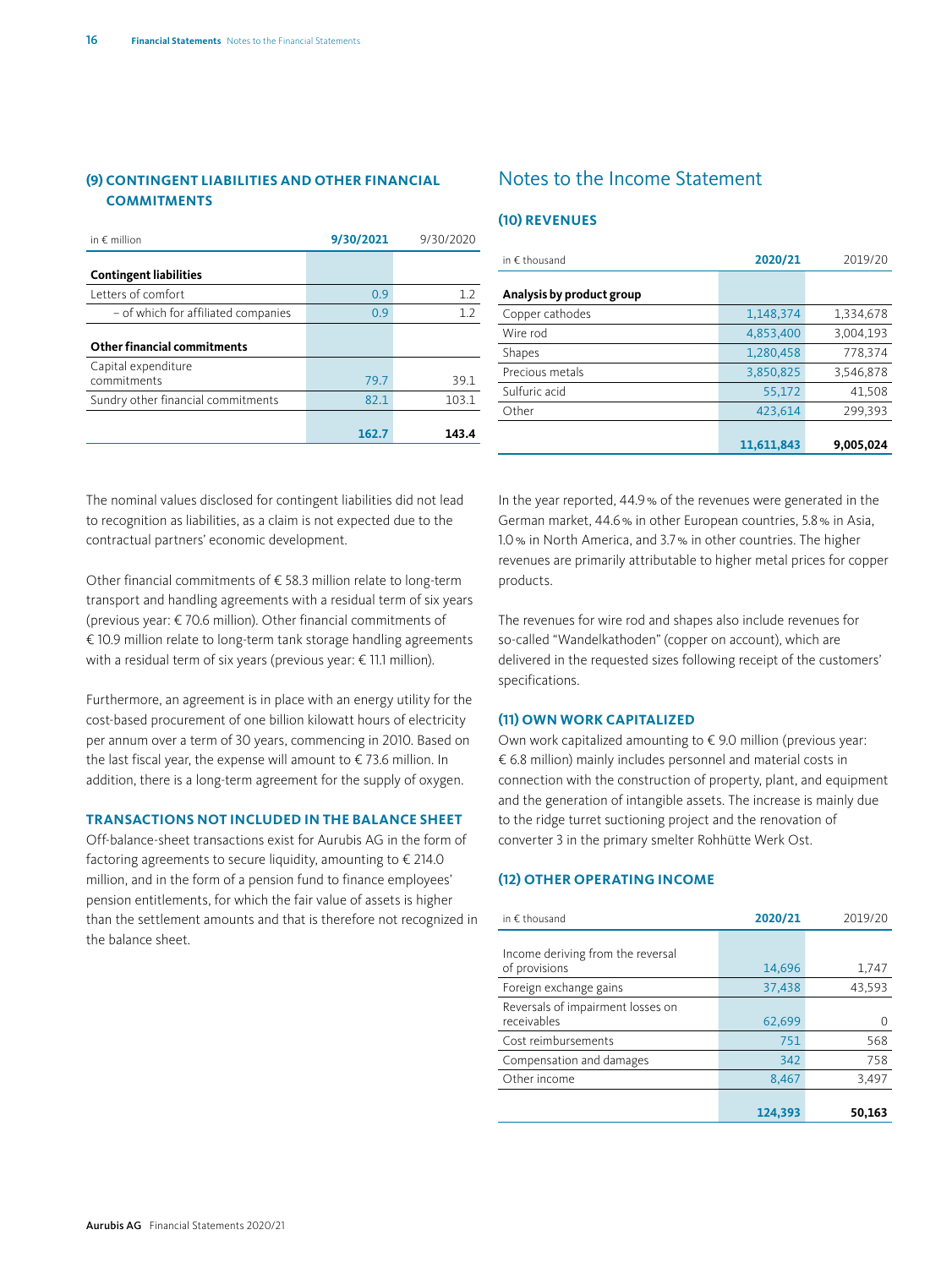Other operating income includes € 83.4 million (previous year: € 3.4 million) of income relating to prior periods. This mainly includes income from the reversal of provisions, amounting to  $\epsilon$  13.6 million, set up in connection with the Performance Improvement Program that weren't needed, as well as from the reversal of impairment losses previously recognized against loan receivables due from Aurubis Netherlands B.V. (€60.0 million) and azeti GmbH (€ 2.7 million). Other income included  $\epsilon$  4.6 million in electricity price compensation payments.

#### **(13) COST OF MATERIALS**

| in $\epsilon$ thousand                      | 2020/21    | 2019/20   |
|---------------------------------------------|------------|-----------|
| Raw materials, supplies, and<br>merchandise | 10.846.501 | 8,198,677 |
| Cost of purchased services                  | 282,048    | 281,885   |
|                                             | 11.128.549 | 8,480,562 |

The cost of materials increased by  $\epsilon$  2,647.9 million in a manner corresponding to the increase in revenues, mainly due to metal prices. The cost-of-materials ratio increased by 1.6%, from 93.9% in the previous year to 95.5% in the fiscal year reported. The main reasons for the increase were as follows: while both revenues and the cost of materials increased significantly due to disproportionate price increases in the copper sector compared to the previous year, other income components in the copper sector changed only marginally. This difference in the developments negatively influenced the cost-of-materials ratio. Moreover, higher energy costs also had a negative effect on the cost-of-materials ratio.

#### **(14) PERSONNEL EXPENSES**

| in $\epsilon$ thousand                                               | 2020/21 | 2019/20   |
|----------------------------------------------------------------------|---------|-----------|
| Wages and salaries                                                   | 239,552 | 264,938   |
| Social security contributions, pension<br>and other benefit expenses | 57,754  | 17,392    |
| - of which for pensions                                              | 18,495  | (22, 687) |
|                                                                      | 297,306 | 282,330   |

Overall, personnel expenses increased in the past fiscal year by € 15.0 million. While expenses for wages and salaries were influenced in the amount of € 33.5 million in the previous year, due to the setup of provisions for restructuring within the context of the Performance Improvement Program, income deriving from the positive development of plan assets and from real estate sales also reduced pension expenses in the previous year. Furthermore, wage tariff increases, performance bonuses, and one-time payments to the employees during the COVID-19 pandemic also had an impact in the period reported.

The average number of employees during the year was as follows:

|              | 2020/21 | 2019/20 |
|--------------|---------|---------|
|              |         |         |
| Blue collar  | 1,751   | 1,775   |
| White collar | 1,189   | 1,226   |
|              |         |         |
|              | 2,940   | 3,001   |

#### **(15) DEPRECIATION OF PROPERTY, PLANT, AND EQUIPMENT AND AMORTIZATION OF INTANGIBLE ASSETS**

Depreciation of property, plant, and equipment and amortization of intangible assets increased, by a total of € 5.9 million compared to the previous year, to  $\epsilon$  65.6 million. The main increases were in the areas of intangible assets, technical equipment and machinery, as well as buildings. The depreciation and amortization of intangible assets and property, plant and equipment of € 71.8 million disclosed in the table showing changes in fixed assets includes depreciation on investments made in connection with an electricity supply contract, amounting to  $\epsilon$  6.2 million, which is disclosed under the cost of materials.

#### **(16) OTHER OPERATING EXPENSES**

Other operating expenses of € 155.0 million (previous year: € 148.5 million) primarily include administrative and marketing expenses, fees, insurance, rents, and leasing expenses.

In addition, other operating expenses include foreign exchange losses of € 38.0 million, deriving from the measurement and realization of foreign currency receivables and payables (previous year: € 46.8 million), as well as other expenses relating to prior periods of € 6.1 million (previous year: € 7.8 million).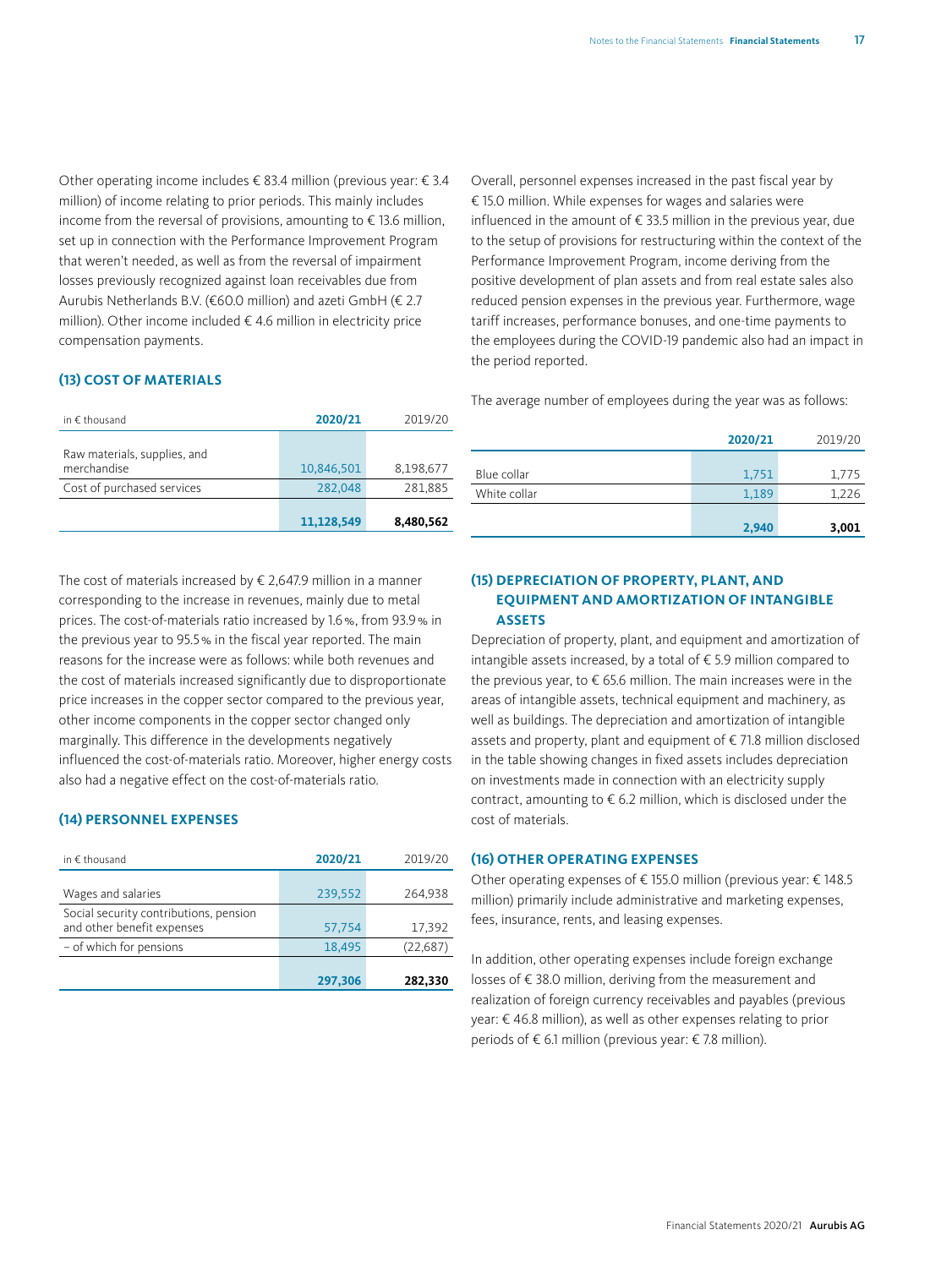#### <span id="page-17-0"></span>**(17) INCOME FROM INVESTMENTS AND WRITE-UPS OF SHARE INTERESTS IN AFFILIATED COMPANIES**

| in $\epsilon$ thousand                                  | 2020/21 | 2019/20 |
|---------------------------------------------------------|---------|---------|
| Income from investments                                 | 137,352 | 130,229 |
| - of which from affiliated<br>companies                 | 137,352 | 130,229 |
| Write-ups of share interests in<br>affiliated companies | 8,052   | 15      |
|                                                         | 145,404 | 130,244 |

The income from investments comprises € 120.0 million from investments abroad and € 17.4 million from investments in Germany. Write-ups, representing impairment losses previously recognized against share interests in affiliated companies, were reversed in respect of Deutsche Giessdraht GmbH (€ 3 million), Aurubis Italia Srl (€ 4.0 million), and Peute Baustoff GmbH (€ 1.1 million).

#### **(18) INCOME/WRITE-UPS FROM OTHER SECURITIES AND LOANS CLASSIFIED AS FINANCIAL FIXED ASSETS**

| in $\epsilon$ thousand                                                                      | 2020/21 | 2019/20 |
|---------------------------------------------------------------------------------------------|---------|---------|
| Income/write-ups from other securities<br>and loans classified as financial fixed<br>assets | 12.283  |         |

A remeasurement of the securities classified as fixed assets with the quoted stock price as at the balance sheet date led to a reversal of an impairment loss of € 12.3 million.

#### **(19) OTHER INTEREST AND SIMILAR INCOME**

| in $\epsilon$ thousand                  | 2020/21 | 2019/20 |
|-----------------------------------------|---------|---------|
| Other interest and similar income       | 8,924   | 11,351  |
| - of which from affiliated<br>companies | 6,741   | 6,107   |
|                                         | 8.924   | 11,351  |

In the previous year, interest on damage compensation payments, amounting to € 3.2 million, was included here, which derived from the prohibited sale of Segment Flat Rolled Products.

#### **(20) WRITE-DOWNS OF FINANCIAL ASSETS AND SECURITIES CLASSIFIED AS CURRENT ASSETS**

Respective write-downs were made against the investment carrying amounts of azeti GmbH (€ 6.0 million) and of Aurubis America Holding Inc. (€ 2.4 million), based on the current multi-year corporate plans for these companies.

#### **(21) INTEREST AND SIMILAR EXPENSES**

| in $\epsilon$ thousand        | 2020/21 | 2019/20 |
|-------------------------------|---------|---------|
| Interest and similar expenses | 23,071  | 21.729  |
| - of which to affiliated      |         |         |
| companies                     | 4.050   | 2,938   |
|                               | 23,071  | 21,729  |

Interest expense includes expenses from the unwinding of discount on other provisions in the amount of  $\epsilon$  0.6 million (previous year: € 0.6 million).

Furthermore, interest and similar expenses include interest components of € 6.7 million included in the allocation to the pension provisions (previous year: € 7.3 million).

#### **(22) INCOME TAXES**

The net income for the year is disclosed after deducting income taxes of € 32.6 million (previous year: € 34.6 million).

#### Other Disclosures

#### **DECLARATION OF CONFORMITY WITH THE GERMAN CORPORATE GOVERNANCE CODE IN ACCORDANCE WITH SECTION 161 OF THE GERMAN STOCK CORPORATION ACT (AKTG)**

The declaration required under Section 161 of the German Stock Corporation Act (AktG) has been issued by the Executive Board and the Supervisory Board and has been made permanently accessible to the shareholders on the company's website.

[www.aurubis.com/en/about-us/corporate-governance](http://www.aurubis.com/en/about-us/corporate-governance)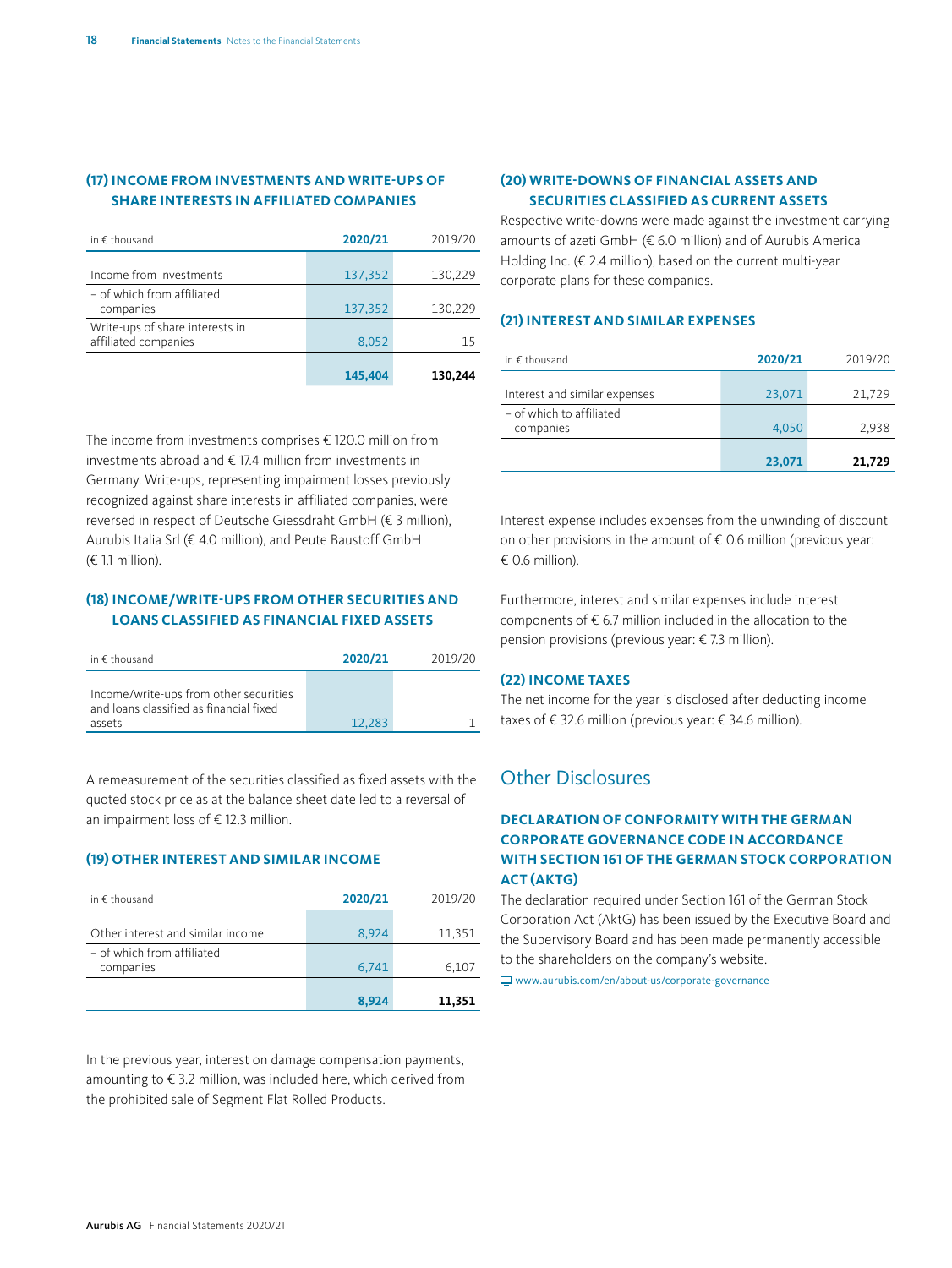#### **NOTIFICATION PURSUANT TO SECTION 160 (1) NO. 8 OF THE GERMAN STOCK CORPORATION ACT (AKTG)**

Up to the date of preparation of the financial statements, Aurubis AG had received the following voting rights notifications from shareholders with respect to exceeding and falling below the relevant notification thresholds, in accordance with Section 33 (1) of the German Securities Trading Act (WpHG):

| Shareholders                                         | Threshold<br>in % | Stake<br>in %         | Relevant<br>threshold<br>date | Date of<br>publication |
|------------------------------------------------------|-------------------|-----------------------|-------------------------------|------------------------|
|                                                      |                   |                       |                               |                        |
| BlackRock, Inc.,                                     |                   |                       |                               |                        |
| Wilmington,<br>Delaware, USA <sup>1</sup>            | < 3               | 2.996                 | 6/9/2021                      | 1/15/2021              |
| BlackRock, Inc.,                                     |                   |                       |                               |                        |
| Wilmington,                                          |                   |                       |                               |                        |
| Delaware, USA <sup>1</sup>                           | > 3               | 3.02                  | 6/14/2021                     | 6/18/2021              |
| BlackRock, Inc.,<br>Wilmington,                      |                   |                       |                               |                        |
| Delaware, USA <sup>1</sup>                           | < 3               | 2.995                 | 6/15/2021                     | 6/21/2021              |
| BlackRock, Inc.,                                     |                   |                       |                               |                        |
| Wilmington,<br>Delaware, USA <sup>1</sup>            | > 3               | 3.0005                | 6/23/2021                     | 6/29/2021              |
| BlackRock, Inc.,                                     |                   |                       |                               |                        |
| Wilmington,                                          |                   |                       |                               |                        |
| Delaware, USA <sup>1</sup>                           | $\langle 3$       | 2.99                  | 6/24/2021                     | 6/30/2021              |
| BlackRock, Inc.,<br>Wilmington,                      |                   |                       |                               |                        |
| Delaware, USA <sup>1</sup>                           | > 3               | 3.002                 | 7/26/2021                     | 7/30/2021              |
| BlackRock, Inc.,                                     |                   |                       |                               |                        |
| Wilmington,<br>Delaware, USA <sup>1</sup>            | < 3               | 2.99                  | 8/9/2021                      | 8/13/2021              |
| BlackRock, Inc.,                                     |                   |                       |                               |                        |
| Wilmington,                                          |                   |                       |                               |                        |
| Delaware, USA <sup>1</sup>                           | > 3               | 3.10                  | 8/25/2021                     | 8/31/2021              |
| BlackRock, Inc.,<br>Wilmington,                      |                   |                       |                               |                        |
| Delaware, USA <sup>1</sup>                           | < 3               | 2.81                  | 9/22/2021                     | 9/29/2021              |
| Dimensional Holdings                                 |                   |                       |                               |                        |
| Inc., Austin, Texas;<br>USA <sup>1</sup>             |                   |                       |                               |                        |
| Rossmann                                             | > 3               | 3.15                  | 10/30/2019                    | 11/6/2019              |
| Beteiligungs GmbH,                                   |                   |                       |                               |                        |
| Burgwedel, Germany <sup>2</sup>                      | 5                 | 4.86                  | 5/19/2020                     | 5/22/2020              |
| Salzgitter                                           |                   |                       |                               |                        |
| Mannesmann GmbH,<br>Salzgitter, Germany <sup>3</sup> | >25               | 25.00                 | 12/12/2018                    | 12/13/2018             |
|                                                      |                   | pursuant              |                               |                        |
|                                                      |                   | to                    |                               |                        |
|                                                      |                   | Section<br>43 of the  |                               |                        |
|                                                      |                   | German                |                               |                        |
| Salzgitter                                           |                   | Securities<br>Trading |                               |                        |
| Mannesmann GmbH,                                     |                   | Act                   |                               |                        |
| Salzgitter, Germany <sup>3</sup>                     |                   | (WpHG)                | 12/19/2018                    | 12/19/2018             |

| Shareholders                                             | Threshold<br>$in \%$ | Stake<br>in % | Relevant<br>threshold<br>date | Date of<br>publication |
|----------------------------------------------------------|----------------------|---------------|-------------------------------|------------------------|
| Silchester<br>International Investors<br>LLP, London, UK | $\langle 5$          | 497           | 1/13/2021                     | 1/18/2021              |
| Silchester<br>International Investors<br>LLP, London, UK | $\langle$ 3          | 2999          | 7/12/2021                     | 7/14/2021              |
| Silchester<br>International Investors<br>LLP, London, UK | > 3                  | 3.04          | 9/14/2021                     | 9/16/2021              |

<sup>1</sup> Held directly or indirectly through subsidiaries.

2 Held directly and indirectly (including financial instruments).

<sup>3</sup> The shares are attributable to Salzgitter AG, Salzgitter. Aurubis AG directly holds 1,802,908 shares (2.99%) of Salzgitter AG.

The voting rights notifications are available at  $\Box$  www.aurubis.com/en/about-us/ [corporate-governance/voting-rights-notifications](http://www.aurubis.com/en/about-us/corporate-governance/voting-rights-notifications).

#### **FEES AND SERVICES RENDERED BY THE AUDITOR**

The following fees were recorded as expenses in fiscal year 2020/21 for services rendered by the auditors:

| in € thousand                         | 2020/21 |
|---------------------------------------|---------|
| Financial statement auditing services | 529     |
| Other assurance services              |         |
|                                       |         |

The fee for the financial statement auditing services rendered by Deloitte GmbH Wirtschaftsprüfungsgesellschaft related to the audit of the consolidated financial statements of the Aurubis Group, as well as the separate financial statements of Aurubis AG.

#### **INVESTMENTS**

The full list of **Q** [investments is disclosed on page 26](#page-25-0).

#### **SUBSEQUENT EVENTS**

In November 2021, Aurubis canceled three Schuldscheindarlehen loans with variable interest rates, totaling € 152.5 million, effective December 23, 2021. These Schuldscheindarlehen loans were accounted for as a non-current liability in the statement of financial position as at September 30, 2021 due to their legal contract term.

No other significant events occurred after the balance sheet reporting date.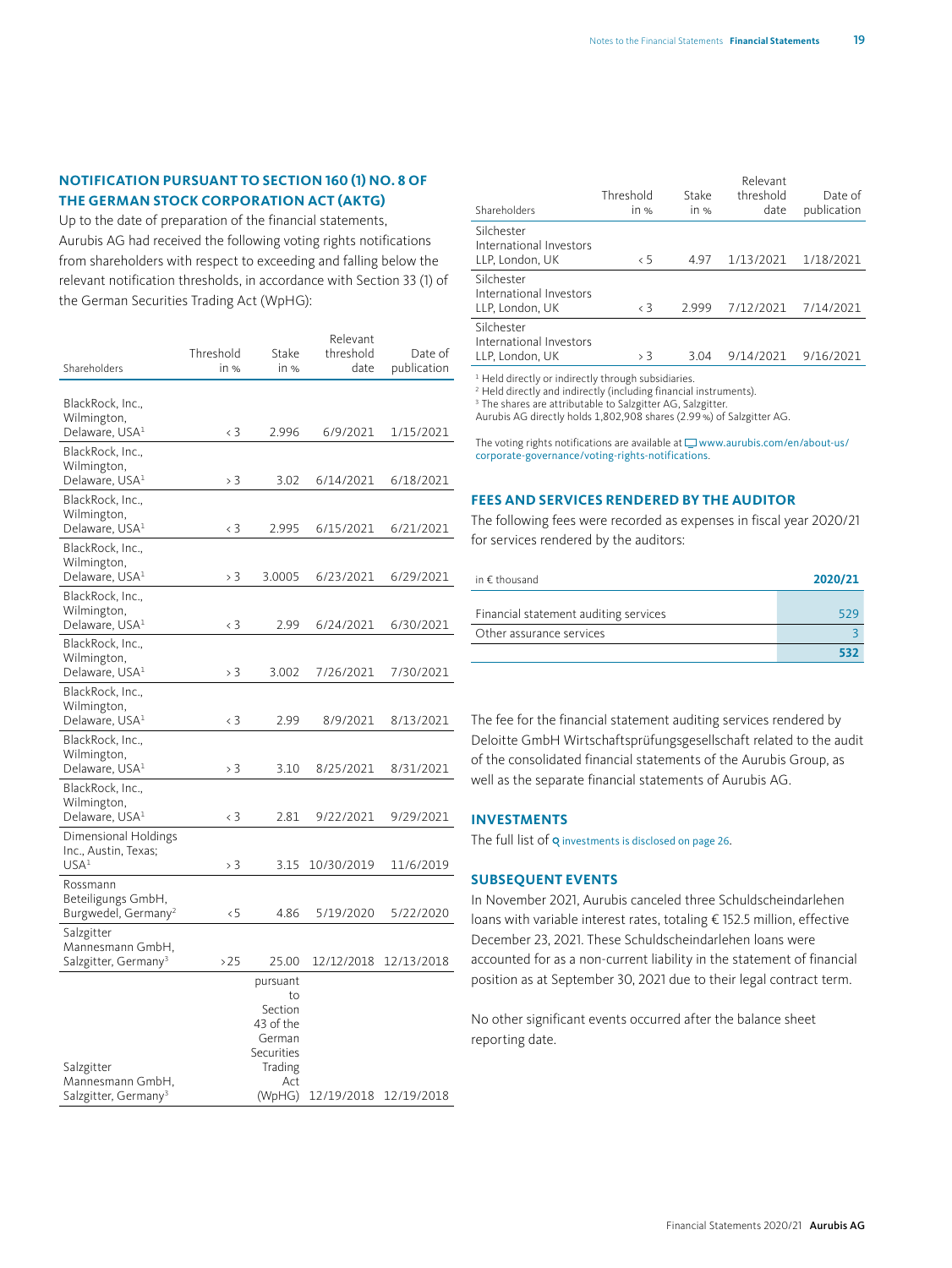#### **INFORMATION CONCERNING THE EXECUTIVE BOARD AND THE SUPERVISORY BOARD** THE EXECUTIVE BOARD

#### Roland Harings, Hamburg

Born: June 28, 1963, German citizen Executive Board Chairman and Director of Industrial Relations Appointed from May 20, 2019 to June 30, 2027

#### Dr. Heiko Arnold, Hamburg

Born: May 7, 1966, German citizen Chief Operating Officer Appointed from August 15, 2020 to August 14, 2023

- » Aurubis Belgium NV/SA, Brussels, Belgium<sup>1</sup> Director since August 1, 2021
- » Aurubis Bulgaria AD, Pirdop, Bulgaria1 Board of Directors since September 2, 2021
- » Aurubis Italia Srl, Avellino, Italy<sup>1</sup> Chairman of the Board of Directors since September 16, 2021
- » Metallo Group Holding, Beerse, Belgium<sup>1</sup> Chairman of the Board of Directors since August 1, 2021
- » Metallo Belgium NV, Beerse, Belgien<sup>1</sup> Chairman of the Board of Directors since August 1, 2021
- » Metallo Spain S.L.U., Berango, Spain<sup>1</sup> Chairman of the Board of Directors since August 1, 2021

#### Dr. Thomas Bünger, Lüneburg (until September 30, 2021)

Born: July 2, 1968, German citizen Chief Operations Officer until August 14, 2020

Chief Technology Officer from August 15, 2020 to September 30, 2021

Appointed from October 1, 2018 until September 30, 2021

- » Aurubis Belgium NV/SA, Brussels, Belgium<sup>1</sup> Director until July 30, 2021
- » Aurubis Bulgaria AD, Pirdop, Bulgaria<sup>1</sup> Board of Directors until September 2, 2021
- » Aurubis Italia Srl, Avellino, Italy<sup>1</sup> Chairman of the Board of Directors until September 15, 2021
- » Metallo Group Holding, Beerse, Belgium<sup>1</sup> Chairman of the Board of Directors until July 31, 2021
- » Metallo Belgium NV, Beerse, Belgium<sup>1</sup> Chairman of the Board of Directors until July 31, 2021
- » Metallo Spain S.L.U., Berango, Spain<sup>1</sup> Chairman of the Board of Directors until July 31, 2021

#### Rainer Verhoeven, Hamburg

Born: December 2, 1968, German citizen Chief Financial Officer

Appointed from January 1, 2018 to December 31, 2025

» Aurubis Belgium NV/SA, Brussels, Belgium<sup>1</sup> Chairman of the Board of Directors

#### SUPERVISORY BOARD

#### Prof. Dr. Fritz Vahrenholt, Hamburg

Chairman of the Supervisory Board Currently no professional occupation

» Encavis AG, Hamburg<sup>1</sup> Member of the Supervisory Board

#### Stefan Schmidt, Lüdinghausen 2

Deputy Chairman of the Supervisory Board Head of Operations at the Aurubis AG Recycling Center, Lünen » No further offices

#### Deniz Filiz Acar, Hamburg 2

Instructor for Commercial Trainees Deputy Head of Training in the HR Training department, Hamburg » No further offices

#### Andrea Bauer, Dortmund

Chief Financial Officer of Nobian B.V., Amersfoort, Netherlands, since September 1, 2021

- » technotrans SE, Sassenberg1 Member of the Supervisory Board
- » noventi SE, Munich Member of the Supervisory Board

#### Christian Ehrentraut, Lünen 2

Deputy Shift Leader in Smelting Operations, KRS/MZO Works Council member in Lünen, relieved of duty Chairman of the General Works Council

» No further offices

<sup>1</sup> Stock exchange-listed company.

<sup>2</sup> Elected by the employees.

<sup>3</sup> Group companies of Salzgitter AG.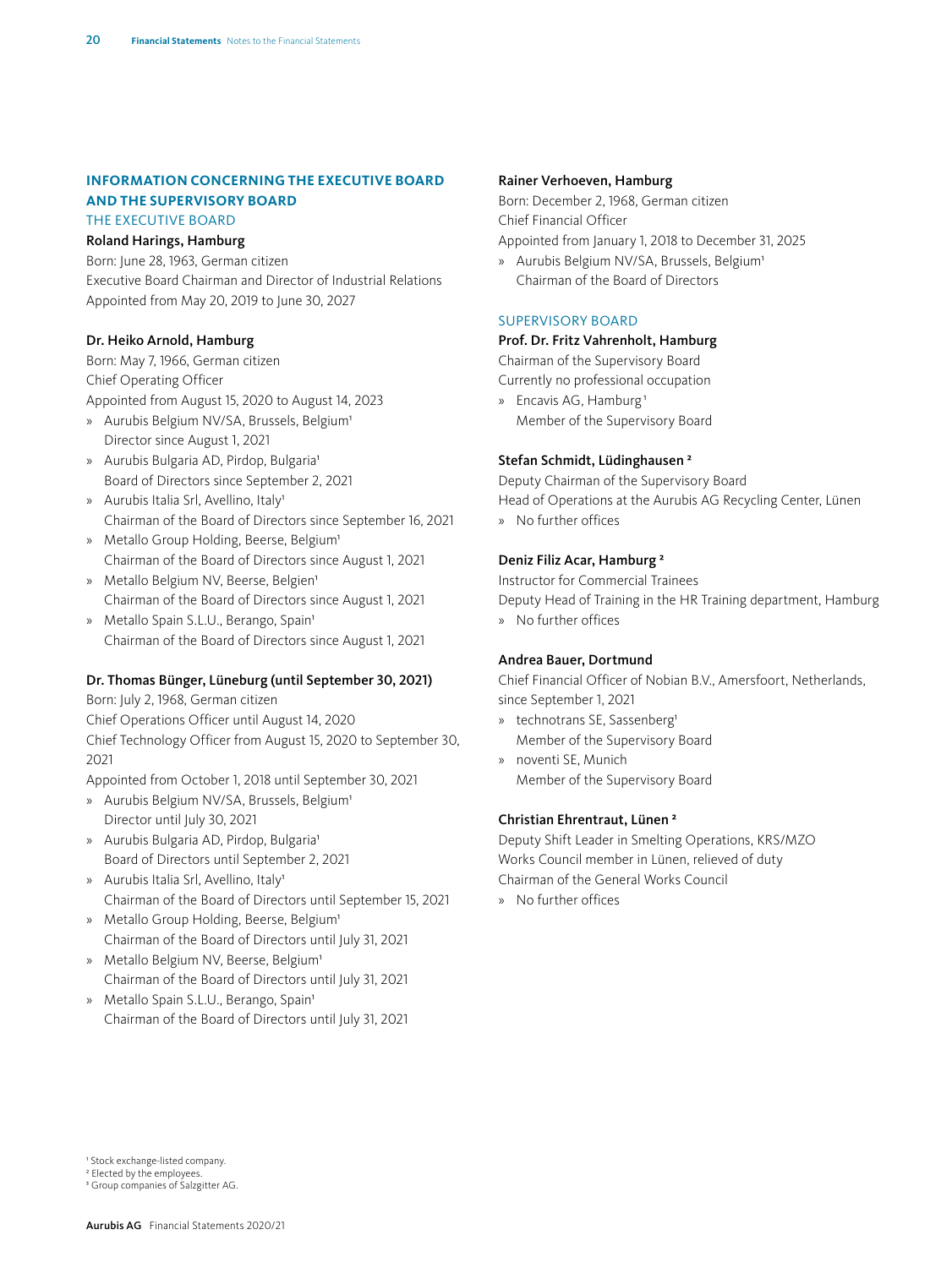#### Prof. Dr.-Ing. Heinz Jörg Fuhrmann, Salzgitter until September 30, 2021

Chairman of the Executive Board of Salzgitter AG, Salzgitter,<sup>1</sup> until June 30, 2021

- » Hüttenwerke Krupp Mannesmann GmbH, Duisburg 3 Chairman of the Supervisory Board until July 15, 2021
- » Ilsenburger Grobblech GmbH, Ilsenburg 3 Chairman of the Supervisory Board until June 30, 2021
- » Ilsenburger Grobblech GmbH, Ilsenburg, and Salzgitter Mannesmann Grobblech GmbH, Mühlheim/Ruhr 3 Chairman of the Joint Advisory Committee until June 30, 2021
- » KHS GmbH, Dortmund3 Chairman of the Supervisory Board until June 30, 2021
- » Mannesmann Precision Tubes GmbH, Mülheim/Ruhr<sup>3</sup> Chairman of the Supervisory Board until June 30, 2021
- » Peiner Träger GmbH, Peine 3 Chairman of the Supervisory Board until June 30, 2021
- » Salzgitter Flachstahl GmbH, Salzgitter<sup>3</sup> Chairman of the Supervisory Board until June 30, 2021
- » Salzgitter Mannesmann Grobblech GmbH, Mülheim/Ruhr3 Chairman of the Supervisory Board until June 30, 2021
- » Salzgitter Mannesmann Handel GmbH, Düsseldorf3 Chairman of the Supervisory Board until June 30, 2021
- » Öffentliche Lebensversicherung Braunschweig, Braunschweig Member of the Supervisory Board
- » Öffentliche Sachversicherung Braunschweig, Braunschweig Member of the Supervisory Board
- » TÜV Nord AG, Hannover Member of the Supervisory Board

#### Prof. Dr. Karl Friedrich Jakob, Dinslaken

Currently no professional occupation

- » Albert-Schweitzer-Einrichtungen für Behinderte gGmbH, Dinslaken
	- Member of the Supervisory Board
- » RWTÜV GmbH, Essen Member of the Supervisory Board
- » TÜV Nord AG, Hannover Member of the Supervisory Board
- » Universitätsklinikum Essen, Essen Member of the Supervisory Board

#### Gunnar Groebler, Hamburg, since October 1, 2021

(court-appointed until the Annual General Meeting 2022) Chairman of the Executive Board of Salzgitter AG, Salzgitter,<sup>1</sup> since July 1, 2021

- » Ilsenburger Grobblech GmbH, Ilsenburg 3 Chairman of the Supervisory Board
- » Ilsenburger Grobblech GmbH, Ilsenburg, and Salzgitter Mannesmann Grobblech GmbH, Mühlheim/Ruhr 3 Chairman of the Joint Advisory Committee
- » KHS GmbH, Dortmund3 Member of the Supervisory Board<sup>2</sup>
- » Mannesmann Precision Tubes GmbH, Mülheim/Ruhr<sup>3</sup> Member of the Supervisory Board<sup>2</sup>
- » Peiner Träger GmbH, Peine 3 Chairman of the Supervisory Board
- » Salzgitter Flachstahl GmbH, Salzgitter<sup>3</sup> Chairman of the Supervisory Board
- » Salzgitter Mannesmann Grobblech GmbH, Mülheim/Ruhr<sup>3</sup> Chairman of the Supervisory Board
- » Salzgitter Mannesmann Handel GmbH, Düsseldorf3 Chairman of the Supervisory Board
- » Semco Maritime A/S, Esbjerg, Denmark Member of the Board of Directors

#### Jan Koltze, Hamburg 2

District Manager of the Mining, Chemical, and Energy Industrial Union Hamburg/Harburg

- » Beiersdorf AG, Hamburg 1 Member of the Supervisory Board
- » ExxonMobil Central Europe Holding GmbH, Hamburg Member of the Supervisory Board
- » Maxingvest AG, Hamburg Member of the Supervisory Board

#### Dr. Stephan Krümmer, Hamburg

Currently no professional occupation

» No further offices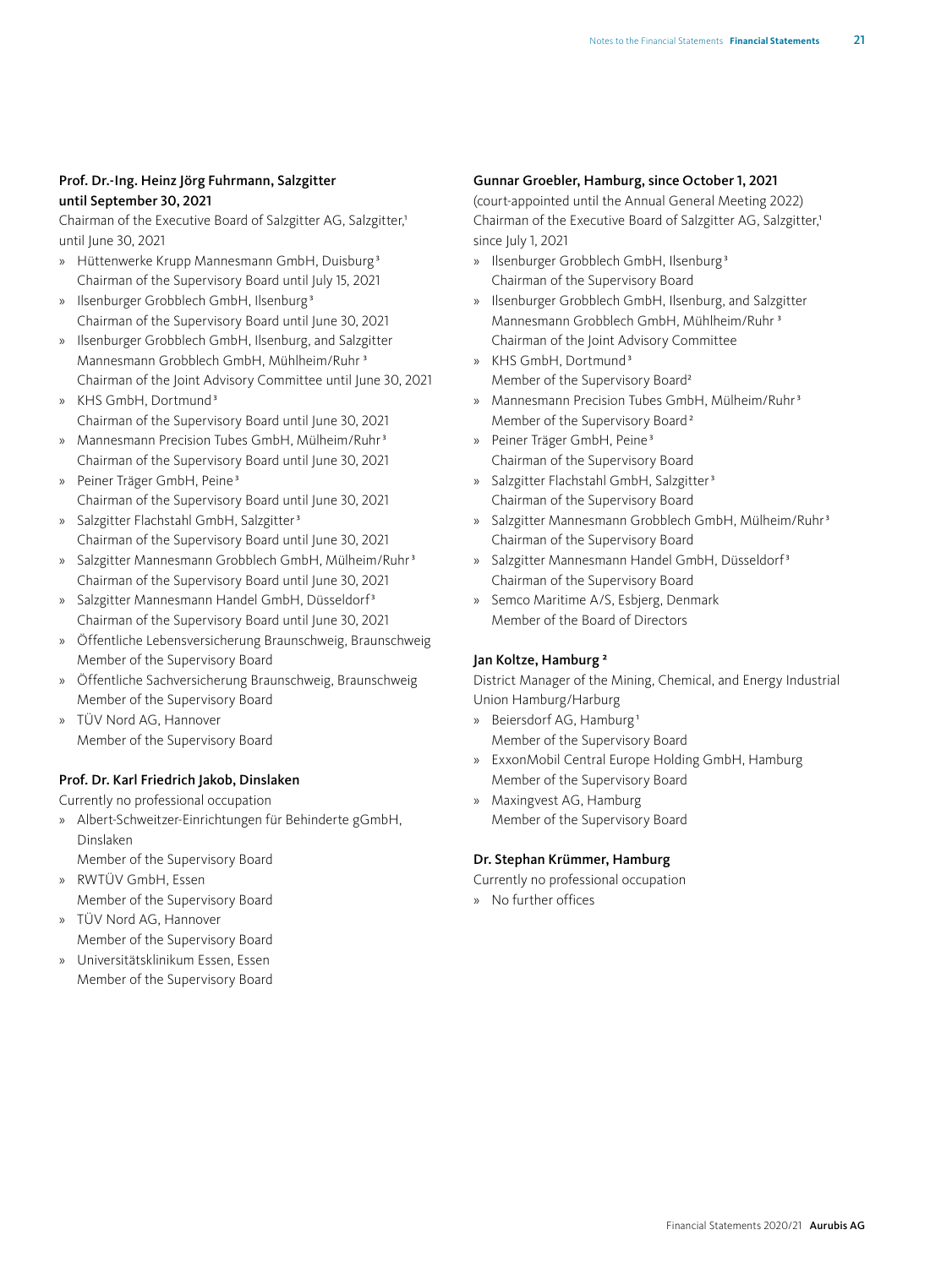#### Dr. Elke Lossin, Buchholz in der Nordheide 2

Manager of the Analytical Laboratory at Aurubis AG, Hamburg » No further offices

#### Dr. Sandra Reich, Gräfelfing

Independent business consultant

» Chancen eG, Berlin Member of the Supervisory Board

#### Melf Singer, Schwarzenbek 2

Day Shift Foreman of the Acid Plant at Aurubis AG, Hamburg » No further offices

#### Supervisory Board committees

*Conciliation Committee in accordance with Section 27 (3) of the German Codetermination Act* Prof. Dr. Fritz Vahrenholt (Chairman) Stefan Schmidt (Deputy Chairman) Andrea Bauer Christian Ehrentraut

#### *Audit Committee*

Dr. Stephan Krümmer (Chairman) Prof. Dr.-Ing. Heinz Jörg Fuhrmann until September 30, 2021 Gunnar Groebler since October 1, 2021 Jan Koltze Dr. Elke Lossin Dr. Sandra Reich Melf Singer

#### *Personnel Committee*

Prof. Dr. Fritz Vahrenholt (Chairman) Deniz Filiz Acar Andrea Bauer Prof. Dr.-Ing. Heinz Jörg Fuhrmann until September 30, 2021 Gunnar Groebler since October 1, 2021 Jan Koltze Stefan Schmidt

#### *Nomination Committee*

Prof. Dr. Fritz Vahrenholt (Chairman) Prof. Dr.-Ing. Heinz Jörg Fuhrmann until September 30, 2021 Gunnar Groebler since October 1, 2021 Prof. Dr. Karl Friedrich Jakob Dr. Stephan Krümmer

#### Technology Committee

Prof. Dr. Karl Friedrich Jakob (Chairman) Christian Ehrentraut Dr. Stephan Krümmer Stefan Schmidt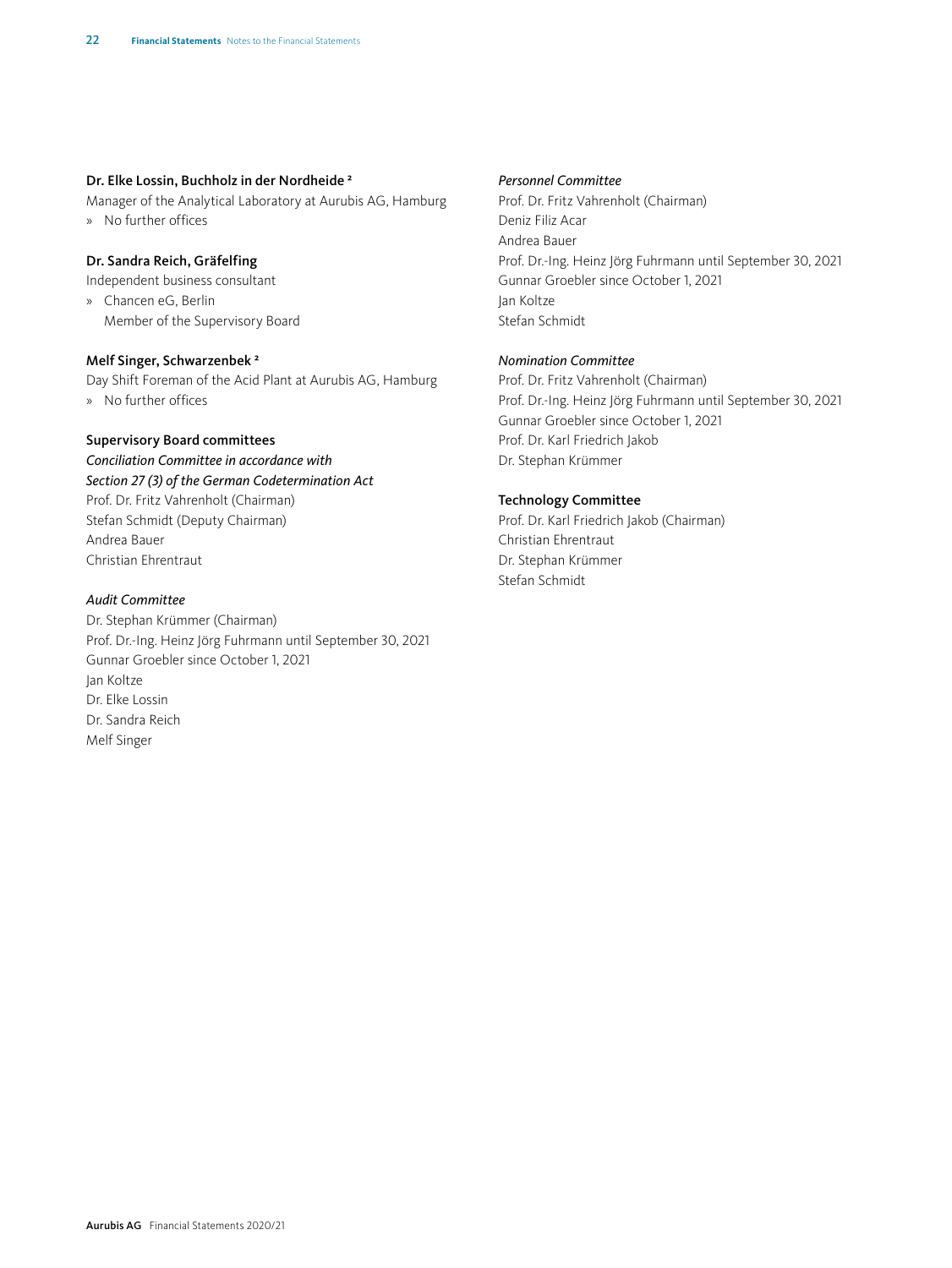#### **TOTAL COMPENSATION**

The total compensation of the active Executive Board members for fiscal year 2020/21 amounts to  $\epsilon$  6.040.592 and for the past fiscal year includes, in addition to a fixed component in the amount of € 1,860,000, fringe benefits of € 93,767 and a variable component of € 3,286,825. In addition, pension provisions of € 800,000 were recognized as an expense.

Former members of the Executive Board and their surviving dependents received a total of € 2,862,241 (previous year: € 2,566,683); € 28,463,374 has been provided for their pension entitlement (previous year: € 26,350,132).

The compensation of the Supervisory Board for fiscal year 2020/21 amounted in total to € 1,549,000.

Details of the individual compensation of the members of the Executive Board and the Supervisory Board are presented and explained in the Compensation Report.

#### **REPORTABLE SECURITIES TRANSACTIONS** DIRECTORS' DEALINGS

In accordance with Art. 19 of the Market Abuse Regulation (EU No. 596/2014), the members of the Executive Board and the Supervisory Board must disclose the acquisition and sale of shares in the company. This does not apply if the total transactions per person do not exceed € 20,000 per calendar year.

One member of the Supervisory Board informed the company that she had acquired or sold no-par-value shares in the company in the period from October 1, 2020 to September 30, 2021:

» Frau Dr. Elke Lossin: purchased 1,500 no-par-value shares

Two Executive Board members informed the company that they acquired or sold no-par value shares in the company in the period from October 1, 2020 to September 30, 2021.

- » Mr. Roland Harings: purchased 2,000 no-par-value shares
- » Dr. Heiko Arnold: purchased 1,000 no-par-value shares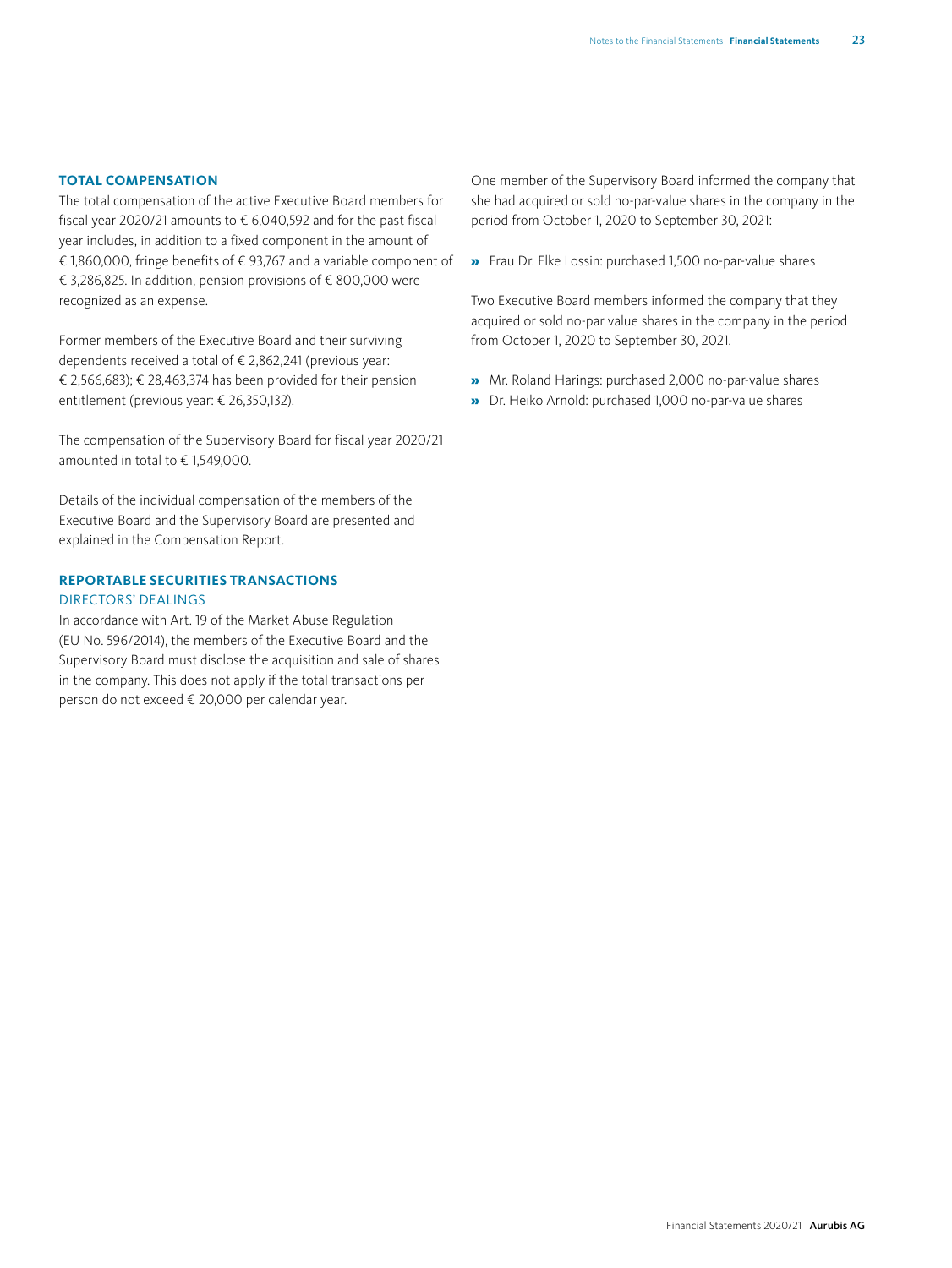### <span id="page-23-0"></span>Changes in Fixed Assets

from October 1, 2020 to September 30, 2021

| in $\epsilon$ thousand                                                               | Costs of<br>acquisition,<br>generation, or<br>construction<br>10/1/2020 | Additions      | Disposals      | Transfers      | <b>Costs of</b><br>acquisition,<br>generation, or<br>construction<br>9/30/2021 |  |
|--------------------------------------------------------------------------------------|-------------------------------------------------------------------------|----------------|----------------|----------------|--------------------------------------------------------------------------------|--|
| Purchased concessions, industrial<br>property rights, and similar rights and assets, |                                                                         |                |                |                |                                                                                |  |
| and licenses for such rights and assets                                              | 156,156                                                                 | 8,853          | 9,040          | 3,543          | 159,512                                                                        |  |
| Goodwill                                                                             | 7,172                                                                   | $\overline{0}$ | $\overline{0}$ | $\Omega$       | 7,172                                                                          |  |
| Payments on account                                                                  | 4,212                                                                   | 1,139          | $\overline{0}$ | (3,543)        | 1,808                                                                          |  |
| Intangible assets                                                                    | 167,540                                                                 | 9,992          | 9,040          | $\mathbf{0}$   | 168,492                                                                        |  |
| Land and buildings                                                                   | 516,777                                                                 | 3,461          | 2,294          | 31,689         | 549,633                                                                        |  |
| Technical equipment and machinery                                                    | 1,092,190                                                               | 18,881         | 13,553         | 22,806         | 1,120,324                                                                      |  |
| Other equipment, factory and office equipment                                        | 82,944                                                                  | 2,991          | 4,324          | 1,737          | 83,348                                                                         |  |
| Payments on account and assets under construction                                    | 83,182                                                                  | 77,583         | 1,235          | (56, 232)      | 103,298                                                                        |  |
| Property, plant, and equipment                                                       | 1,775,093                                                               | 102,916        | 21,406         | $\mathbf{0}$   | 1,856,603                                                                      |  |
| Share interests in affiliated companies                                              | 1,752,875                                                               | 11,438         | 3,150          | $\overline{0}$ | 1,761,163                                                                      |  |
| Investments                                                                          |                                                                         | 3,210          | $\overline{0}$ | $\Omega$       | 3,212                                                                          |  |
| Securities classified as fixed assets                                                | 74,694                                                                  | $\overline{0}$ | $\overline{0}$ | $\overline{0}$ | 74,694                                                                         |  |
| Other loans                                                                          |                                                                         | $\Omega$       | $\overline{4}$ | $\overline{0}$ |                                                                                |  |
| <b>Financial fixed assets</b>                                                        | 1,827,576                                                               | 14,648         | 3,154          | $\mathbf{0}$   | 1,839,070                                                                      |  |
| <b>Fixed assets</b>                                                                  | 3,770,209                                                               | 127,556        | 33,600         | $\mathbf{0}$   | 3,864,165                                                                      |  |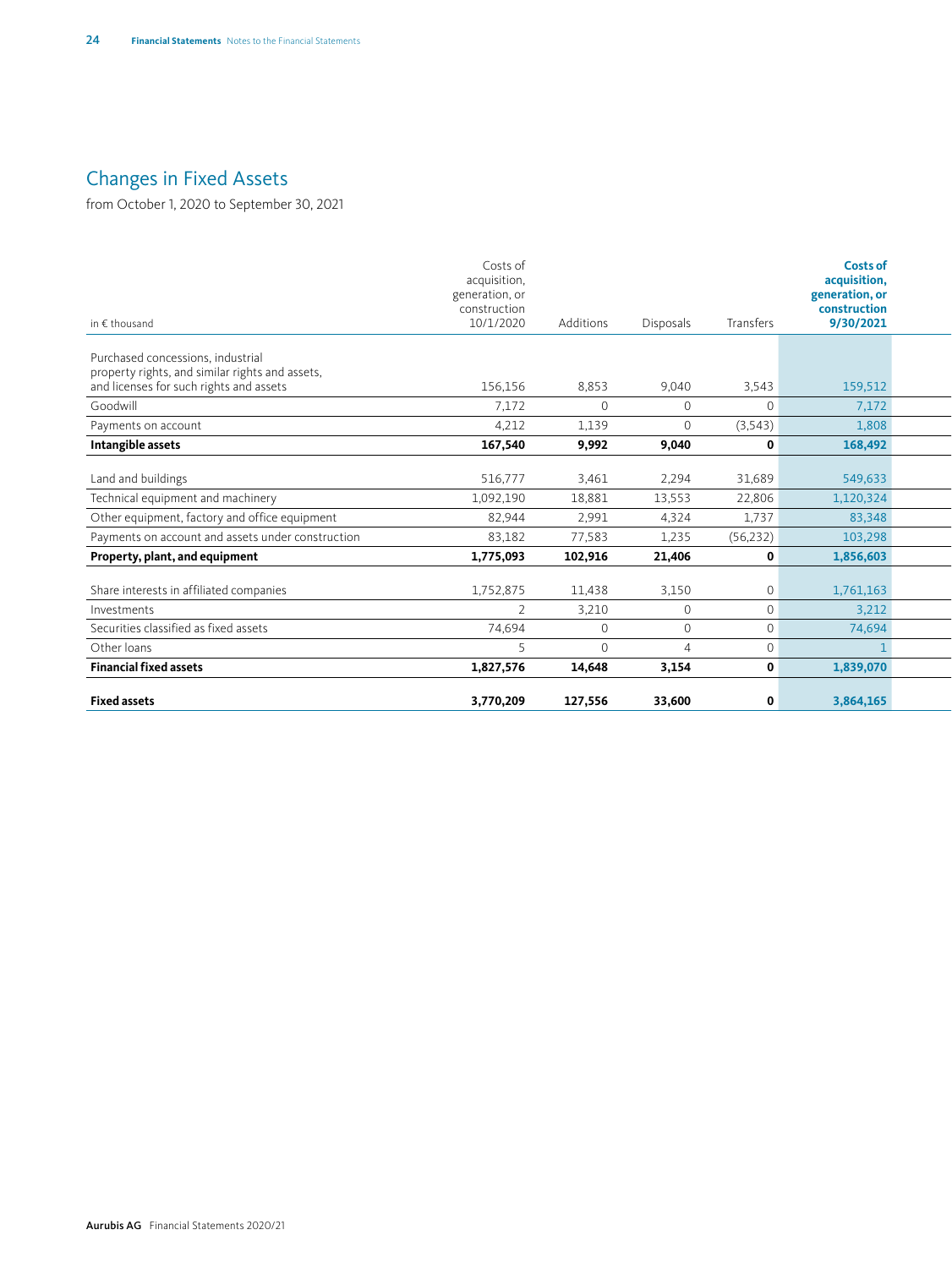| Carrying amount<br>9/30/2020 | <b>Carrying amount</b><br>9/30/2021 | <b>Accumulated</b><br>depreciation,<br>amortization, and<br>write-downs<br>9/30/2021 | Reversals of<br>impairment losses | Disposals      | Depreciation,<br>amortization, and<br>write-downs in the<br>current fiscal year | Accumulated<br>depreciation,<br>amortization,<br>and write-downs<br>10/1/2020 |
|------------------------------|-------------------------------------|--------------------------------------------------------------------------------------|-----------------------------------|----------------|---------------------------------------------------------------------------------|-------------------------------------------------------------------------------|
|                              |                                     |                                                                                      |                                   |                |                                                                                 |                                                                               |
| 97,557                       | 91,490                              | 68,022                                                                               | $\mathbf{0}$                      | 604            | 10,027                                                                          | 58,599                                                                        |
| $\overline{0}$               |                                     | 7,172                                                                                | $\Omega$                          | $\overline{0}$ | $\Omega$                                                                        | 7,172                                                                         |
| 4,212                        | 1,808                               | $\overline{0}$                                                                       | $\Omega$                          | $\overline{0}$ | $\Omega$                                                                        | $\Omega$                                                                      |
| 101,769                      | 93,298                              | 75,194                                                                               | $\mathbf 0$                       | 604            | 10,027                                                                          | 65,771                                                                        |
| 193,986                      | 213,929                             | 335,704                                                                              | $\overline{0}$                    | 2,053          | 14,966                                                                          | 322,791                                                                       |
| 260,916                      | 262,541                             | 857,783                                                                              | $\overline{0}$                    | 13,203         | 39,712                                                                          | 831,274                                                                       |
| 31,170                       | 28,495                              | 54,853                                                                               | $\mathbf{0}$                      | 3,993          | 7,072                                                                           | 51,774                                                                        |
| 83,182                       | 103,298                             | $\overline{0}$                                                                       | $\mathbf{0}$                      | $\overline{0}$ | $\overline{0}$                                                                  | $\overline{0}$                                                                |
| 569,254                      | 608,263                             | 1,248,340                                                                            | $\mathbf 0$                       | 19,249         | 61,750                                                                          | 1,205,839                                                                     |
| 1,738,894                    | 1,746,795                           | 14,368                                                                               | 8,052                             | $\circ$        | 8,429                                                                           | 13,981                                                                        |
| $\overline{2}$               | 3,212                               | $\overline{0}$                                                                       | $\overline{0}$                    | $\overline{0}$ | $\overline{0}$                                                                  | $\overline{0}$                                                                |
| 25,457                       | 37,740                              | 36,954                                                                               | 12,283                            | $\overline{0}$ | $\Omega$                                                                        | 49,237                                                                        |
| $5 -$                        |                                     | $\overline{0}$                                                                       | $\mathbf{0}$                      | $\overline{0}$ | $\Omega$                                                                        | $\Omega$                                                                      |
| 1,764,358                    | 1,787,748                           | 51,322                                                                               | 20,335                            | $\mathbf 0$    | 8,429                                                                           | 63,218                                                                        |
| 2,435,381                    | 2,489,309                           | 1,374,856                                                                            | 20,335                            | 19,853         | 80,206                                                                          | 1,334,828                                                                     |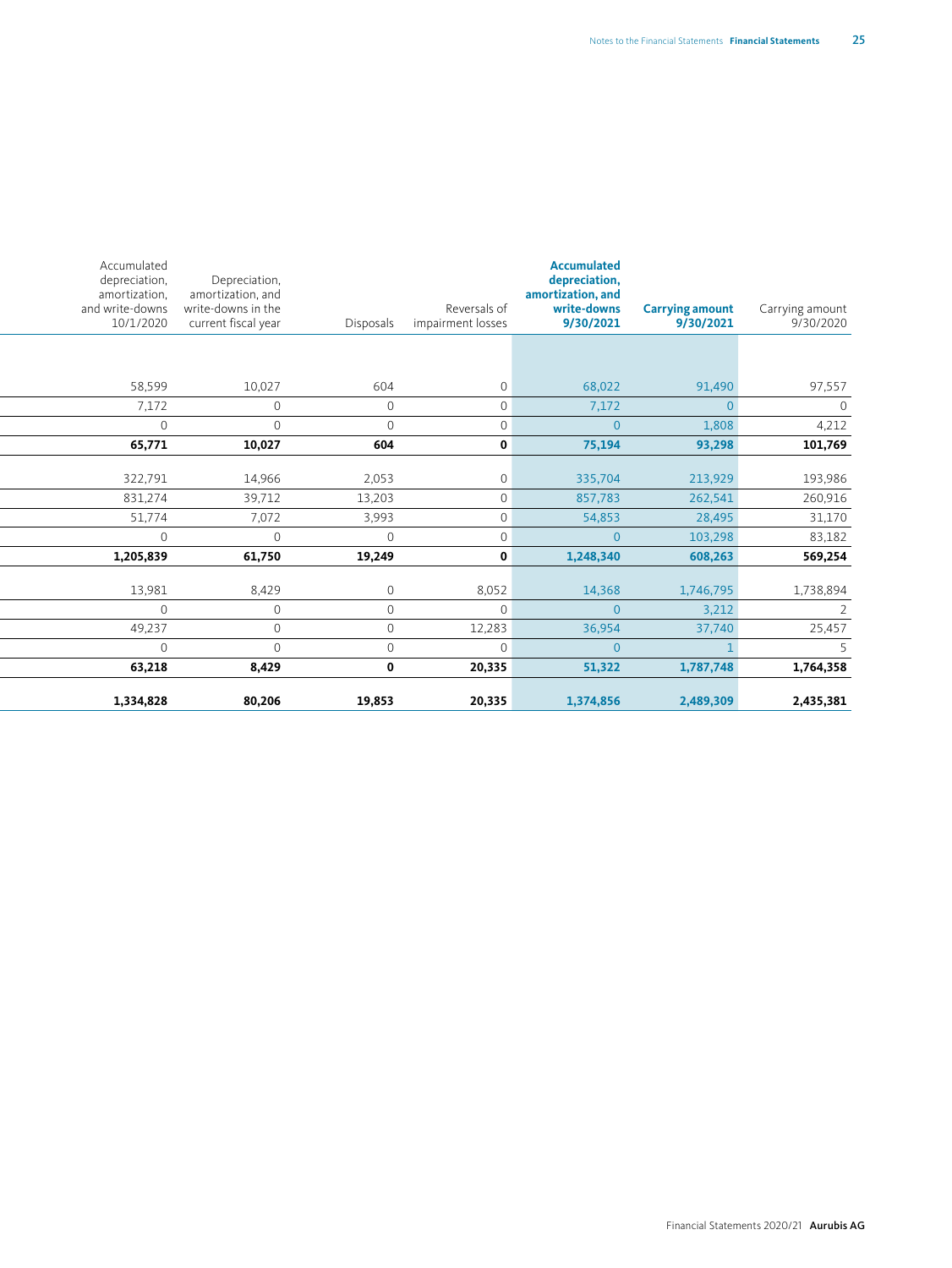#### <span id="page-25-0"></span>Investments

pursuant to Section 285 No. 11 of the German Commercial Code (HGB) as at September 30, 2021

| Aurubis AG, Hamburg<br>$\mathbf{1}$<br><b>Fully consolidated companies</b><br>$\overline{2}$<br>Aurubis Belgium nv/sa, Olen, Belgium<br>100<br>83,659 *<br>1<br>1,026,136<br>$\mathsf 3$<br>Aurubis Finland Oy, Pori, Finland<br>100<br>$\overline{2}$<br>$9,214$ *<br>42,149<br>$\sqrt{4}$<br>$\overline{2}$<br>$-91$ */**<br>Aurubis Holding USA LLC, Buffalo, USA<br>100<br>24,506<br>5<br>$16,443$ */**<br>Aurubis Buffalo Inc., Buffalo, USA<br>4<br>100<br>54,903<br>$\epsilon$<br>Aurubis Netherlands BV, Zutphen, Netherlands<br>100<br>$\overline{2}$<br>6,982<br>$10,292$ *<br>$\overline{\phantom{a}}$<br>$\overline{2}$<br>100<br>5,912<br>$1,460$ *<br>Aurubis Mortara S.p.A., Mortara, Italy<br>$\,8\,$<br>Cumerio Austria GmbH, Vienna, Austria<br>100<br>$\mathbf 1$<br>877,966<br>137,400 *<br>$\mathsf 9$<br>99.86<br>8<br>394,101<br>132,296 *<br>Aurubis Bulgaria AD, Pirdop, Bulgaria<br>10<br>Aurubis Engineering EAD, Sofia, Bulgaria<br>100<br>8<br>31<br>5 *<br>11<br>100<br>$\mathbf 1$<br>11,386<br>$2,801$ *<br>Aurubis Italia Srl, Avellino, Italy<br>Aurubis Stolberg GmbH & Co. KG, Stolberg<br>100<br>66,812<br>17,973 *<br>12<br>1<br>$1,691$ ***<br>100<br>12<br>13<br>Aurubis Stolberg Asset GmbH & Co. KG, Stolberg<br>16,416<br>$168$ */**<br>14<br>Aurubis U.K. Ltd., Smethwick, UK<br>100<br>12<br>3,241<br>$206 *$<br>Aurubis Slovakia s.r.o., Dolný Kubín, Slovakia<br>100<br>12<br>1,198<br>15<br>Cablo Metall-Recycling & Handel GmbH, Fehrbellin<br>$\mathbf 1$<br>2,729<br>$7,226$ *<br>16<br>100<br>Peute Baustoff GmbH, Hamburg<br>100<br>$\mathbf 1$<br>720<br>$618 *$<br>17<br>RETORTE GmbH Selenium Chemicals & Metals, Röthenbach<br>100<br>4,615<br>$1,668$ *<br>18<br>1<br>19<br>E.R.N. Elektro-Recycling NORD GmbH, Hamburg<br>100<br>3,891<br>$1,278$ *<br>1<br>$80 *$<br>20<br>100<br>976<br>Aurubis Product Sales GmbH, Hamburg<br>1<br>$1,750$ *<br>21<br>Deutsche Giessdraht GmbH, Emmerich<br>100<br>$\mathbf 1$<br>5,794<br>$-14$ *<br>22<br>100<br>$\mathbf 1$<br>106,526<br>Metallo Group Holding NV, Beerse, Belgium<br>77,139 *<br>23<br>Metallo Belgium NV, Beerse, Belgium<br>100<br>22<br>310,355<br>23<br>33,890<br>3,882 *<br>24<br>Metallo Spain S.L.U., Berango, Spain<br>100<br>Companies accounted for using the equity method<br>44,725 *<br>25<br>Schwermetall Halbzeugwerk GmbH & Co. KG, Stolberg<br>50<br>12<br>159,701<br>$-1,808$ ***<br>26<br>Cablo GmbH, Gelsenkirchen<br>40<br>1<br>6,217<br>Non-consolidated companies<br>$-8,034$ ***<br>azeti GmbH, Berlin<br>100<br>991<br>27<br>1<br>$-234$ **/****<br>$\overline{2}$<br>28<br>Aurubis Holding Sweden AB, Stockholm, Sweden<br>100<br>8,621<br>$-226$ **/****<br>29<br>Aurubis Sweden AB, Finspång, Sweden<br>100<br>28<br>8,333<br>Aurubis Stolberg Verwaltungs-GmbH, Stolberg<br>$2***$<br>$\mathbf 1$<br>43<br>30<br>100<br>Aurubis Stolberg Asset Verwaltungs-GmbH, Stolberg<br>12<br>$***$<br>100<br>24<br>$-1$<br>31<br>$*****$<br>Hüttenbau-Gesellschaft Peute mbH, Hamburg<br>87<br>32<br>100<br>1<br>0<br>$***$ /***<br>33<br>Aurubis Hong Kong Ltd., Hong Kong, China<br>$\overline{2}$<br>100<br>1,011<br>-27<br>**/***<br>34<br>Aurubis Metal Products (Shanghai) Co., Ltd, Shanghai, China<br>100<br>33<br>240<br>50<br>$***$ /***<br>$\overline{2}$<br>35<br>Aurubis Rus LLC, St. Petersburg, Russia<br>100<br>1<br>3<br>$***$ /***<br>Retorte do Brasil, Joinville, Brazil<br>51<br>18<br>611<br>14<br>36<br>$***$<br>$71\,$<br>37<br>Schwermetall Halbzeugwerk GmbH, Stolberg<br>50<br>12<br>10<br>JoSeCo GmbH, Kirchheim/Swabia<br>$***$<br>38<br>50<br>18<br>219<br>$-25$<br>$***$ /***<br>39<br>Aurubis Middle East FZE, Dubai<br>100<br>20<br>191<br>15<br>$***$ /***<br>9<br>40<br>Aurubis Turkey Kimya Anonim Sirketi, Istanbul, Turkey<br>100<br>14<br>5<br>$***$ /****<br>Aurubis America Holding Inc., Tampa, USA<br>100<br>903<br>41<br>1<br>-2<br>**/****<br>$-1,783$<br>42<br>Aurubis Tampa LLC, Tampa, USA<br>100<br>$-1,169$<br>41 | No. | Company name and registered office | % of capital<br>held directly<br>and indirectly | Held<br>directly | Equity<br>by in € thousand in € thousand Note | Annual result |  |
|-----------------------------------------------------------------------------------------------------------------------------------------------------------------------------------------------------------------------------------------------------------------------------------------------------------------------------------------------------------------------------------------------------------------------------------------------------------------------------------------------------------------------------------------------------------------------------------------------------------------------------------------------------------------------------------------------------------------------------------------------------------------------------------------------------------------------------------------------------------------------------------------------------------------------------------------------------------------------------------------------------------------------------------------------------------------------------------------------------------------------------------------------------------------------------------------------------------------------------------------------------------------------------------------------------------------------------------------------------------------------------------------------------------------------------------------------------------------------------------------------------------------------------------------------------------------------------------------------------------------------------------------------------------------------------------------------------------------------------------------------------------------------------------------------------------------------------------------------------------------------------------------------------------------------------------------------------------------------------------------------------------------------------------------------------------------------------------------------------------------------------------------------------------------------------------------------------------------------------------------------------------------------------------------------------------------------------------------------------------------------------------------------------------------------------------------------------------------------------------------------------------------------------------------------------------------------------------------------------------------------------------------------------------------------------------------------------------------------------------------------------------------------------------------------------------------------------------------------------------------------------------------------------------------------------------------------------------------------------------------------------------------------------------------------------------------------------------------------------------------------------------------------------------------------------------------------------------------------------------------------------------------------------------------------------------------------------------------------------------------------------------------------------------------------------------------------------------------------------------------------------------------------------------------------------------------------------------------------------------------------------------------------------------------------------------------------------------------------------------------------------------------------------------------------------------------------------------------------------------------------------------------------------------------------------------------------------------------------------------------------------------|-----|------------------------------------|-------------------------------------------------|------------------|-----------------------------------------------|---------------|--|
|                                                                                                                                                                                                                                                                                                                                                                                                                                                                                                                                                                                                                                                                                                                                                                                                                                                                                                                                                                                                                                                                                                                                                                                                                                                                                                                                                                                                                                                                                                                                                                                                                                                                                                                                                                                                                                                                                                                                                                                                                                                                                                                                                                                                                                                                                                                                                                                                                                                                                                                                                                                                                                                                                                                                                                                                                                                                                                                                                                                                                                                                                                                                                                                                                                                                                                                                                                                                                                                                                                                                                                                                                                                                                                                                                                                                                                                                                                                                                                                                           |     |                                    |                                                 |                  |                                               |               |  |
|                                                                                                                                                                                                                                                                                                                                                                                                                                                                                                                                                                                                                                                                                                                                                                                                                                                                                                                                                                                                                                                                                                                                                                                                                                                                                                                                                                                                                                                                                                                                                                                                                                                                                                                                                                                                                                                                                                                                                                                                                                                                                                                                                                                                                                                                                                                                                                                                                                                                                                                                                                                                                                                                                                                                                                                                                                                                                                                                                                                                                                                                                                                                                                                                                                                                                                                                                                                                                                                                                                                                                                                                                                                                                                                                                                                                                                                                                                                                                                                                           |     |                                    |                                                 |                  |                                               |               |  |
|                                                                                                                                                                                                                                                                                                                                                                                                                                                                                                                                                                                                                                                                                                                                                                                                                                                                                                                                                                                                                                                                                                                                                                                                                                                                                                                                                                                                                                                                                                                                                                                                                                                                                                                                                                                                                                                                                                                                                                                                                                                                                                                                                                                                                                                                                                                                                                                                                                                                                                                                                                                                                                                                                                                                                                                                                                                                                                                                                                                                                                                                                                                                                                                                                                                                                                                                                                                                                                                                                                                                                                                                                                                                                                                                                                                                                                                                                                                                                                                                           |     |                                    |                                                 |                  |                                               |               |  |
|                                                                                                                                                                                                                                                                                                                                                                                                                                                                                                                                                                                                                                                                                                                                                                                                                                                                                                                                                                                                                                                                                                                                                                                                                                                                                                                                                                                                                                                                                                                                                                                                                                                                                                                                                                                                                                                                                                                                                                                                                                                                                                                                                                                                                                                                                                                                                                                                                                                                                                                                                                                                                                                                                                                                                                                                                                                                                                                                                                                                                                                                                                                                                                                                                                                                                                                                                                                                                                                                                                                                                                                                                                                                                                                                                                                                                                                                                                                                                                                                           |     |                                    |                                                 |                  |                                               |               |  |
|                                                                                                                                                                                                                                                                                                                                                                                                                                                                                                                                                                                                                                                                                                                                                                                                                                                                                                                                                                                                                                                                                                                                                                                                                                                                                                                                                                                                                                                                                                                                                                                                                                                                                                                                                                                                                                                                                                                                                                                                                                                                                                                                                                                                                                                                                                                                                                                                                                                                                                                                                                                                                                                                                                                                                                                                                                                                                                                                                                                                                                                                                                                                                                                                                                                                                                                                                                                                                                                                                                                                                                                                                                                                                                                                                                                                                                                                                                                                                                                                           |     |                                    |                                                 |                  |                                               |               |  |
|                                                                                                                                                                                                                                                                                                                                                                                                                                                                                                                                                                                                                                                                                                                                                                                                                                                                                                                                                                                                                                                                                                                                                                                                                                                                                                                                                                                                                                                                                                                                                                                                                                                                                                                                                                                                                                                                                                                                                                                                                                                                                                                                                                                                                                                                                                                                                                                                                                                                                                                                                                                                                                                                                                                                                                                                                                                                                                                                                                                                                                                                                                                                                                                                                                                                                                                                                                                                                                                                                                                                                                                                                                                                                                                                                                                                                                                                                                                                                                                                           |     |                                    |                                                 |                  |                                               |               |  |
|                                                                                                                                                                                                                                                                                                                                                                                                                                                                                                                                                                                                                                                                                                                                                                                                                                                                                                                                                                                                                                                                                                                                                                                                                                                                                                                                                                                                                                                                                                                                                                                                                                                                                                                                                                                                                                                                                                                                                                                                                                                                                                                                                                                                                                                                                                                                                                                                                                                                                                                                                                                                                                                                                                                                                                                                                                                                                                                                                                                                                                                                                                                                                                                                                                                                                                                                                                                                                                                                                                                                                                                                                                                                                                                                                                                                                                                                                                                                                                                                           |     |                                    |                                                 |                  |                                               |               |  |
|                                                                                                                                                                                                                                                                                                                                                                                                                                                                                                                                                                                                                                                                                                                                                                                                                                                                                                                                                                                                                                                                                                                                                                                                                                                                                                                                                                                                                                                                                                                                                                                                                                                                                                                                                                                                                                                                                                                                                                                                                                                                                                                                                                                                                                                                                                                                                                                                                                                                                                                                                                                                                                                                                                                                                                                                                                                                                                                                                                                                                                                                                                                                                                                                                                                                                                                                                                                                                                                                                                                                                                                                                                                                                                                                                                                                                                                                                                                                                                                                           |     |                                    |                                                 |                  |                                               |               |  |
|                                                                                                                                                                                                                                                                                                                                                                                                                                                                                                                                                                                                                                                                                                                                                                                                                                                                                                                                                                                                                                                                                                                                                                                                                                                                                                                                                                                                                                                                                                                                                                                                                                                                                                                                                                                                                                                                                                                                                                                                                                                                                                                                                                                                                                                                                                                                                                                                                                                                                                                                                                                                                                                                                                                                                                                                                                                                                                                                                                                                                                                                                                                                                                                                                                                                                                                                                                                                                                                                                                                                                                                                                                                                                                                                                                                                                                                                                                                                                                                                           |     |                                    |                                                 |                  |                                               |               |  |
|                                                                                                                                                                                                                                                                                                                                                                                                                                                                                                                                                                                                                                                                                                                                                                                                                                                                                                                                                                                                                                                                                                                                                                                                                                                                                                                                                                                                                                                                                                                                                                                                                                                                                                                                                                                                                                                                                                                                                                                                                                                                                                                                                                                                                                                                                                                                                                                                                                                                                                                                                                                                                                                                                                                                                                                                                                                                                                                                                                                                                                                                                                                                                                                                                                                                                                                                                                                                                                                                                                                                                                                                                                                                                                                                                                                                                                                                                                                                                                                                           |     |                                    |                                                 |                  |                                               |               |  |
|                                                                                                                                                                                                                                                                                                                                                                                                                                                                                                                                                                                                                                                                                                                                                                                                                                                                                                                                                                                                                                                                                                                                                                                                                                                                                                                                                                                                                                                                                                                                                                                                                                                                                                                                                                                                                                                                                                                                                                                                                                                                                                                                                                                                                                                                                                                                                                                                                                                                                                                                                                                                                                                                                                                                                                                                                                                                                                                                                                                                                                                                                                                                                                                                                                                                                                                                                                                                                                                                                                                                                                                                                                                                                                                                                                                                                                                                                                                                                                                                           |     |                                    |                                                 |                  |                                               |               |  |
|                                                                                                                                                                                                                                                                                                                                                                                                                                                                                                                                                                                                                                                                                                                                                                                                                                                                                                                                                                                                                                                                                                                                                                                                                                                                                                                                                                                                                                                                                                                                                                                                                                                                                                                                                                                                                                                                                                                                                                                                                                                                                                                                                                                                                                                                                                                                                                                                                                                                                                                                                                                                                                                                                                                                                                                                                                                                                                                                                                                                                                                                                                                                                                                                                                                                                                                                                                                                                                                                                                                                                                                                                                                                                                                                                                                                                                                                                                                                                                                                           |     |                                    |                                                 |                  |                                               |               |  |
|                                                                                                                                                                                                                                                                                                                                                                                                                                                                                                                                                                                                                                                                                                                                                                                                                                                                                                                                                                                                                                                                                                                                                                                                                                                                                                                                                                                                                                                                                                                                                                                                                                                                                                                                                                                                                                                                                                                                                                                                                                                                                                                                                                                                                                                                                                                                                                                                                                                                                                                                                                                                                                                                                                                                                                                                                                                                                                                                                                                                                                                                                                                                                                                                                                                                                                                                                                                                                                                                                                                                                                                                                                                                                                                                                                                                                                                                                                                                                                                                           |     |                                    |                                                 |                  |                                               |               |  |
|                                                                                                                                                                                                                                                                                                                                                                                                                                                                                                                                                                                                                                                                                                                                                                                                                                                                                                                                                                                                                                                                                                                                                                                                                                                                                                                                                                                                                                                                                                                                                                                                                                                                                                                                                                                                                                                                                                                                                                                                                                                                                                                                                                                                                                                                                                                                                                                                                                                                                                                                                                                                                                                                                                                                                                                                                                                                                                                                                                                                                                                                                                                                                                                                                                                                                                                                                                                                                                                                                                                                                                                                                                                                                                                                                                                                                                                                                                                                                                                                           |     |                                    |                                                 |                  |                                               |               |  |
|                                                                                                                                                                                                                                                                                                                                                                                                                                                                                                                                                                                                                                                                                                                                                                                                                                                                                                                                                                                                                                                                                                                                                                                                                                                                                                                                                                                                                                                                                                                                                                                                                                                                                                                                                                                                                                                                                                                                                                                                                                                                                                                                                                                                                                                                                                                                                                                                                                                                                                                                                                                                                                                                                                                                                                                                                                                                                                                                                                                                                                                                                                                                                                                                                                                                                                                                                                                                                                                                                                                                                                                                                                                                                                                                                                                                                                                                                                                                                                                                           |     |                                    |                                                 |                  |                                               |               |  |
|                                                                                                                                                                                                                                                                                                                                                                                                                                                                                                                                                                                                                                                                                                                                                                                                                                                                                                                                                                                                                                                                                                                                                                                                                                                                                                                                                                                                                                                                                                                                                                                                                                                                                                                                                                                                                                                                                                                                                                                                                                                                                                                                                                                                                                                                                                                                                                                                                                                                                                                                                                                                                                                                                                                                                                                                                                                                                                                                                                                                                                                                                                                                                                                                                                                                                                                                                                                                                                                                                                                                                                                                                                                                                                                                                                                                                                                                                                                                                                                                           |     |                                    |                                                 |                  |                                               |               |  |
|                                                                                                                                                                                                                                                                                                                                                                                                                                                                                                                                                                                                                                                                                                                                                                                                                                                                                                                                                                                                                                                                                                                                                                                                                                                                                                                                                                                                                                                                                                                                                                                                                                                                                                                                                                                                                                                                                                                                                                                                                                                                                                                                                                                                                                                                                                                                                                                                                                                                                                                                                                                                                                                                                                                                                                                                                                                                                                                                                                                                                                                                                                                                                                                                                                                                                                                                                                                                                                                                                                                                                                                                                                                                                                                                                                                                                                                                                                                                                                                                           |     |                                    |                                                 |                  |                                               |               |  |
|                                                                                                                                                                                                                                                                                                                                                                                                                                                                                                                                                                                                                                                                                                                                                                                                                                                                                                                                                                                                                                                                                                                                                                                                                                                                                                                                                                                                                                                                                                                                                                                                                                                                                                                                                                                                                                                                                                                                                                                                                                                                                                                                                                                                                                                                                                                                                                                                                                                                                                                                                                                                                                                                                                                                                                                                                                                                                                                                                                                                                                                                                                                                                                                                                                                                                                                                                                                                                                                                                                                                                                                                                                                                                                                                                                                                                                                                                                                                                                                                           |     |                                    |                                                 |                  |                                               |               |  |
|                                                                                                                                                                                                                                                                                                                                                                                                                                                                                                                                                                                                                                                                                                                                                                                                                                                                                                                                                                                                                                                                                                                                                                                                                                                                                                                                                                                                                                                                                                                                                                                                                                                                                                                                                                                                                                                                                                                                                                                                                                                                                                                                                                                                                                                                                                                                                                                                                                                                                                                                                                                                                                                                                                                                                                                                                                                                                                                                                                                                                                                                                                                                                                                                                                                                                                                                                                                                                                                                                                                                                                                                                                                                                                                                                                                                                                                                                                                                                                                                           |     |                                    |                                                 |                  |                                               |               |  |
|                                                                                                                                                                                                                                                                                                                                                                                                                                                                                                                                                                                                                                                                                                                                                                                                                                                                                                                                                                                                                                                                                                                                                                                                                                                                                                                                                                                                                                                                                                                                                                                                                                                                                                                                                                                                                                                                                                                                                                                                                                                                                                                                                                                                                                                                                                                                                                                                                                                                                                                                                                                                                                                                                                                                                                                                                                                                                                                                                                                                                                                                                                                                                                                                                                                                                                                                                                                                                                                                                                                                                                                                                                                                                                                                                                                                                                                                                                                                                                                                           |     |                                    |                                                 |                  |                                               |               |  |
|                                                                                                                                                                                                                                                                                                                                                                                                                                                                                                                                                                                                                                                                                                                                                                                                                                                                                                                                                                                                                                                                                                                                                                                                                                                                                                                                                                                                                                                                                                                                                                                                                                                                                                                                                                                                                                                                                                                                                                                                                                                                                                                                                                                                                                                                                                                                                                                                                                                                                                                                                                                                                                                                                                                                                                                                                                                                                                                                                                                                                                                                                                                                                                                                                                                                                                                                                                                                                                                                                                                                                                                                                                                                                                                                                                                                                                                                                                                                                                                                           |     |                                    |                                                 |                  |                                               |               |  |
|                                                                                                                                                                                                                                                                                                                                                                                                                                                                                                                                                                                                                                                                                                                                                                                                                                                                                                                                                                                                                                                                                                                                                                                                                                                                                                                                                                                                                                                                                                                                                                                                                                                                                                                                                                                                                                                                                                                                                                                                                                                                                                                                                                                                                                                                                                                                                                                                                                                                                                                                                                                                                                                                                                                                                                                                                                                                                                                                                                                                                                                                                                                                                                                                                                                                                                                                                                                                                                                                                                                                                                                                                                                                                                                                                                                                                                                                                                                                                                                                           |     |                                    |                                                 |                  |                                               |               |  |
|                                                                                                                                                                                                                                                                                                                                                                                                                                                                                                                                                                                                                                                                                                                                                                                                                                                                                                                                                                                                                                                                                                                                                                                                                                                                                                                                                                                                                                                                                                                                                                                                                                                                                                                                                                                                                                                                                                                                                                                                                                                                                                                                                                                                                                                                                                                                                                                                                                                                                                                                                                                                                                                                                                                                                                                                                                                                                                                                                                                                                                                                                                                                                                                                                                                                                                                                                                                                                                                                                                                                                                                                                                                                                                                                                                                                                                                                                                                                                                                                           |     |                                    |                                                 |                  |                                               |               |  |
|                                                                                                                                                                                                                                                                                                                                                                                                                                                                                                                                                                                                                                                                                                                                                                                                                                                                                                                                                                                                                                                                                                                                                                                                                                                                                                                                                                                                                                                                                                                                                                                                                                                                                                                                                                                                                                                                                                                                                                                                                                                                                                                                                                                                                                                                                                                                                                                                                                                                                                                                                                                                                                                                                                                                                                                                                                                                                                                                                                                                                                                                                                                                                                                                                                                                                                                                                                                                                                                                                                                                                                                                                                                                                                                                                                                                                                                                                                                                                                                                           |     |                                    |                                                 |                  |                                               |               |  |
|                                                                                                                                                                                                                                                                                                                                                                                                                                                                                                                                                                                                                                                                                                                                                                                                                                                                                                                                                                                                                                                                                                                                                                                                                                                                                                                                                                                                                                                                                                                                                                                                                                                                                                                                                                                                                                                                                                                                                                                                                                                                                                                                                                                                                                                                                                                                                                                                                                                                                                                                                                                                                                                                                                                                                                                                                                                                                                                                                                                                                                                                                                                                                                                                                                                                                                                                                                                                                                                                                                                                                                                                                                                                                                                                                                                                                                                                                                                                                                                                           |     |                                    |                                                 |                  |                                               |               |  |
|                                                                                                                                                                                                                                                                                                                                                                                                                                                                                                                                                                                                                                                                                                                                                                                                                                                                                                                                                                                                                                                                                                                                                                                                                                                                                                                                                                                                                                                                                                                                                                                                                                                                                                                                                                                                                                                                                                                                                                                                                                                                                                                                                                                                                                                                                                                                                                                                                                                                                                                                                                                                                                                                                                                                                                                                                                                                                                                                                                                                                                                                                                                                                                                                                                                                                                                                                                                                                                                                                                                                                                                                                                                                                                                                                                                                                                                                                                                                                                                                           |     |                                    |                                                 |                  |                                               |               |  |
|                                                                                                                                                                                                                                                                                                                                                                                                                                                                                                                                                                                                                                                                                                                                                                                                                                                                                                                                                                                                                                                                                                                                                                                                                                                                                                                                                                                                                                                                                                                                                                                                                                                                                                                                                                                                                                                                                                                                                                                                                                                                                                                                                                                                                                                                                                                                                                                                                                                                                                                                                                                                                                                                                                                                                                                                                                                                                                                                                                                                                                                                                                                                                                                                                                                                                                                                                                                                                                                                                                                                                                                                                                                                                                                                                                                                                                                                                                                                                                                                           |     |                                    |                                                 |                  |                                               |               |  |
|                                                                                                                                                                                                                                                                                                                                                                                                                                                                                                                                                                                                                                                                                                                                                                                                                                                                                                                                                                                                                                                                                                                                                                                                                                                                                                                                                                                                                                                                                                                                                                                                                                                                                                                                                                                                                                                                                                                                                                                                                                                                                                                                                                                                                                                                                                                                                                                                                                                                                                                                                                                                                                                                                                                                                                                                                                                                                                                                                                                                                                                                                                                                                                                                                                                                                                                                                                                                                                                                                                                                                                                                                                                                                                                                                                                                                                                                                                                                                                                                           |     |                                    |                                                 |                  |                                               |               |  |
|                                                                                                                                                                                                                                                                                                                                                                                                                                                                                                                                                                                                                                                                                                                                                                                                                                                                                                                                                                                                                                                                                                                                                                                                                                                                                                                                                                                                                                                                                                                                                                                                                                                                                                                                                                                                                                                                                                                                                                                                                                                                                                                                                                                                                                                                                                                                                                                                                                                                                                                                                                                                                                                                                                                                                                                                                                                                                                                                                                                                                                                                                                                                                                                                                                                                                                                                                                                                                                                                                                                                                                                                                                                                                                                                                                                                                                                                                                                                                                                                           |     |                                    |                                                 |                  |                                               |               |  |
|                                                                                                                                                                                                                                                                                                                                                                                                                                                                                                                                                                                                                                                                                                                                                                                                                                                                                                                                                                                                                                                                                                                                                                                                                                                                                                                                                                                                                                                                                                                                                                                                                                                                                                                                                                                                                                                                                                                                                                                                                                                                                                                                                                                                                                                                                                                                                                                                                                                                                                                                                                                                                                                                                                                                                                                                                                                                                                                                                                                                                                                                                                                                                                                                                                                                                                                                                                                                                                                                                                                                                                                                                                                                                                                                                                                                                                                                                                                                                                                                           |     |                                    |                                                 |                  |                                               |               |  |
|                                                                                                                                                                                                                                                                                                                                                                                                                                                                                                                                                                                                                                                                                                                                                                                                                                                                                                                                                                                                                                                                                                                                                                                                                                                                                                                                                                                                                                                                                                                                                                                                                                                                                                                                                                                                                                                                                                                                                                                                                                                                                                                                                                                                                                                                                                                                                                                                                                                                                                                                                                                                                                                                                                                                                                                                                                                                                                                                                                                                                                                                                                                                                                                                                                                                                                                                                                                                                                                                                                                                                                                                                                                                                                                                                                                                                                                                                                                                                                                                           |     |                                    |                                                 |                  |                                               |               |  |
|                                                                                                                                                                                                                                                                                                                                                                                                                                                                                                                                                                                                                                                                                                                                                                                                                                                                                                                                                                                                                                                                                                                                                                                                                                                                                                                                                                                                                                                                                                                                                                                                                                                                                                                                                                                                                                                                                                                                                                                                                                                                                                                                                                                                                                                                                                                                                                                                                                                                                                                                                                                                                                                                                                                                                                                                                                                                                                                                                                                                                                                                                                                                                                                                                                                                                                                                                                                                                                                                                                                                                                                                                                                                                                                                                                                                                                                                                                                                                                                                           |     |                                    |                                                 |                  |                                               |               |  |
|                                                                                                                                                                                                                                                                                                                                                                                                                                                                                                                                                                                                                                                                                                                                                                                                                                                                                                                                                                                                                                                                                                                                                                                                                                                                                                                                                                                                                                                                                                                                                                                                                                                                                                                                                                                                                                                                                                                                                                                                                                                                                                                                                                                                                                                                                                                                                                                                                                                                                                                                                                                                                                                                                                                                                                                                                                                                                                                                                                                                                                                                                                                                                                                                                                                                                                                                                                                                                                                                                                                                                                                                                                                                                                                                                                                                                                                                                                                                                                                                           |     |                                    |                                                 |                  |                                               |               |  |
|                                                                                                                                                                                                                                                                                                                                                                                                                                                                                                                                                                                                                                                                                                                                                                                                                                                                                                                                                                                                                                                                                                                                                                                                                                                                                                                                                                                                                                                                                                                                                                                                                                                                                                                                                                                                                                                                                                                                                                                                                                                                                                                                                                                                                                                                                                                                                                                                                                                                                                                                                                                                                                                                                                                                                                                                                                                                                                                                                                                                                                                                                                                                                                                                                                                                                                                                                                                                                                                                                                                                                                                                                                                                                                                                                                                                                                                                                                                                                                                                           |     |                                    |                                                 |                  |                                               |               |  |
|                                                                                                                                                                                                                                                                                                                                                                                                                                                                                                                                                                                                                                                                                                                                                                                                                                                                                                                                                                                                                                                                                                                                                                                                                                                                                                                                                                                                                                                                                                                                                                                                                                                                                                                                                                                                                                                                                                                                                                                                                                                                                                                                                                                                                                                                                                                                                                                                                                                                                                                                                                                                                                                                                                                                                                                                                                                                                                                                                                                                                                                                                                                                                                                                                                                                                                                                                                                                                                                                                                                                                                                                                                                                                                                                                                                                                                                                                                                                                                                                           |     |                                    |                                                 |                  |                                               |               |  |
|                                                                                                                                                                                                                                                                                                                                                                                                                                                                                                                                                                                                                                                                                                                                                                                                                                                                                                                                                                                                                                                                                                                                                                                                                                                                                                                                                                                                                                                                                                                                                                                                                                                                                                                                                                                                                                                                                                                                                                                                                                                                                                                                                                                                                                                                                                                                                                                                                                                                                                                                                                                                                                                                                                                                                                                                                                                                                                                                                                                                                                                                                                                                                                                                                                                                                                                                                                                                                                                                                                                                                                                                                                                                                                                                                                                                                                                                                                                                                                                                           |     |                                    |                                                 |                  |                                               |               |  |
|                                                                                                                                                                                                                                                                                                                                                                                                                                                                                                                                                                                                                                                                                                                                                                                                                                                                                                                                                                                                                                                                                                                                                                                                                                                                                                                                                                                                                                                                                                                                                                                                                                                                                                                                                                                                                                                                                                                                                                                                                                                                                                                                                                                                                                                                                                                                                                                                                                                                                                                                                                                                                                                                                                                                                                                                                                                                                                                                                                                                                                                                                                                                                                                                                                                                                                                                                                                                                                                                                                                                                                                                                                                                                                                                                                                                                                                                                                                                                                                                           |     |                                    |                                                 |                  |                                               |               |  |
|                                                                                                                                                                                                                                                                                                                                                                                                                                                                                                                                                                                                                                                                                                                                                                                                                                                                                                                                                                                                                                                                                                                                                                                                                                                                                                                                                                                                                                                                                                                                                                                                                                                                                                                                                                                                                                                                                                                                                                                                                                                                                                                                                                                                                                                                                                                                                                                                                                                                                                                                                                                                                                                                                                                                                                                                                                                                                                                                                                                                                                                                                                                                                                                                                                                                                                                                                                                                                                                                                                                                                                                                                                                                                                                                                                                                                                                                                                                                                                                                           |     |                                    |                                                 |                  |                                               |               |  |
|                                                                                                                                                                                                                                                                                                                                                                                                                                                                                                                                                                                                                                                                                                                                                                                                                                                                                                                                                                                                                                                                                                                                                                                                                                                                                                                                                                                                                                                                                                                                                                                                                                                                                                                                                                                                                                                                                                                                                                                                                                                                                                                                                                                                                                                                                                                                                                                                                                                                                                                                                                                                                                                                                                                                                                                                                                                                                                                                                                                                                                                                                                                                                                                                                                                                                                                                                                                                                                                                                                                                                                                                                                                                                                                                                                                                                                                                                                                                                                                                           |     |                                    |                                                 |                  |                                               |               |  |
|                                                                                                                                                                                                                                                                                                                                                                                                                                                                                                                                                                                                                                                                                                                                                                                                                                                                                                                                                                                                                                                                                                                                                                                                                                                                                                                                                                                                                                                                                                                                                                                                                                                                                                                                                                                                                                                                                                                                                                                                                                                                                                                                                                                                                                                                                                                                                                                                                                                                                                                                                                                                                                                                                                                                                                                                                                                                                                                                                                                                                                                                                                                                                                                                                                                                                                                                                                                                                                                                                                                                                                                                                                                                                                                                                                                                                                                                                                                                                                                                           |     |                                    |                                                 |                  |                                               |               |  |
|                                                                                                                                                                                                                                                                                                                                                                                                                                                                                                                                                                                                                                                                                                                                                                                                                                                                                                                                                                                                                                                                                                                                                                                                                                                                                                                                                                                                                                                                                                                                                                                                                                                                                                                                                                                                                                                                                                                                                                                                                                                                                                                                                                                                                                                                                                                                                                                                                                                                                                                                                                                                                                                                                                                                                                                                                                                                                                                                                                                                                                                                                                                                                                                                                                                                                                                                                                                                                                                                                                                                                                                                                                                                                                                                                                                                                                                                                                                                                                                                           |     |                                    |                                                 |                  |                                               |               |  |
|                                                                                                                                                                                                                                                                                                                                                                                                                                                                                                                                                                                                                                                                                                                                                                                                                                                                                                                                                                                                                                                                                                                                                                                                                                                                                                                                                                                                                                                                                                                                                                                                                                                                                                                                                                                                                                                                                                                                                                                                                                                                                                                                                                                                                                                                                                                                                                                                                                                                                                                                                                                                                                                                                                                                                                                                                                                                                                                                                                                                                                                                                                                                                                                                                                                                                                                                                                                                                                                                                                                                                                                                                                                                                                                                                                                                                                                                                                                                                                                                           |     |                                    |                                                 |                  |                                               |               |  |
|                                                                                                                                                                                                                                                                                                                                                                                                                                                                                                                                                                                                                                                                                                                                                                                                                                                                                                                                                                                                                                                                                                                                                                                                                                                                                                                                                                                                                                                                                                                                                                                                                                                                                                                                                                                                                                                                                                                                                                                                                                                                                                                                                                                                                                                                                                                                                                                                                                                                                                                                                                                                                                                                                                                                                                                                                                                                                                                                                                                                                                                                                                                                                                                                                                                                                                                                                                                                                                                                                                                                                                                                                                                                                                                                                                                                                                                                                                                                                                                                           |     |                                    |                                                 |                  |                                               |               |  |
|                                                                                                                                                                                                                                                                                                                                                                                                                                                                                                                                                                                                                                                                                                                                                                                                                                                                                                                                                                                                                                                                                                                                                                                                                                                                                                                                                                                                                                                                                                                                                                                                                                                                                                                                                                                                                                                                                                                                                                                                                                                                                                                                                                                                                                                                                                                                                                                                                                                                                                                                                                                                                                                                                                                                                                                                                                                                                                                                                                                                                                                                                                                                                                                                                                                                                                                                                                                                                                                                                                                                                                                                                                                                                                                                                                                                                                                                                                                                                                                                           |     |                                    |                                                 |                  |                                               |               |  |
|                                                                                                                                                                                                                                                                                                                                                                                                                                                                                                                                                                                                                                                                                                                                                                                                                                                                                                                                                                                                                                                                                                                                                                                                                                                                                                                                                                                                                                                                                                                                                                                                                                                                                                                                                                                                                                                                                                                                                                                                                                                                                                                                                                                                                                                                                                                                                                                                                                                                                                                                                                                                                                                                                                                                                                                                                                                                                                                                                                                                                                                                                                                                                                                                                                                                                                                                                                                                                                                                                                                                                                                                                                                                                                                                                                                                                                                                                                                                                                                                           |     |                                    |                                                 |                  |                                               |               |  |
|                                                                                                                                                                                                                                                                                                                                                                                                                                                                                                                                                                                                                                                                                                                                                                                                                                                                                                                                                                                                                                                                                                                                                                                                                                                                                                                                                                                                                                                                                                                                                                                                                                                                                                                                                                                                                                                                                                                                                                                                                                                                                                                                                                                                                                                                                                                                                                                                                                                                                                                                                                                                                                                                                                                                                                                                                                                                                                                                                                                                                                                                                                                                                                                                                                                                                                                                                                                                                                                                                                                                                                                                                                                                                                                                                                                                                                                                                                                                                                                                           |     |                                    |                                                 |                  |                                               |               |  |
|                                                                                                                                                                                                                                                                                                                                                                                                                                                                                                                                                                                                                                                                                                                                                                                                                                                                                                                                                                                                                                                                                                                                                                                                                                                                                                                                                                                                                                                                                                                                                                                                                                                                                                                                                                                                                                                                                                                                                                                                                                                                                                                                                                                                                                                                                                                                                                                                                                                                                                                                                                                                                                                                                                                                                                                                                                                                                                                                                                                                                                                                                                                                                                                                                                                                                                                                                                                                                                                                                                                                                                                                                                                                                                                                                                                                                                                                                                                                                                                                           |     |                                    |                                                 |                  |                                               |               |  |

\* The disclosed equity and annual result are based on the IFRS reporting package as German or local statutory financial statements are not yet available.<br>\*\* Local currency amounts are converted into EUR at the applicable c

\*\*\* Disclosed on the basis of the annual financial statements as at September 30, 2021 or the annual financial statements under commercial law, or territory-specific law, as at December 31, 2020.

\*\*\*\* Disclosed on the basis of the annual financial statements as at September 30, 2020.

\*\*\*\*\* Disclosed on the basis of the liquidation balance sheet as at December 31, 2019.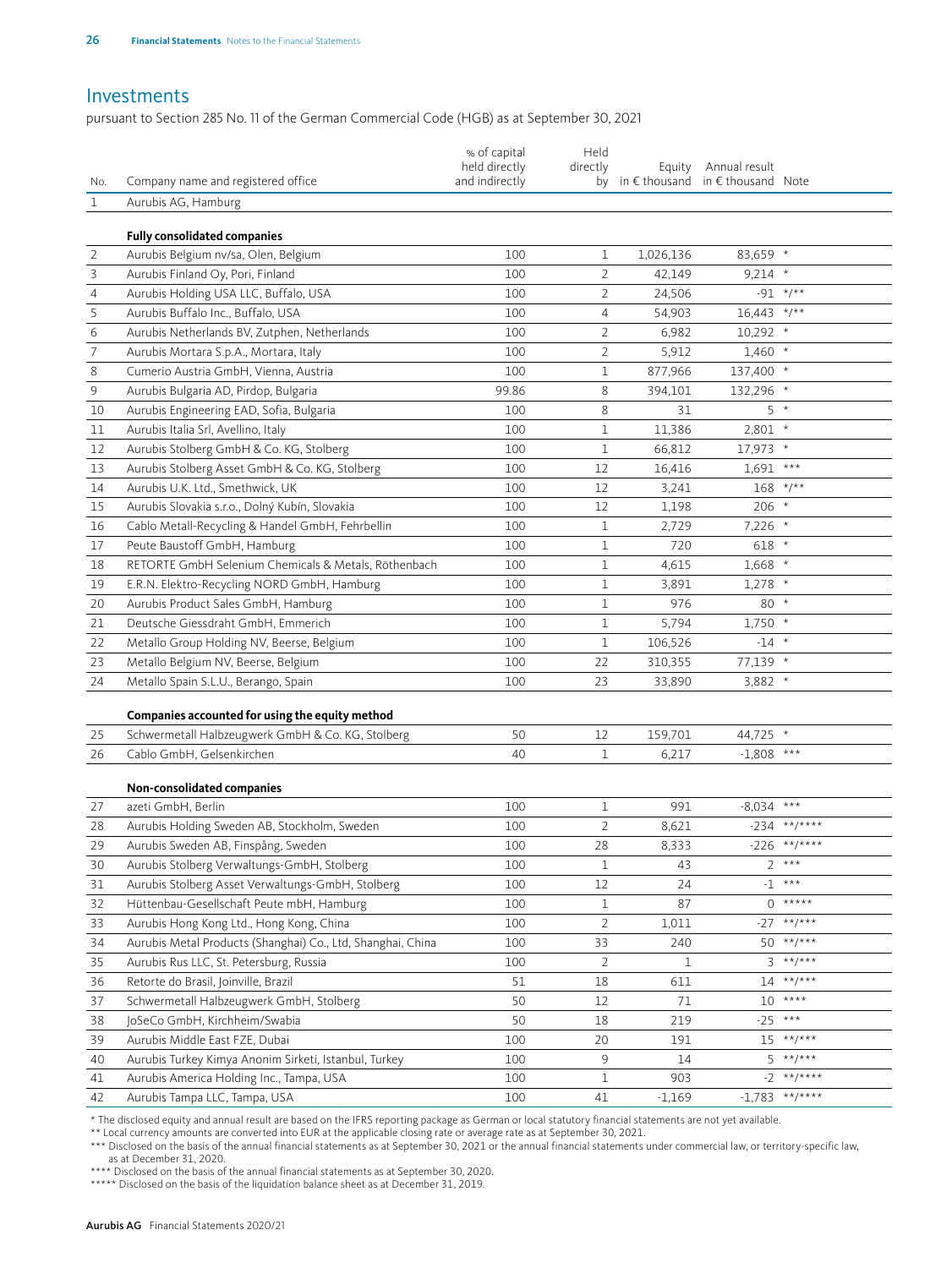#### **PROPOSED APPROPRIATION OF EARNINGS**

| in $\epsilon$ thousand                              | 2020/21        |
|-----------------------------------------------------|----------------|
|                                                     |                |
| Net income for the year of Aurubis AG               | 231,434,386.26 |
| Retained profit brought forward from the prior year | 102,943,474.79 |
| Allocations to other revenue reserves               | 115,700,000.00 |
| Unappropriated earnings                             | 218,677,861.05 |

A proposal will be made to the Annual General Meeting that Aurubis AG's unappropriated earnings of € 218,677,861.05 are used to pay a dividend of € 1.60 per no-par-value share and that € 148,823,413.05 be carried forward. The freely available shares at the balance sheet date, amounting to 43,659,030 shares (=  $\epsilon$  69,854,448), were taken as a basis.

Hamburg, December 1, 2021

The Executive Board

Roland Harings Dr. Heiko Arnold Rainer Verhoeven

Chairman Member Member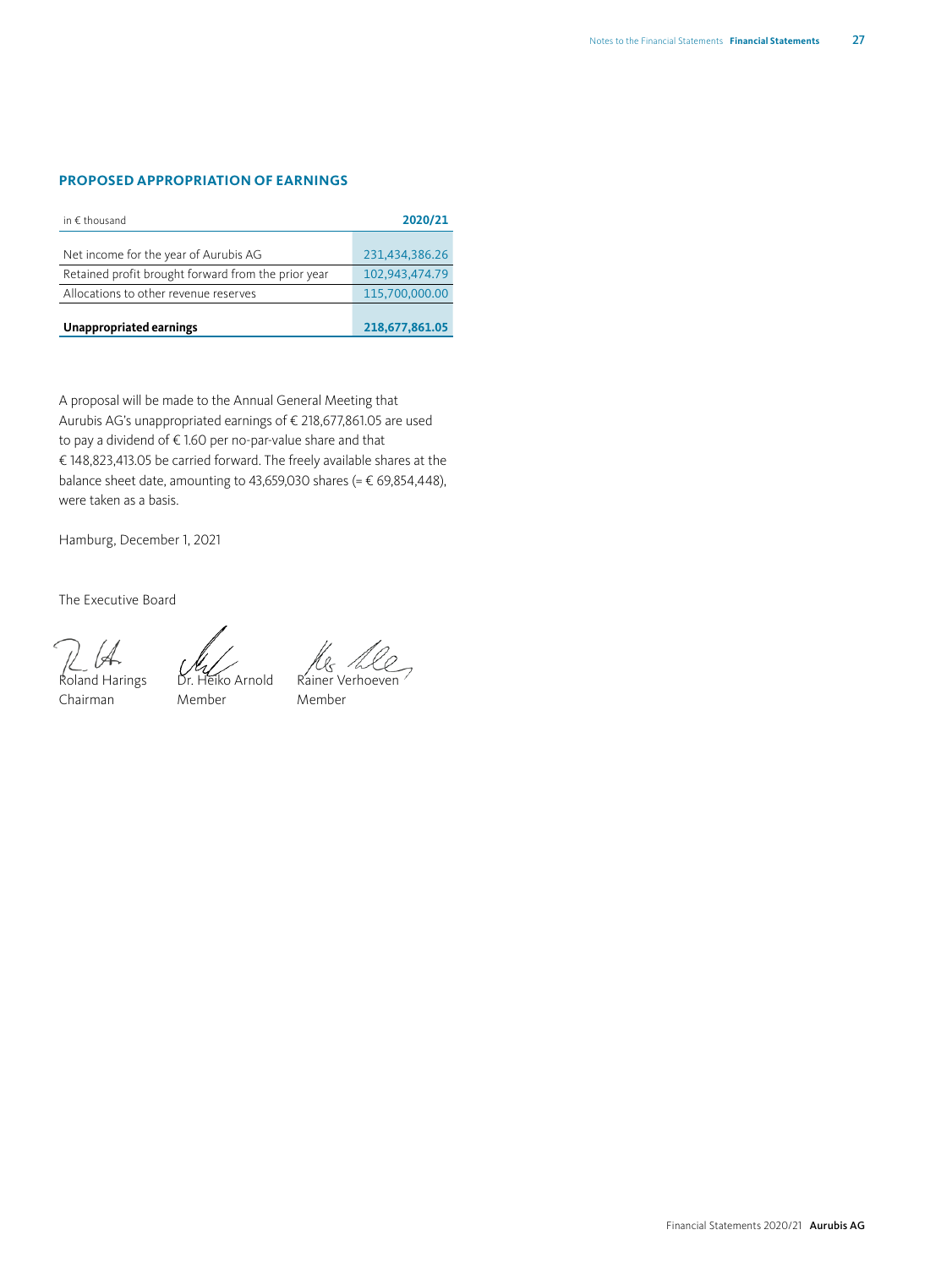### <span id="page-27-0"></span>Independent Auditor's Report

Translation – German version prevails

To Aurubis AG, Hamburg/Germany

#### REPORT ON THE AUDIT OF THE ANNUAL FINANCIAL STATEMENTS AND OF THE COMBINED MANAGEMENT REPORT

#### **AUDIT OPINIONS**

We have audited the annual financial statements of Aurubis AG, Hamburg/Germany, which comprise the balance sheet as at 30 September 2021, and the statement of profit and loss for the financial year from 1 October 2020 to 30 September 2021, and the notes to the financial statements, including the presentation of the recognition and measurement policies. In addition, we have audited the combined management report of Aurubis AG, Hamburg/ Germany, and the Group for the financial year from 1 October 2020 to 30 September 2021. In accordance with the German legal requirements, we have not audited the content of the corporate governance statement pursuant to Section 289f German Commercial Code (HGB) combined with the consolidated corporate governance statement pursuant to Section 315d HGB referred to in the "Legal Disclosure" section of the combined management report, and the separate non-financial report pursuant to Sections 289b (3) and 289c to 289e HGB combined with the separate consolidated non-financial report pursuant to Sections 315b (3) and 315c HGB referred to in the "Separate Non-Financial Report" section of the combined management report.

In our opinion, on the basis of the knowledge obtained in the audit,

- » the accompanying annual financial statements comply, in all material respects, with the requirements of German commercial law applicable to business corporations and give a true and fair view of the assets, liabilities and financial position of the Company as at 30 September 2021 and of its financial performance for the financial year from 30 September 2021 to 1 October 2020 in compliance with German Legally Required Accounting Principles, and
- » the accompanying combined management report as a whole provides an appropriate view of the Company's position. In all material respects, this combined management report is consistent with the annual financial statements, complies with German legal requirements and appropriately presents the opportunities and risks of future development. Our audit opinion on the combined management report does not cover the content of the corporate governance statement combined with the consolidated corporate governance statement specified above nor the content of the separate non-financial report combined with the separate consolidated non-financial report.

Pursuant to Section 322 (3) sentence 1 HGB, we declare that our audit has not led to any reservations relating to the legal compliance of the annual financial statements and of the combined management report.

#### **BASIS FOR THE AUDIT OPINIONS**

We conducted our audit of the annual financial statements and of the combined management report in accordance with Section 317 HGB and the EU Audit Regulation (No 537/2014; referred to subsequently as "EU Audit Regulation") and in compliance with German Generally Accepted Standards for Financial Statement Audits promulgated by the Institut der Wirtschaftsprüfer (IDW). Our responsibilities under those requirements and principles are further described in the "Auditor's Responsibilities for the Audit of the Annual Financial Statements and of the Combined Management Report" section of our auditor's report. We are independent of the Company in accordance with the requirements of European law and German commercial and professional law, and we have fulfilled our other German professional responsibilities in accordance with these requirements. In addition, in accordance with Article 10 (2) point (f) of the EU Audit Regulation, we declare that we have not provided non-audit services prohibited under Article 5 (1) of the EU Audit Regulation. We believe that the audit evidence we have obtained is sufficient and appropriate to provide a basis for our audit opinions on the annual financial statements and on the combined management report.

#### **KEY AUDIT MATTERS IN THE AUDIT OF THE ANNUAL FINANCIAL STATEMENTS**

Key audit matters are those matters that, in our professional judgement, were of most significance in our audit of the annual financial statements for the financial year from 1 October 2020 to 30 September 2021. These matters were addressed in the context of our audit of the annual financial statements as a whole and in forming our audit opinion thereon; we do not provide a separate audit opinion on these matters.

In the following we present the key audit matters we have determined in the course of our audit:

#### $\bullet$  VALUATION OF SHARES IN AFFILIATED COMPANIES **<sup>2</sup>** FINANCIAL INSTRUMENTS - HEDGE ACCOUNTING

Our presentation of these key audit matters has been structured as follows:

- <sup>a</sup> description (including reference to corresponding information in the annual financial statements and in the combined management report)
- b auditor's response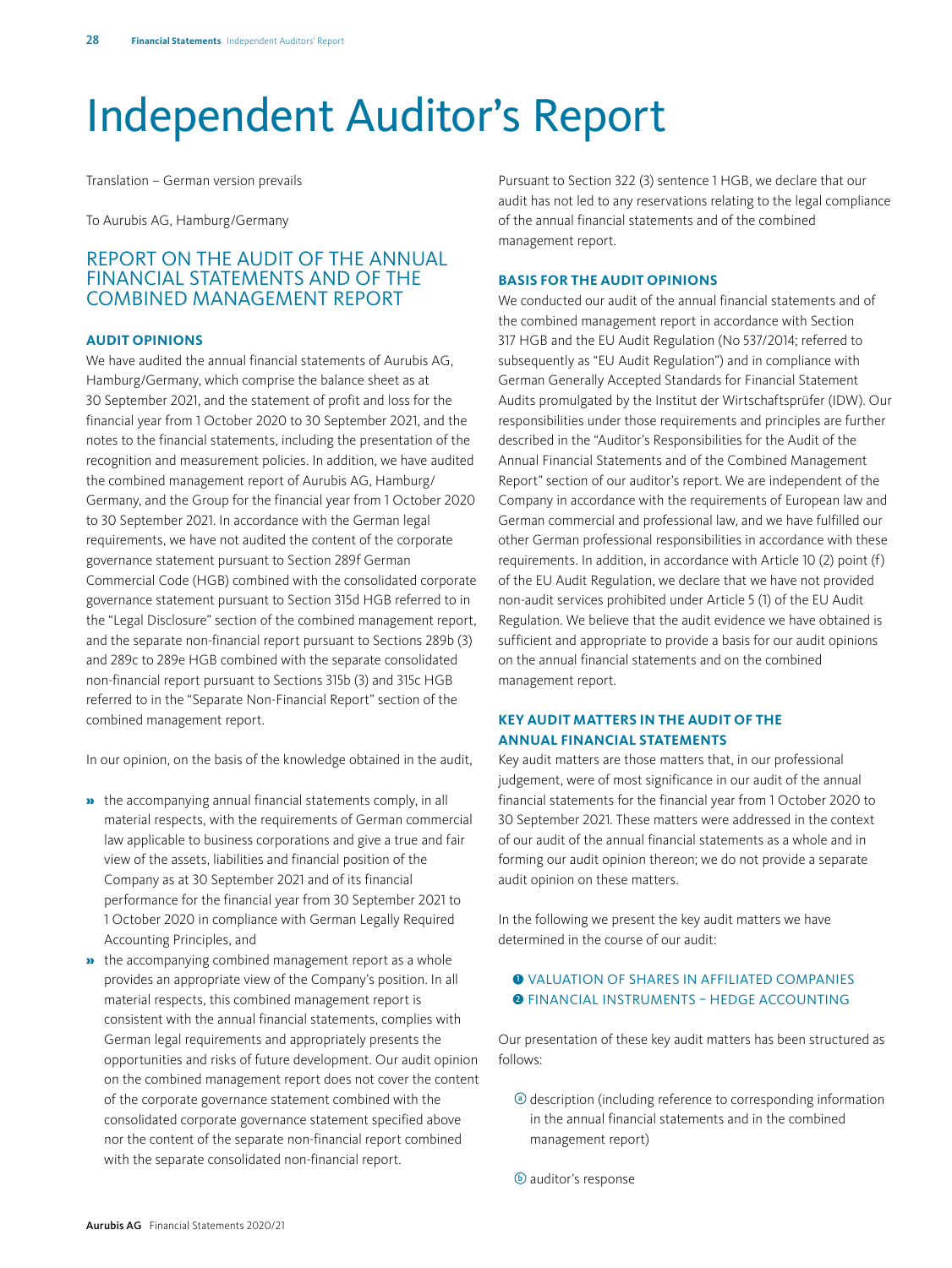#### $\bullet$  VALUATION OF SHARES IN AFFILIATED COMPANIES

<sup>a</sup> As at 30 September 2021, shares in affiliated companies of mEUR 1,746.8 (34% of the balance sheet total) were reported in the annual financial statements of Aurubis AG. Write-downs of shares in affiliated companies in the amount of mEUR 8.4 have been recorded in the statement of profit and loss within financial year 2020/2021, while reversals of write-downs amounted to mEUR 8.1.

Aurubis AG determines the fair values according to the discounted cash flow method, under which the present values of the expected future cash flows resulting from the planning accounts prepared by the executive directors are discounted. The result of the valuations depends on the estimated future cash inflows, in particular the derivation of the perpetual annuity by the executive directors, and the discount and growth rates used in each case. In this light and given the high complexity of the valuation method as well as discretions on the part of the executive directors in view of the valuation, we classified this matter as a key audit matter as part of our audit.

The information provided by the executive directors on the valuation of the shares in affiliated companies are included in the "Recognition and Measurement Policies" and "Notes to the Balance Sheet" sections of the notes to the financial statements.

 $\odot$  Within the scope of our audit, we obtained an understanding of the arrangements and measures designed to ensure a proper planning process, and, using the help of our internal Financial Advisory specialists, evaluated whether the valuation technique underlying the determination of the fair values appropriately corresponds to the conceptual requirements conferred by professional standards, and whether the calculations made under it are correct. We have assessed whether the underlying expected future cash inflows as estimated by executive directors and the capital costs recognised, as a whole, represent a proper basis for the valuation. Among other factors, our opinion is based on a direct comparison of general and industry-specific market expectations and explanations given by the executive directors concerning the significant value drivers and assumptions underlying the planning. We have examined whether the fair values, as determined in this way, were subject to an accurate direct comparison with the respective book values in order to determine whether any write-downs or reversals of such writedowns need to be recognised.

#### **2 FINANCIAL INSTRUMENTS - HEDGE ACCOUNTING**

<sup>a</sup> Aurubis AG has concluded a large number of contracts for various derivative financial instruments. These serve to hedge risks in connection with foreign exchange rates and commodity prices arising from ordinary business activities in connection with external contractors and group companies based on the hedging policy defined by the executive directors and documented in the relevant internal guidelines. The aim of using derivative financial instruments is to mitigate volatility in relation to earnings and cash flows resulting from changes in exchange rates – mainly in respect to foreign currency revenue and cost of materials –, and in the copper price in the context of purchasing and selling metal.

 $\odot$  The nominal volume of the derivative instruments concluded with external contractors totals bEUR 4.4 as at 30 September 2021. The Company has concluded derivatives of bEUR 1.3 with group companies. The determination of the fair values of the derivative financial instruments takes into account the market information (market values) at the measurement date. As at 30 September 2021, these amount to mEUR 5.5 net, of which an amount of mEUR 4.4 is recognised as a provision. To the extent possible, hedging relationships are recognised in connection with the respective underlying transactions pursuant to Section 254 German Commercial Code (HGB), as a result of which the hedging instruments, in applying the net hedge presentation method (Einfrierungsmethode), will not be reflected in the balance sheet over the duration of the hedging relationship to the extent that the hedging relationship remains effective. In our opinion and in light of the high complexity and the number of transactions as well as the extensive requirements concerning accounting and disclosures to be made in the notes to the financial statements, these matters were considered significant in our audit.

The information provided by the Company concerning the recognition of derivative financial instruments and hedge accounting are included under the recognition and measurement policies in section 8 of the notes to the balance sheet and the notes to the financial statements, as well as in the reporting on opportunities and risks.

 $\odot$  Within the scope of our audit and in consultation with our internal specialists from the Financial Risk function, we reviewed, inter alia, the contractual and financial basis, and obtained an understanding of the recognition, including the application of hedge accounting. In concert with these specialists, we reviewed the Company's system of internal control as regards derivative financial instruments, including internal monitoring of compliance with the hedging policy, and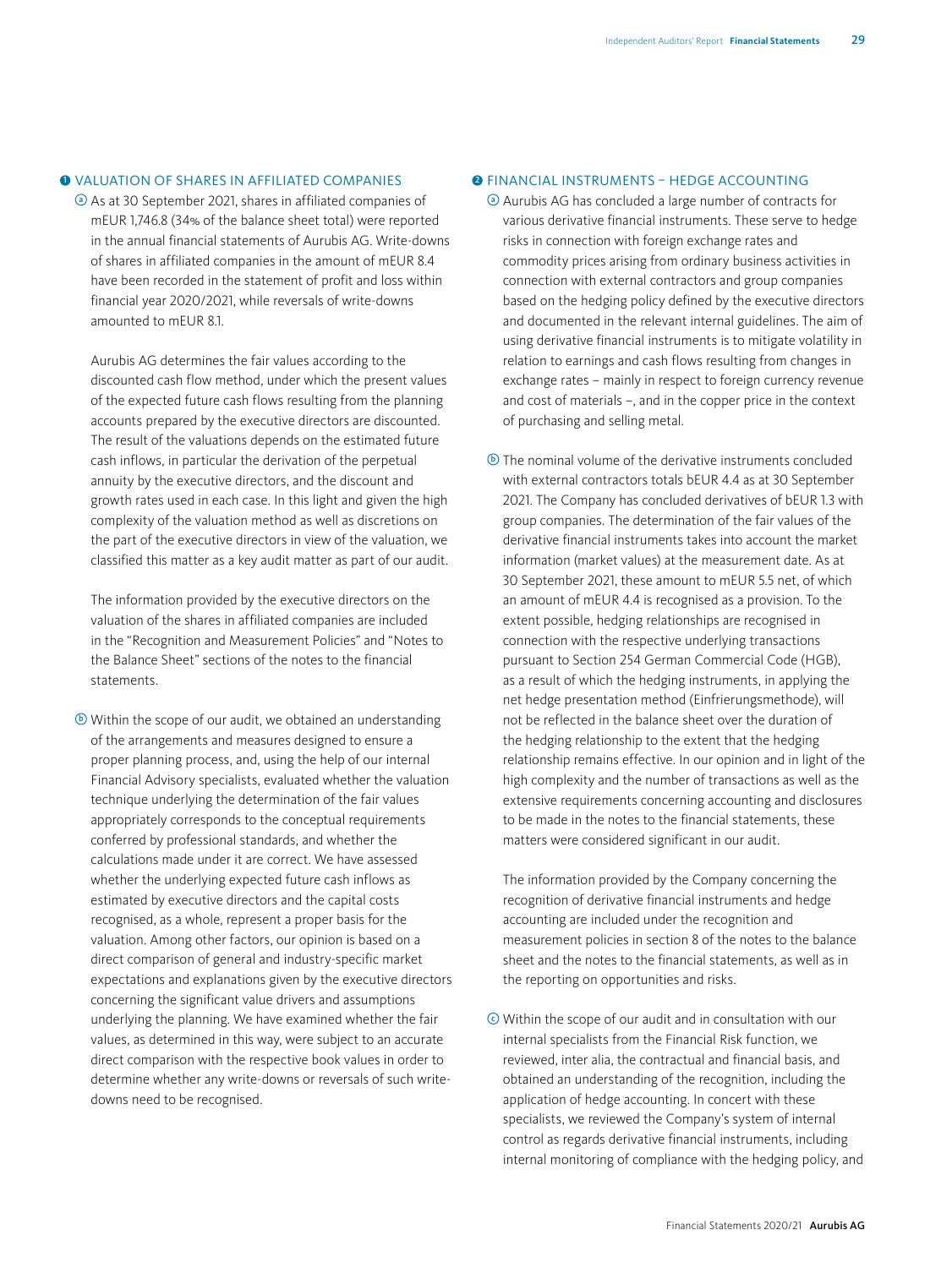the controls on design, implementation and effectiveness. Moreover, in auditing the fair value measurement of the financial instruments, we assessed the measurement methods and reconstructed the evaluation on the basis of market data for a representative set of samples. We analysed the methods applied as well as their appropriate systemic implementation to assess the effectiveness of the hedging relationships. Our assessment of the completeness of the recognised transactions and the assessment of the fair values of the recognised transactions were based on confirmations from banks and brokers. As regards the expected cash flows and the assessment of the effectiveness of the hedges, we evaluated the levels of hedging carried out in the past on a mainly retrospective basis. We have audited the completeness and accuracy of the disclosures made in the notes to the financial statements.

#### **OTHER INFORMATION**

The executive directors and the supervisory board are responsible for the other information. The other information comprises:

- » the corporate governance statement pursuant to Section 289f HGB combined with the consolidated corporate governance statement pursuant to Section 315d HGB referred to in the section "Legal Disclosure" of the combined management report,
- » the separate non-financial report pursuant to Sections 289b (3) and 289c to 289e HGB combined with the separate consolidated non-financial report pursuant to Sections 315b (3) and 315c HGB that is referred to in the "Separate Non-Financial Report" section of the combined management report and which is expected to be provided to us after the date of this Independent Auditor's Report, and
- » the executive directors' confirmation pursuant to Section 264 (2) sentence 3 and Section 289 (1) sentence 5 HGB, respectively, regarding the annual financial statements and the combined management report.

The executive directors and the supervisory board as well are responsible for the declaration according to Section 161 German Stock Corporation Act (AktG) on the German Corporate Governance Code, which is part of the corporate governance statement combined with the consolidated corporate governance statement. Apart from that, the executive directors are responsible for the other information.

Our audit opinions on the annual financial statements and on the combined management report do not cover the other information, and consequently we do not express an audit opinion or any other form of assurance conclusion thereon.

In connection with our audit, our responsibility is to read the other information stated above and, in so doing, to consider whether the other information

- » is materially inconsistent with the annual financial statements, with the audited content of the combined management report or our knowledge obtained in the audit, or
- **»** otherwise appears to be materially misstated.

#### **RESPONSIBILITIES OF THE EXECUTIVE DIRECTORS AND THE SUPERVISORY BOARD FOR THE ANNUAL FINANCIAL STATEMENTS AND THE COMBINED MANAGEMENT REPORT**

The executive directors are responsible for the preparation of the annual financial statements that comply, in all material respects, with the requirements of German commercial law applicable to business corporations, and that the annual financial statements give a true and fair view of the assets, liabilities, financial position and financial performance of the Company in compliance with German Legally Required Accounting Principles. In addition, the executive directors are responsible for such internal control as they, in accordance with German Legally Required Accounting Principles, have determined necessary to enable the preparation of annual financial statements that are free from material misstatement, whether due to fraud or error.

In preparing the annual financial statements, the executive directors are responsible for assessing the Company's ability to continue as a going concern. They also have the responsibility for disclosing, as applicable, matters related to going concern. In addition, they are responsible for financial reporting based on the going concern basis of accounting, provided no actual or legal circumstances conflict therewith.

Furthermore, the executive directors are responsible for the preparation of the combined management report that as a whole provides an appropriate view of the Company's position and is, in all material respects, consistent with the annual financial statements, complies with German legal requirements, and appropriately presents the opportunities and risks of future development. In addition, the executive directors are responsible for such arrangements and measures (systems) as they have considered necessary to enable the preparation of a combined management report that is in accordance with the applicable German legal requirements, and to be able to provide sufficient appropriate evidence for the assertions in the combined management report.

The supervisory board is responsible for overseeing the Company's financial reporting process for the preparation of the annual financial statements and of the combined management report.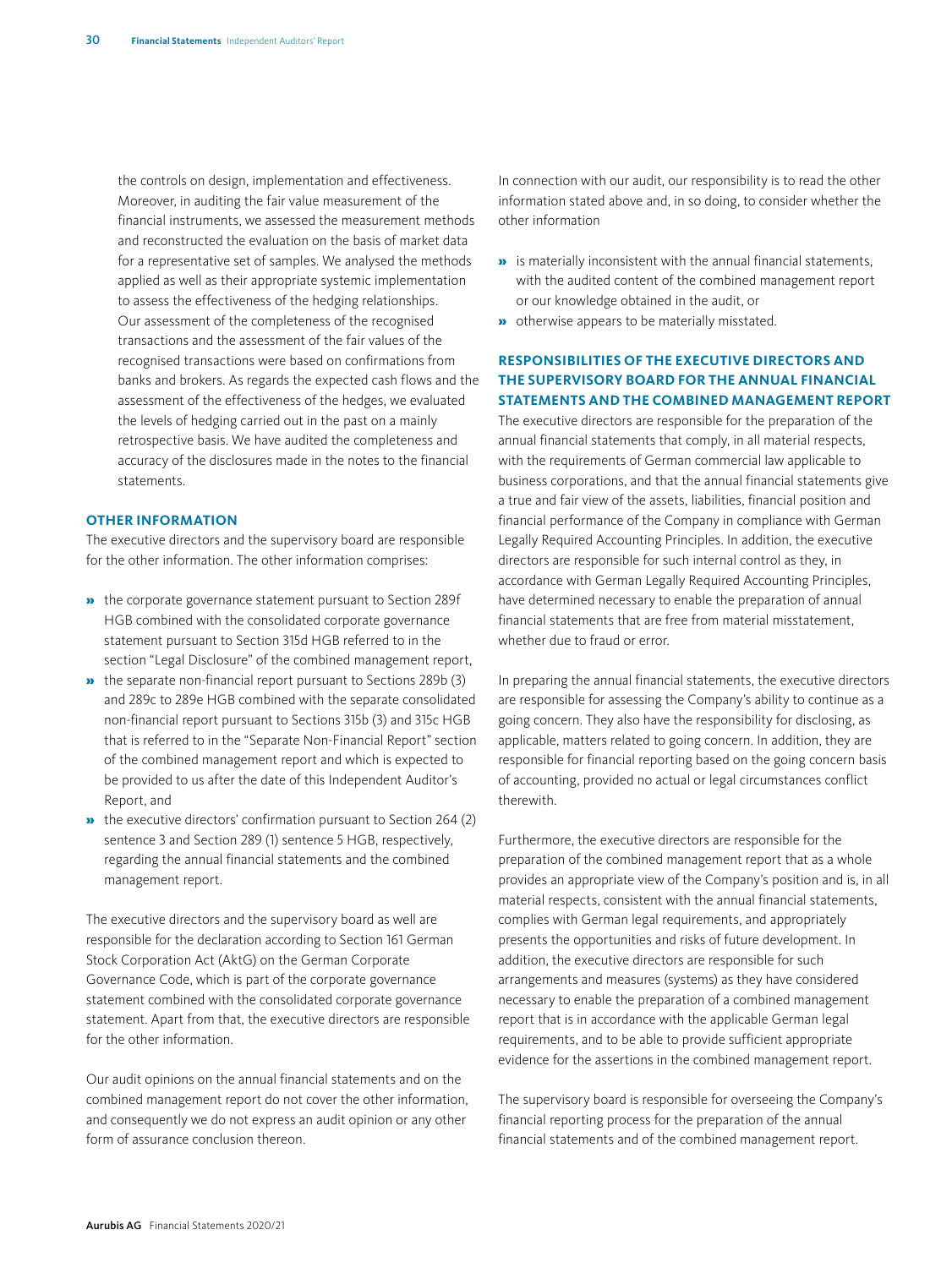#### **AUDITOR'S RESPONSIBILITIES FOR THE AUDIT OF THE ANNUAL FINANCIAL STATEMENTS AND OF THE COMBINED MANAGEMENT REPORT**

Our objectives are to obtain reasonable assurance about whether the annual financial statements as a whole are free from material misstatement, whether due to fraud or error, and whether the combined management report as a whole provides an appropriate view of the Company's position and, in all material respects, is consistent with the annual financial statements and the knowledge obtained in the audit, complies with the German legal requirements and appropriately presents the opportunities and risks of future development, as well as to issue an auditor's report that includes our audit opinions on the annual financial statements and on the combined management report.

Reasonable assurance is a high level of assurance, but is not a guarantee that an audit conducted in accordance with Section 317 HGB and the EU Audit Regulation and in compliance with German Generally Accepted Standards for Financial Statement Audits promulgated by the Institut der Wirtschaftsprüfer (IDW) will always detect a material misstatement. Misstatements can arise from fraud or error and are considered material if, individually or in the aggregate, they could reasonably be expected to influence the economic decisions of users taken on the basis of these annual financial statements and this combined management report.

We exercise professional judgement and maintain professional scepticism throughout the audit. We also

- » identify and assess the risks of material misstatement of the annual financial statements and of the combined management report, whether due to fraud or error, design and perform audit procedures responsive to those risks, and obtain audit evidence that is sufficient and appropriate to provide a basis for our audit opinions. The risk of not detecting a material misstatement resulting from fraud is higher than for one resulting from error, as fraud may involve collusion, forgery, intentional omissions, misrepresentations, or the override of internal controls.
- » obtain an understanding of internal control relevant to the audit of the annual financial statements and of arrangements and measures relevant to the audit of the combined management report in order to design audit procedures that are appropriate in the circumstances, but not for the purpose of expressing an audit opinion on the effectiveness of these systems of the Company.
- » evaluate the appropriateness of accounting policies used by the executive directors and the reasonableness of estimates made by the executive directors and related disclosures.
- » conclude on the appropriateness of the executive directors' use of the going concern basis of accounting and, based on the audit evidence obtained, whether a material uncertainty exists related

to events or conditions that may cast significant doubt on the Company's ability to continue as a going concern. If we conclude that a material uncertainty exists, we are required to draw attention in the auditor's report to the related disclosures in the annual financial statements and in the combined management report or, if such disclosures are inadequate, to modify our respective audit opinions. Our conclusions are based on the audit evidence obtained up to the date of our auditor's report. However, future events or conditions may cause the Company to cease to be able to continue as a going concern.

- » evaluate the overall presentation, structure and content of the annual financial statements, including the disclosures, and whether the annual financial statements present the underlying transactions and events in a manner that the annual financial statements give a true and fair view of the assets, liabilities, financial position and financial performance of the Company in compliance with German Legally Required Accounting Principles.
- » evaluate the consistency of the combined management report with the annual financial statements, its conformity with German law, and the view of the Company's position it provides.
- » perform audit procedures on the prospective information presented by the executive directors in the combined management report. On the basis of sufficient appropriate audit evidence we evaluate, in particular, the significant assumptions used by the executive directors as a basis for the prospective information, and evaluate the proper derivation of the prospective information from these assumptions. We do not express a separate audit opinion on the prospective information and on the assumptions used as a basis. There is a substantial unavoidable risk that future events will differ materially from the prospective information.

We communicate with those charged with governance regarding, among other matters, the planned scope and timing of the audit and significant audit findings, including any significant deficiencies in internal control that we identify during our audit.

We also provide those charged with governance with a statement that we have complied with the relevant independence requirements, and communicate with them all relationships and other matters that may reasonably be thought to bear on our independence, and where applicable, the related safeguards.

From the matters communicated with those charged with governance, we determine those matters that were of most significance in the audit of the annual financial statements of the current period and are therefore the key audit matters. We describe these matters in the auditor's report unless law or regulation precludes public disclosure about the matter.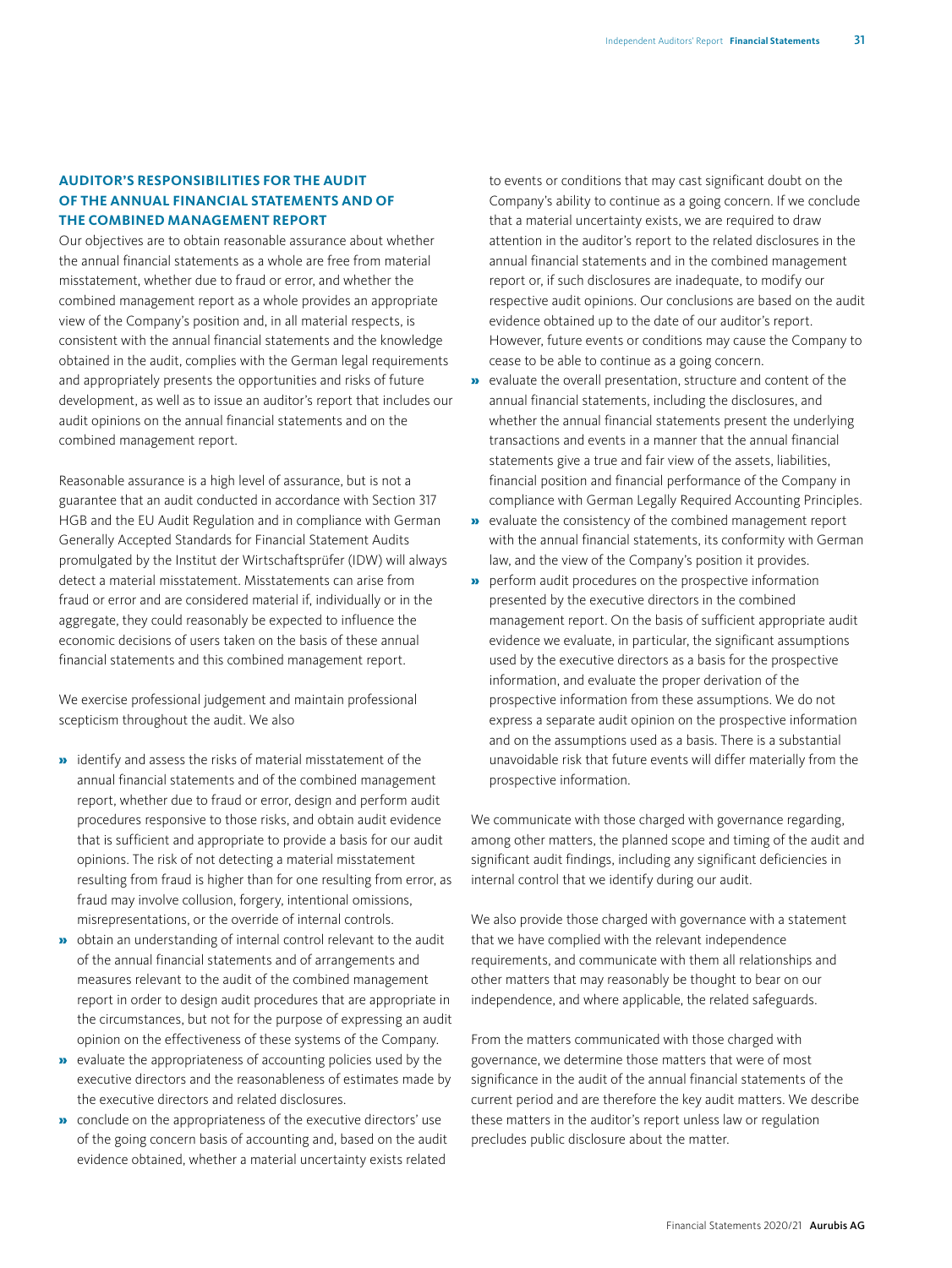#### OTHER LEGAL AND REGULATORY REQUIREMENTS

#### **REPORT ON THE AUDIT OF THE ELECTRONIC REPRODUCTIONS OF THE ANNUAL FINANCIAL STATEMENTS AND OF THE COMBINED MANAGEMENT REPORT PREPARED FOR PUBLICATION PURSUANT TO SECTION 317 (3A) HGB**

#### AUDIT OPINION

We have performed an audit in accordance with Section 317 (3a) HGB to obtain reasonable assurance whether the electronic reproductions of the annual financial statements and of the combined management report (hereinafter referred to as "ESEF documents") prepared for publication, contained in the provided file, which has the SHA256: 255598FE65C320488190E1D9040CDF9 3877D61CD2BE33-AA9D65B80363EA3FFB3 value, meet, in all material respects, the requirements for the electronic reporting format pursuant to Section 328 (1) HGB ("ESEF format"). In accordance with the German legal requirements, this audit only covers the conversion of the information contained in the annual financial statements and the combined management report into the ESEF format, and therefore covers neither the information contained in these electronic reproductions nor any other information contained in the file identified above.

In our opinion, the electronic reproductions of the annual financial statements and of the combined management report prepared for publication contained in the provided file identified above meet, in all material respects, the requirements for the electronic reporting format pursuant to Section 328 (1) HGB. Beyond this audit opinion and our audit opinions on the accompanying annual financial statements and on the accompanying combined management report for the financial year from 1 October 2020 to 30 September 2021 contained in the "Report on the Audit of the Annual Financial Statements and of the Combined Management Report" above, we do not express any assurance opinion on the information contained within these electronic reproductions or on any other information contained in the file identified above.

#### BASIS FOR THE AUDIT OPINION

We conducted our audit on the electronic reproductions of the annual financial statements and of the combined management report contained in the provided file identified above in accordance with Section 317 (3a) HGB and on the basis of the IDW Auditing Standard: Audit of the Electronic Reproductions of Annual Financial Statements and Management Reports Prepared for Publication Purposes Pursuant to Section 317 (3a) HGB (IDW AuS 410 (10.2021)). Our responsibilities in this context are further described in the "Auditor's Responsibilities for the Audit of the ESEF Documents" section. Our audit firm has applied the IDW Standard on Quality Management: Requirements for Quality Management in the Audit Firm (IDW QS 1).

#### RESPONSIBILITIES OF THE EXECUTIVE DIRECTORS AND THE SUPERVISORY BOARD FOR THE ESEF DOCUMENTS

The executive directors of the Company are responsible for the preparation of the ESEF documents based on the electronic files of the annual financial statements and of the combined management report according to Section 328 (1) sentence 4 no. 1 HGB.

In addition, the executive directors of the Company are responsible for such internal controls that they have considered necessary to enable the preparation of ESEF documents that are free from material intentional or unintentional non-compliance with the requirements for the electronic reporting format pursuant to Section 328 (1) HGB.

The supervisory board is responsible for overseeing the process for preparing the ESEF documents as part of the financial reporting process.

#### AUDITOR'S RESPONSIBILITIES FOR THE AUDIT OF THE ESEF DOCUMENTS

Our objective is to obtain reasonable assurance about whether the ESEF documents are free from material intentional or unintentional non-compliance with the requirements of Section 328 (1) HGB. We exercise professional judgement and maintain professional scepticism throughout the audit. We also

» identify and assess the risks of material intentional or unintentional non-compliance with the requirements of Section 328 (1) HGB, design and perform audit procedures responsive to those risks, and obtain audit evidence that is sufficient and appropriate to provide a basis for our audit opinion.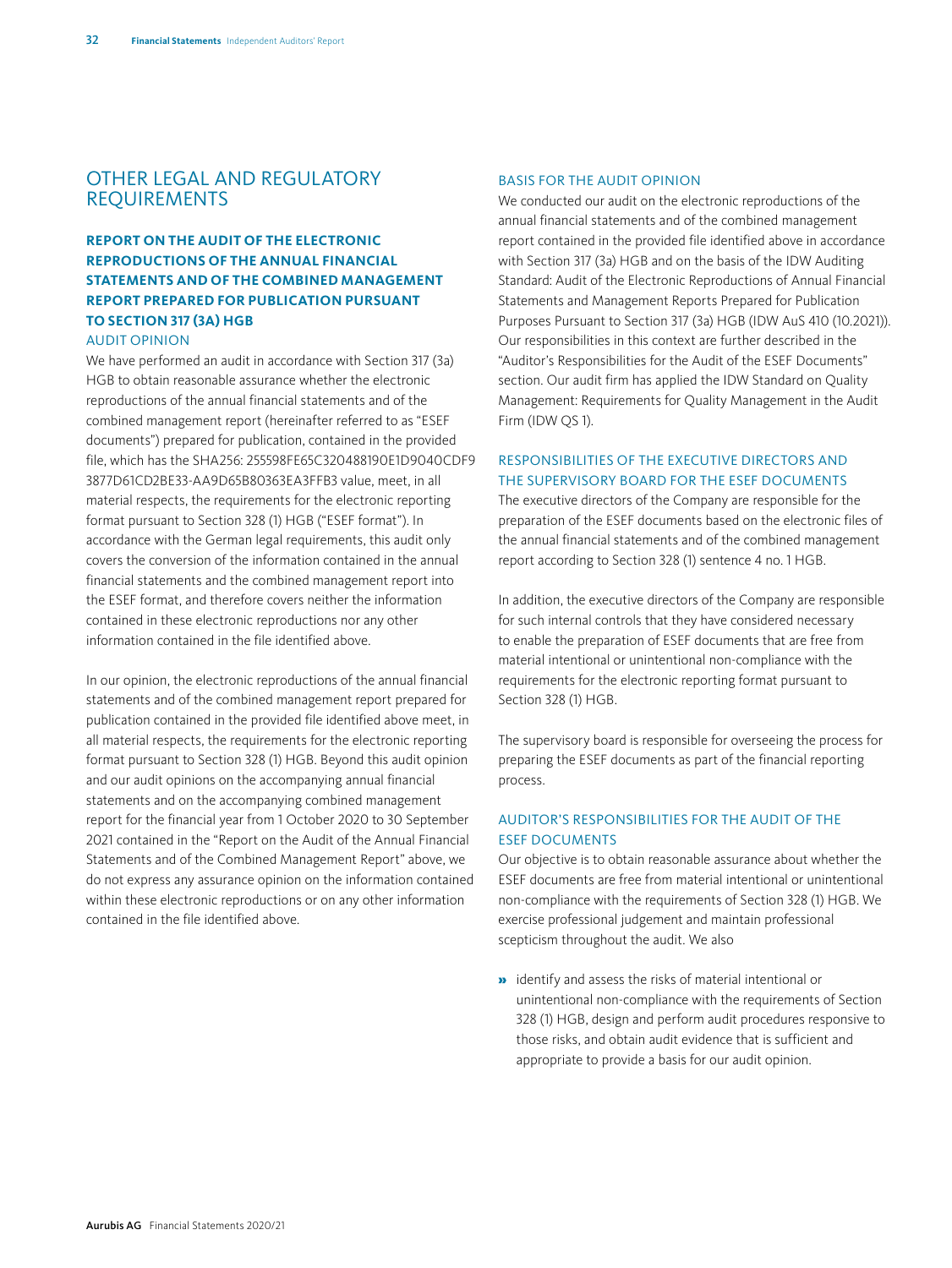- » obtain an understanding of internal control relevant to the audit on the ESEF documents in order to design audit procedures that are appropriate in the circumstances, but not for the purpose of expressing an assurance opinion on the effectiveness of these controls.
- » evaluate the technical validity of the ESEF documents, i.e. whether the provided file containing the ESEF documents meets the requirements of the Delegated Regulation (EU) 2019/815, in the version in force at the balance sheet date, on the technical specification for this electronic file.
- » evaluate whether the ESEF documents enable an XHTML reproduction with content equivalent to the audited annual financial statements and to the audited combined management report.

#### FURTHER INFORMATION PURSUANT TO ARTICLE 10 OF THE EU AUDIT REGULATION

We were elected as auditor by the annual general meeting on 11 February 2021. We were engaged by the supervisory board on 12 February 2021. We have been the auditor of Aurubis AG, Hamburg/Germany, without interruption since the financial year 2018/2019.

We declare that the audit opinions expressed in this auditor's report are consistent with the additional report to the audit committee pursuant to Article 11 of the EU Audit Regulation (long-form audit report).

#### Other matter – Use of the Auditor's Report

Our auditor's report must always be read together with the audited annual financial statements and the audited combined management report as well as the audited ESEF documents. The annual financial statements and the combined management report converted into the ESEF format – including the versions to be published in the Federal Gazette – are merely electronic reproductions of the audited annual financial statements and the audited combined management report and do not take their place. In particular, the ESEF report and our audit opinion contained therein are to be used solely together with the audited ESEF documents made available in electronic form.

#### German public auditor responsible for the engagement

The German Public Auditor responsible for the engagement is Annika Deutsch.

Hamburg/Germany, 1 December 2021

Deloitte GmbH Wirtschaftsprüfungsgesellschaft

Wirtschaftsprüfer Wirtschaftsprüferin (German Public Auditor) (German Public Auditor)

Signed: Christian Dinter Signed: Annika Deutsch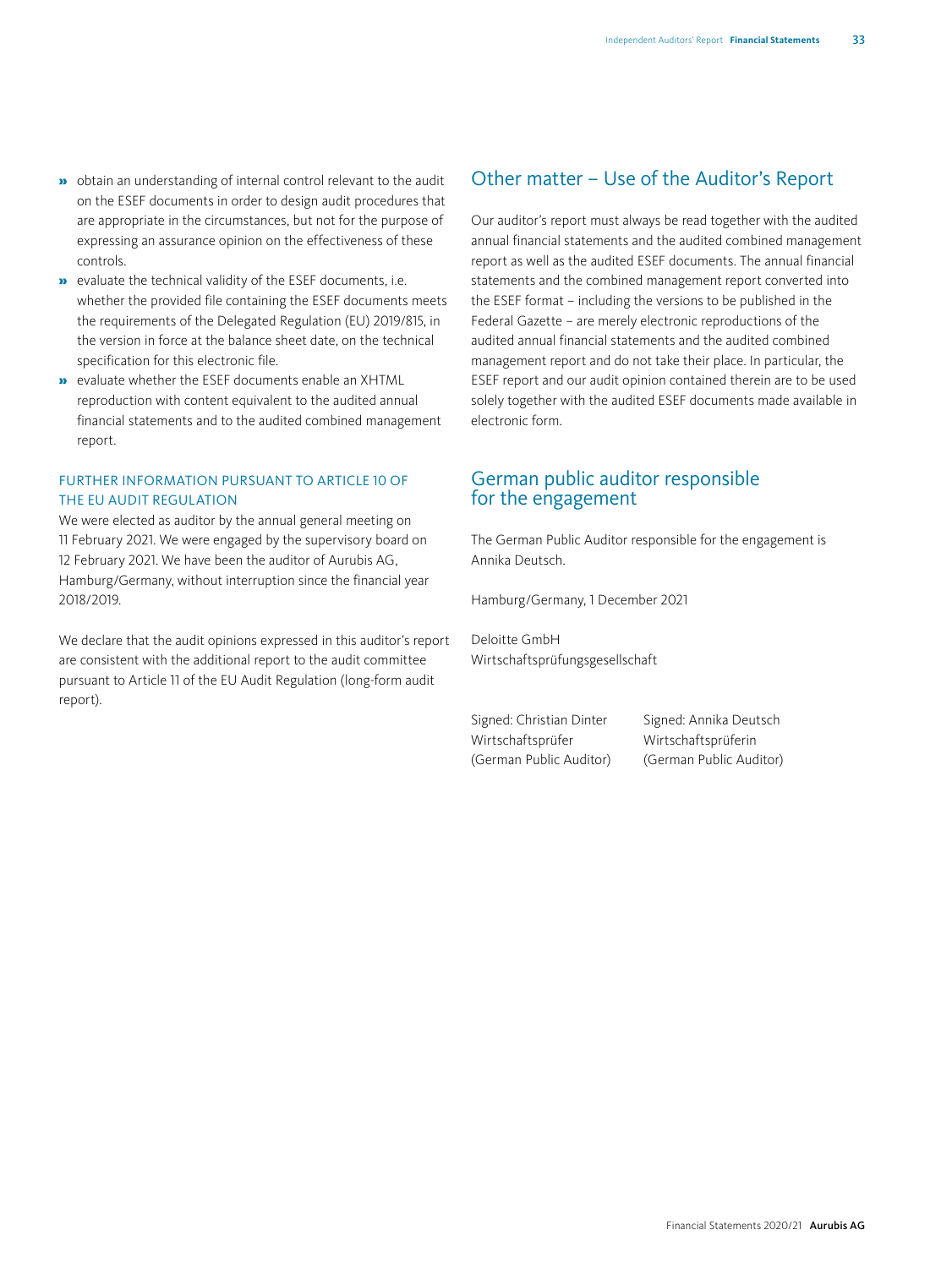## <span id="page-33-0"></span>Responsibility Statement

We confirm to the best of our knowledge that, in accordance with the applicable reporting principles, the Consolidated Financial Statements give a true and fair view of the assets, liabilities, financial position, and financial performance of the Group, and that the Combined Management Report provides a true and fair view of the development and performance of the business and the position of the Group, together with a description of the principal opportunities and risks associated with the expected development of the Group.

Hamburg, December 1, 2021

The Executive Board

Roland Harings Dr. Heiko Arnold Rainer Verhoeven

Chairman Member Member